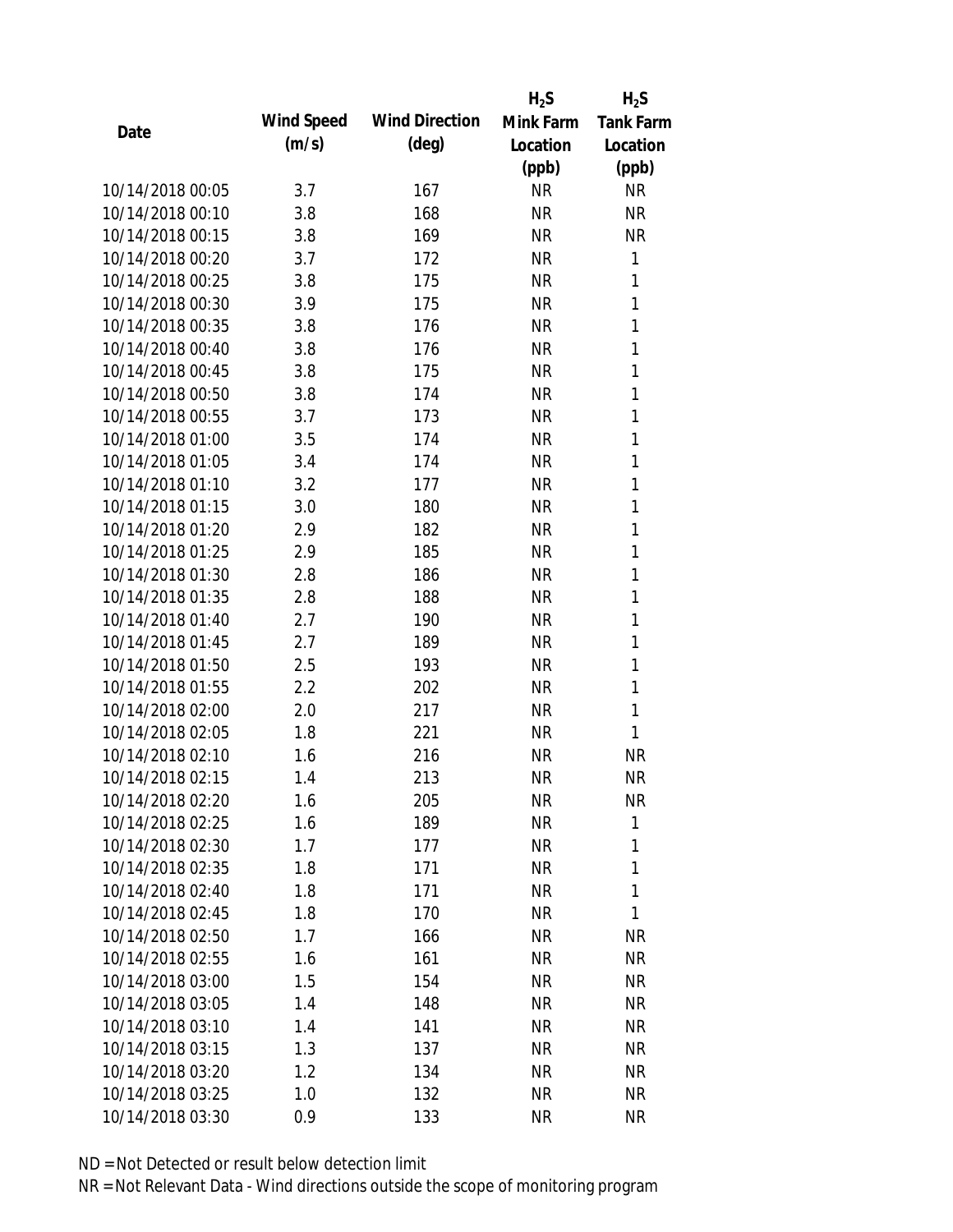|                  |            |                       | $H_2S$    | $H_2S$           |
|------------------|------------|-----------------------|-----------|------------------|
|                  | Wind Speed | <b>Wind Direction</b> | Mink Farm | <b>Tank Farm</b> |
| Date             | (m/s)      | $(\text{deg})$        | Location  | Location         |
|                  |            |                       | (ppb)     | (ppb)            |
| 10/14/2018 03:35 | 0.9        | 135                   | <b>NR</b> | <b>NR</b>        |
| 10/14/2018 03:40 | 0.8        | 132                   | <b>NR</b> | <b>NR</b>        |
| 10/14/2018 03:45 | 0.8        | 130                   | <b>NR</b> | <b>NR</b>        |
| 10/14/2018 03:50 | 0.9        | 132                   | <b>NR</b> | <b>NR</b>        |
| 10/14/2018 03:55 | 1.0        | 134                   | <b>NR</b> | <b>NR</b>        |
| 10/14/2018 04:00 | 1.1        | 135                   | <b>NR</b> | <b>NR</b>        |
| 10/14/2018 04:05 | 1.2        | 137                   | <b>NR</b> | <b>NR</b>        |
| 10/14/2018 04:10 | 1.2        | 139                   | <b>NR</b> | <b>NR</b>        |
| 10/14/2018 04:15 | 1.0        | 138                   | <b>NR</b> | <b>NR</b>        |
| 10/14/2018 04:20 | 0.9        | 137                   | <b>NR</b> | <b>NR</b>        |
| 10/14/2018 04:25 | 0.9        | 135                   | <b>NR</b> | <b>NR</b>        |
| 10/14/2018 04:30 | 0.9        | 134                   | <b>NR</b> | <b>NR</b>        |
| 10/14/2018 04:35 | 0.9        | 133                   | <b>NR</b> | <b>NR</b>        |
| 10/14/2018 04:40 | 1.1        | 135                   | <b>NR</b> | <b>NR</b>        |
| 10/14/2018 04:45 | 1.4        | 137                   | <b>NR</b> | <b>NR</b>        |
| 10/14/2018 04:50 | 1.7        | 138                   | <b>NR</b> | <b>NR</b>        |
| 10/14/2018 04:55 | 1.9        | 137                   | <b>NR</b> | <b>NR</b>        |
| 10/14/2018 05:00 | 1.9        | 137                   | <b>NR</b> | <b>NR</b>        |
| 10/14/2018 05:05 | 2.0        | 137                   | <b>NR</b> | <b>NR</b>        |
| 10/14/2018 05:10 | 2.0        | 135                   | <b>NR</b> | <b>NR</b>        |
| 10/14/2018 05:15 | 1.9        | 135                   | <b>NR</b> | <b>NR</b>        |
| 10/14/2018 05:20 | 1.8        | 134                   | <b>NR</b> | <b>NR</b>        |
| 10/14/2018 05:25 | 1.6        | 136                   | <b>NR</b> | <b>NR</b>        |
| 10/14/2018 05:30 | 1.5        | 136                   | <b>NR</b> | <b>NR</b>        |
| 10/14/2018 05:35 | 1.5        | 135                   | <b>NR</b> | <b>NR</b>        |
| 10/14/2018 05:40 | 1.5        | 135                   | <b>NR</b> | <b>NR</b>        |
| 10/14/2018 05:45 | 1.5        | 136                   | <b>NR</b> | <b>NR</b>        |
| 10/14/2018 05:50 | 1.6        | 136                   | <b>NR</b> | <b>NR</b>        |
| 10/14/2018 05:55 | 1.8        | 135                   | <b>NR</b> | <b>NR</b>        |
| 10/14/2018 06:00 | 1.8        | 134                   | <b>NR</b> | <b>NR</b>        |
| 10/14/2018 06:05 | 1.9        | 136                   | <b>NR</b> | <b>NR</b>        |
| 10/14/2018 06:10 | 2.0        | 136                   | <b>NR</b> | <b>NR</b>        |
| 10/14/2018 06:15 | 2.0        | 136                   | <b>NR</b> | <b>NR</b>        |
| 10/14/2018 06:20 | 1.9        | 137                   | <b>NR</b> | <b>NR</b>        |
| 10/14/2018 06:25 | 1.9        | 137                   | <b>NR</b> | <b>NR</b>        |
| 10/14/2018 06:30 | 1.9        | 137                   | <b>NR</b> | <b>NR</b>        |
| 10/14/2018 06:35 | 1.8        | 136                   | <b>NR</b> | <b>NR</b>        |
| 10/14/2018 06:40 | 1.7        | 136                   | <b>NR</b> | <b>NR</b>        |
| 10/14/2018 06:45 | 1.7        | 135                   | <b>NR</b> | <b>NR</b>        |
| 10/14/2018 06:50 | 1.8        | 134                   | <b>NR</b> | <b>NR</b>        |
| 10/14/2018 06:55 | 1.9        | 134                   | <b>NR</b> | <b>NR</b>        |
|                  |            |                       |           |                  |
| 10/14/2018 07:00 | 1.9        | 134                   | <b>NR</b> | <b>NR</b>        |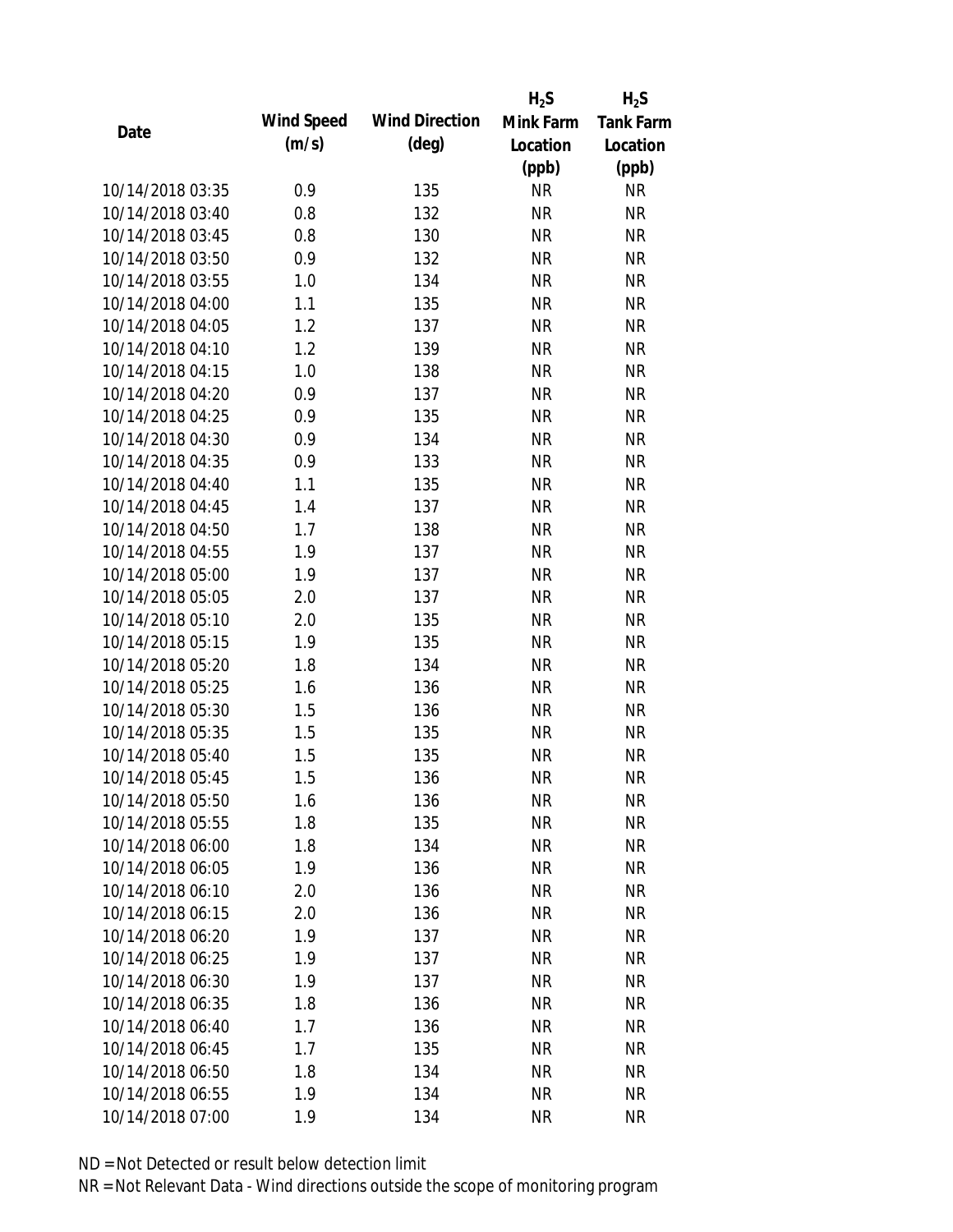|                  |            |                       | $H_2S$    | $H_2S$           |
|------------------|------------|-----------------------|-----------|------------------|
| Date             | Wind Speed | <b>Wind Direction</b> | Mink Farm | <b>Tank Farm</b> |
|                  | (m/s)      | $(\text{deg})$        | Location  | Location         |
|                  |            |                       | (ppb)     | (ppb)            |
| 10/14/2018 07:05 | 1.9        | 133                   | <b>NR</b> | <b>NR</b>        |
| 10/14/2018 07:10 | 2.0        | 133                   | <b>NR</b> | <b>NR</b>        |
| 10/14/2018 07:15 | 2.1        | 134                   | <b>NR</b> | <b>NR</b>        |
| 10/14/2018 07:20 | 2.0        | 133                   | <b>NR</b> | <b>NR</b>        |
| 10/14/2018 07:25 | 1.7        | 130                   | <b>NR</b> | <b>NR</b>        |
| 10/14/2018 07:30 | 1.4        | 131                   | <b>NR</b> | <b>NR</b>        |
| 10/14/2018 07:35 | 1.3        | 123                   | <b>NR</b> | <b>NR</b>        |
| 10/14/2018 07:40 | 1.2        | 90                    | <b>NR</b> | <b>NR</b>        |
| 10/14/2018 07:45 | 1.0        | 67                    | <b>NR</b> | <b>NR</b>        |
| 10/14/2018 07:50 | 1.0        | 59                    | <b>NR</b> | <b>NR</b>        |
| 10/14/2018 07:55 | 1.1        | 62                    | <b>NR</b> | <b>NR</b>        |
| 10/14/2018 08:00 | 1.4        | 71                    | <b>NR</b> | <b>NR</b>        |
| 10/14/2018 08:05 | 1.4        | 81                    | <b>NR</b> | <b>NR</b>        |
| 10/14/2018 08:10 | 1.1        | 92                    | <b>NR</b> | <b>NR</b>        |
| 10/14/2018 08:15 | 1.0        | 96                    | <b>NR</b> | <b>NR</b>        |
| 10/14/2018 08:20 | 0.9        | 102                   | <b>NR</b> | <b>NR</b>        |
| 10/14/2018 08:25 | 0.9        | 108                   | <b>NR</b> | <b>NR</b>        |
| 10/14/2018 08:30 | 1.0        | 114                   | <b>NR</b> | <b>NR</b>        |
| 10/14/2018 08:35 | 1.2        | 119                   | <b>NR</b> | <b>NR</b>        |
| 10/14/2018 08:40 | 1.4        | 123                   | <b>NR</b> | <b>NR</b>        |
| 10/14/2018 08:45 | 1.7        | 128                   | <b>NR</b> | <b>NR</b>        |
| 10/14/2018 08:50 | 1.8        | 129                   | <b>NR</b> | <b>NR</b>        |
| 10/14/2018 08:55 | 1.9        | 132                   | <b>NR</b> | <b>NR</b>        |
| 10/14/2018 09:00 | 2.0        | 133                   | <b>NR</b> | <b>NR</b>        |
| 10/14/2018 09:05 | 2.0        | 135                   | <b>NR</b> | <b>NR</b>        |
| 10/14/2018 09:10 | 2.1        | 138                   | <b>NR</b> | <b>NR</b>        |
| 10/14/2018 09:15 | 2.1        | 142                   | <b>NR</b> | <b>NR</b>        |
| 10/14/2018 09:20 | 2.2        | 148                   | <b>NR</b> | <b>NR</b>        |
| 10/14/2018 09:25 | 2.3        | 148                   | <b>NR</b> | <b>NR</b>        |
| 10/14/2018 09:30 | 2.4        | 150                   | <b>NR</b> | <b>NR</b>        |
| 10/14/2018 09:35 | 2.3        | 153                   | <b>NR</b> | <b>NR</b>        |
| 10/14/2018 09:40 | 2.3        | 156                   | <b>NR</b> | <b>NR</b>        |
| 10/14/2018 09:45 | 2.3        | 158                   | <b>NR</b> | <b>NR</b>        |
| 10/14/2018 09:50 | 2.5        | 160                   | <b>NR</b> | <b>NR</b>        |
| 10/14/2018 09:55 | 2.7        | 166                   | <b>NR</b> | NR               |
| 10/14/2018 10:00 | 3.0        | 169                   | <b>NR</b> | <b>NR</b>        |
| 10/14/2018 10:05 | 3.1        | 170                   | <b>NR</b> | 2                |
| 10/14/2018 10:10 | 3.4        | 172                   | <b>NR</b> | $\overline{2}$   |
| 10/14/2018 10:15 | 3.5        | 172                   | <b>NR</b> | 1                |
| 10/14/2018 10:20 | 3.5        | 171                   | <b>NR</b> | 1                |
| 10/14/2018 10:25 | 3.6        | 171                   | <b>NR</b> | 1                |
| 10/14/2018 10:30 | 3.8        | 169                   | <b>NR</b> | <b>NR</b>        |
|                  |            |                       |           |                  |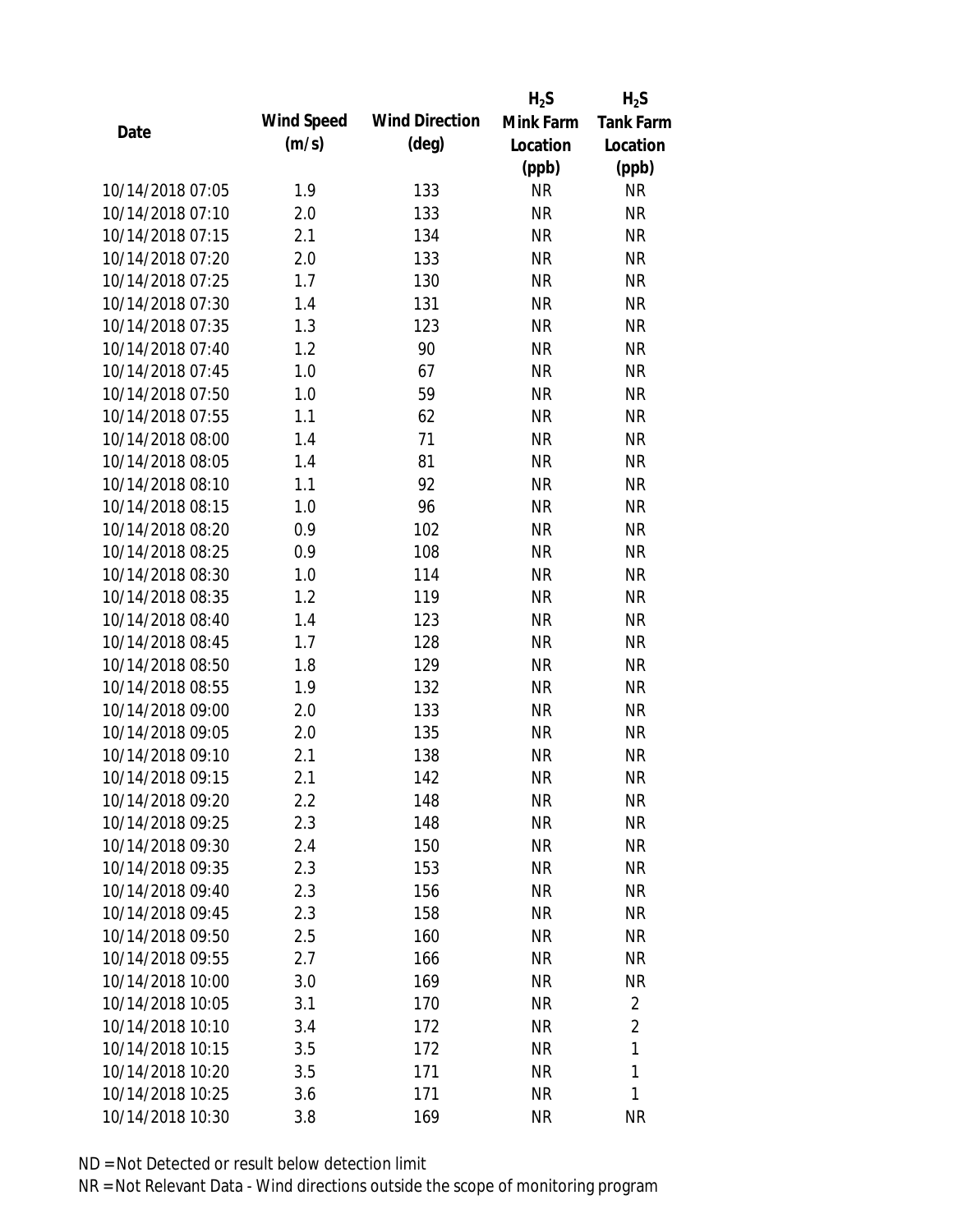|                  |            |                       | $H_2S$    | $H_2S$           |
|------------------|------------|-----------------------|-----------|------------------|
| Date             | Wind Speed | <b>Wind Direction</b> | Mink Farm | <b>Tank Farm</b> |
|                  | (m/s)      | $(\text{deg})$        | Location  | Location         |
|                  |            |                       | (ppb)     | (ppb)            |
| 10/14/2018 10:35 | 3.9        | 169                   | <b>NR</b> | <b>NR</b>        |
| 10/14/2018 10:40 | 4.1        | 167                   | <b>NR</b> | <b>NR</b>        |
| 10/14/2018 10:45 | 4.3        | 164                   | <b>NR</b> | <b>NR</b>        |
| 10/14/2018 10:50 | 4.3        | 165                   | <b>NR</b> | <b>NR</b>        |
| 10/14/2018 10:55 | 4.2        | 169                   | <b>NR</b> | <b>NR</b>        |
| 10/14/2018 11:00 | 4.0        | 173                   | <b>NR</b> | 1                |
| 10/14/2018 11:05 | 3.9        | 177                   | <b>NR</b> | 1                |
| 10/14/2018 11:10 | 4.0        | 178                   | <b>NR</b> | 1                |
| 10/14/2018 11:15 | 3.8        | 181                   | <b>NR</b> | 1                |
| 10/14/2018 11:20 | 4.0        | 181                   | <b>NR</b> | $\mathbf{1}$     |
| 10/14/2018 11:25 | 4.0        | 180                   | <b>NR</b> | 1                |
| 10/14/2018 11:30 | 4.0        | 178                   | <b>NR</b> | 1                |
| 10/14/2018 11:35 | 4.1        | 179                   | <b>NR</b> | 1                |
| 10/14/2018 11:40 | 4.0        | 186                   | <b>NR</b> | 1                |
| 10/14/2018 11:45 | 4.0        | 187                   | <b>NR</b> | $\mathbf{1}$     |
| 10/14/2018 11:50 | 3.7        | 187                   | <b>NR</b> | 1                |
| 10/14/2018 11:55 | 3.7        | 185                   | <b>NR</b> | 1                |
| 10/14/2018 12:00 | 3.6        | 188                   | <b>NR</b> | 1                |
| 10/14/2018 12:05 | 3.4        | 187                   | <b>NR</b> | 1                |
| 10/14/2018 12:10 | 3.4        | 186                   | <b>NR</b> | 1                |
| 10/14/2018 12:15 | 3.3        | 187                   | <b>NR</b> | 1                |
| 10/14/2018 12:20 | 3.5        | 190                   | <b>NR</b> | 1                |
| 10/14/2018 12:25 | 3.3        | 194                   | <b>NR</b> | 1                |
| 10/14/2018 12:30 | 3.4        | 196                   | <b>NR</b> | 1                |
| 10/14/2018 12:35 | 3.3        | 195                   | <b>NR</b> | 1                |
| 10/14/2018 12:40 | 3.2        | 199                   | <b>NR</b> | 1                |
| 10/14/2018 12:45 | 3.2        | 206                   | <b>NR</b> | 1                |
| 10/14/2018 12:50 | 3.2        | 213                   | <b>NR</b> | 1                |
| 10/14/2018 12:55 | 3.4        | 215                   | <b>NR</b> | <b>ND</b>        |
| 10/14/2018 13:00 | 3.2        | 220                   | <b>NR</b> | <b>ND</b>        |
| 10/14/2018 13:05 | 3.3        | 225                   | <b>NR</b> | <b>ND</b>        |
| 10/14/2018 13:10 | 3.1        | 226                   | <b>NR</b> | 1                |
| 10/14/2018 13:15 | 3.0        | 223                   | <b>NR</b> | 1                |
| 10/14/2018 13:20 | 2.8        | 223                   | <b>NR</b> | 1                |
| 10/14/2018 13:25 | 2.7        | 225                   | <b>NR</b> | $\overline{2}$   |
| 10/14/2018 13:30 | 2.6        | 224                   | <b>NR</b> | 2                |
| 10/14/2018 13:35 | 2.6        | 226                   | <b>NR</b> | $\overline{2}$   |
| 10/14/2018 13:40 | 2.8        | 226                   | NR        | $\overline{2}$   |
| 10/14/2018 13:45 | 2.8        | 231                   | 1         | $\overline{2}$   |
| 10/14/2018 13:50 | 2.7        | 230                   | 1         | 1                |
| 10/14/2018 13:55 | 2.8        | 226                   | <b>NR</b> | 1                |
| 10/14/2018 14:00 | 2.9        | 223                   | <b>NR</b> | 1                |
|                  |            |                       |           |                  |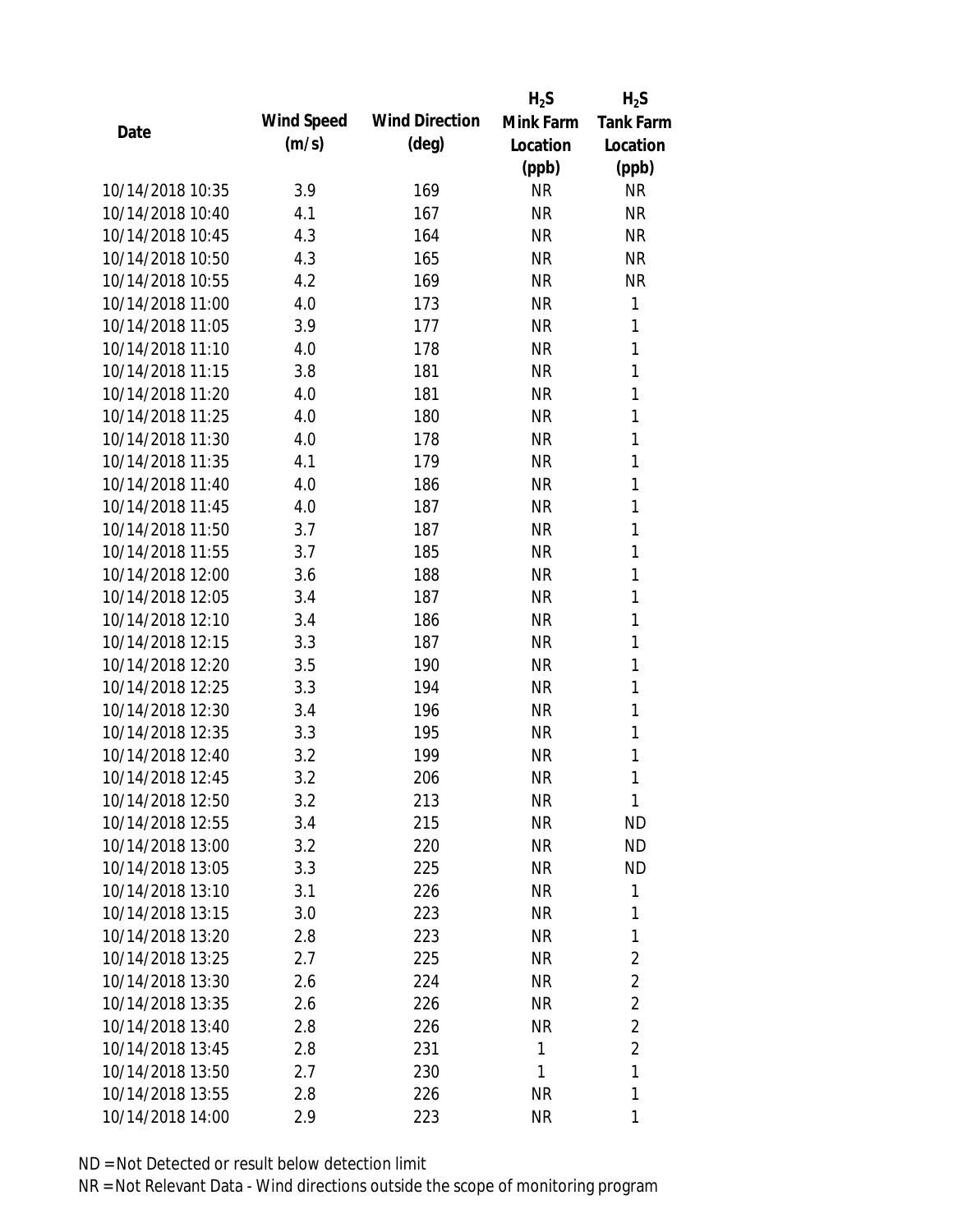|                  |            |                       | $H_2S$    | $H_2S$           |
|------------------|------------|-----------------------|-----------|------------------|
| Date             | Wind Speed | <b>Wind Direction</b> | Mink Farm | <b>Tank Farm</b> |
|                  | (m/s)      | $(\text{deg})$        | Location  | Location         |
|                  |            |                       | (ppb)     | (ppb)            |
| 10/14/2018 14:05 | 3.0        | 217                   | <b>NR</b> | 1                |
| 10/14/2018 14:10 | 3.0        | 208                   | <b>NR</b> | 1                |
| 10/14/2018 14:15 | 3.1        | 203                   | <b>NR</b> | 1                |
| 10/14/2018 14:20 | 3.2        | 199                   | <b>NR</b> | 1                |
| 10/14/2018 14:25 | 3.1        | 201                   | <b>NR</b> | 1                |
| 10/14/2018 14:30 | 3.1        | 194                   | <b>NR</b> | 1                |
| 10/14/2018 14:35 | 2.9        | 196                   | <b>NR</b> | 1                |
| 10/14/2018 14:40 | 3.1        | 203                   | <b>NR</b> | 1                |
| 10/14/2018 14:45 | 3.1        | 199                   | <b>NR</b> | 1                |
| 10/14/2018 14:50 | 2.9        | 195                   | <b>NR</b> | 1                |
| 10/14/2018 14:55 | 2.8        | 187                   | <b>NR</b> | 1                |
| 10/14/2018 15:00 | 2.9        | 192                   | <b>NR</b> | 1                |
| 10/14/2018 15:05 | 2.8        | 194                   | <b>NR</b> | 1                |
| 10/14/2018 15:10 | 2.7        | 193                   | <b>NR</b> | 1                |
| 10/14/2018 15:15 | 2.7        | 197                   | <b>NR</b> | 1                |
| 10/14/2018 15:20 | 2.9        | 200                   | <b>NR</b> | 1                |
| 10/14/2018 15:25 | 3.0        | 207                   | <b>NR</b> | 1                |
| 10/14/2018 15:30 | 2.9        | 208                   | <b>NR</b> | 1                |
| 10/14/2018 15:35 | 2.9        | 208                   | <b>NR</b> | 1                |
| 10/14/2018 15:40 | 2.9        | 211                   | <b>NR</b> | 1                |
| 10/14/2018 15:45 | 2.9        | 210                   | <b>NR</b> | 1                |
| 10/14/2018 15:50 | 2.8        | 211                   | <b>NR</b> | 1                |
| 10/14/2018 15:55 | 2.6        | 211                   | <b>NR</b> | 1                |
| 10/14/2018 16:00 | 2.5        | 215                   | <b>NR</b> | 1                |
| 10/14/2018 16:05 | 2.5        | 213                   | <b>NR</b> | 1                |
| 10/14/2018 16:10 | 2.5        | 215                   | <b>NR</b> | 1                |
| 10/14/2018 16:15 | 2.4        | 218                   | <b>NR</b> | 1                |
| 10/14/2018 16:20 | 2.5        | 218                   | <b>NR</b> | 1                |
| 10/14/2018 16:25 | 2.4        | 218                   | <b>NR</b> | 1                |
| 10/14/2018 16:30 | 2.2        | 219                   | <b>NR</b> | 1                |
| 10/14/2018 16:35 | 2.1        | 216                   | <b>NR</b> | 1                |
| 10/14/2018 16:40 | 2.0        | 211                   | <b>NR</b> | 1                |
| 10/14/2018 16:45 | 1.7        | 211                   | <b>NR</b> | 1                |
| 10/14/2018 16:50 | 1.7        | 219                   | <b>NR</b> | 1                |
| 10/14/2018 16:55 | 1.8        | 225                   | <b>NR</b> | 1                |
| 10/14/2018 17:00 | 1.7        | 227                   | <b>NR</b> | 1                |
| 10/14/2018 17:05 | 1.6        | 242                   | 1         | 1                |
| 10/14/2018 17:10 | 1.6        | 254                   | 1         | 1                |
| 10/14/2018 17:15 | 1.7        | 254                   | 1         | 1                |
| 10/14/2018 17:20 | 1.8        | 256                   | <b>ND</b> | 1                |
| 10/14/2018 17:25 | 1.8        | 257                   | ND        | 1                |
| 10/14/2018 17:30 | 1.8        | 258                   | ND        | 1                |
|                  |            |                       |           |                  |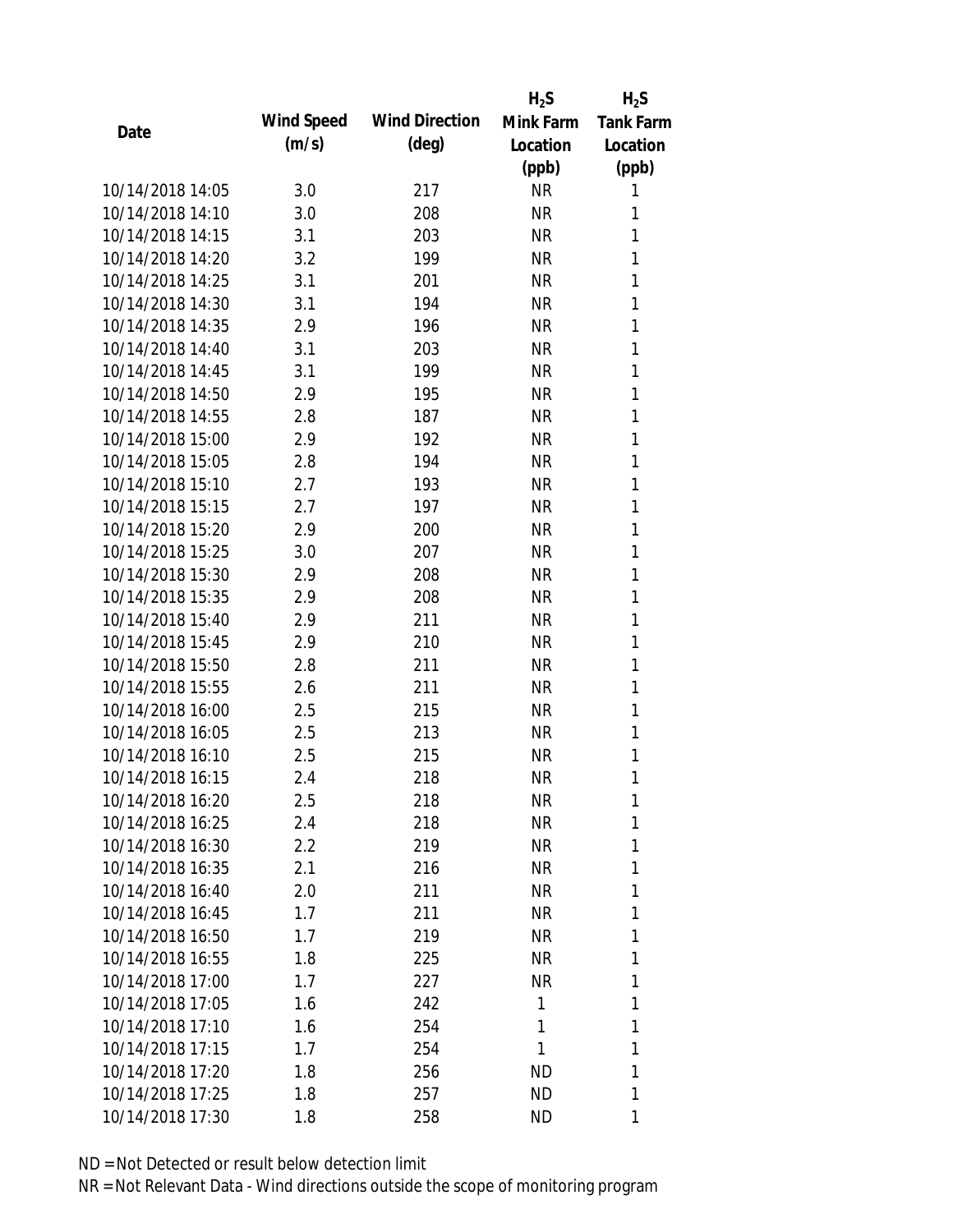|                  |            |                       | $H_2S$    | $H_2S$           |
|------------------|------------|-----------------------|-----------|------------------|
| Date             | Wind Speed | <b>Wind Direction</b> | Mink Farm | <b>Tank Farm</b> |
|                  | (m/s)      | $(\text{deg})$        | Location  | Location         |
|                  |            |                       | (ppb)     | (ppb)            |
| 10/14/2018 17:35 | 1.8        | 256                   | <b>ND</b> | 1                |
| 10/14/2018 17:40 | 1.6        | 256                   | <b>ND</b> | 1                |
| 10/14/2018 17:45 | 1.6        | 259                   | 1         | 1                |
| 10/14/2018 17:50 | 1.8        | 268                   | 1         | 1                |
| 10/14/2018 17:55 | 1.8        | 278                   | 1         | <b>NR</b>        |
| 10/14/2018 18:00 | 2.0        | 284                   | 1         | <b>NR</b>        |
| 10/14/2018 18:05 | 2.3        | 290                   | 1         | <b>NR</b>        |
| 10/14/2018 18:10 | 2.8        | 295                   | 1         | <b>NR</b>        |
| 10/14/2018 18:15 | 3.0        | 299                   | 1         | <b>NR</b>        |
| 10/14/2018 18:20 | 2.7        | 302                   | 1         | <b>NR</b>        |
| 10/14/2018 18:25 | 2.6        | 309                   | 1         | <b>NR</b>        |
| 10/14/2018 18:30 | 2.5        | 314                   | 1         | <b>NR</b>        |
| 10/14/2018 18:35 | 2.3        | 319                   | 1         | <b>NR</b>        |
| 10/14/2018 18:40 | 2.1        | 320                   | 1         | <b>NR</b>        |
| 10/14/2018 18:45 | 2.0        | 325                   | 1         | <b>NR</b>        |
| 10/14/2018 18:50 | 2.3        | 326                   | 1         | <b>NR</b>        |
| 10/14/2018 18:55 | 2.4        | 325                   | 1         | <b>NR</b>        |
| 10/14/2018 19:00 | 2.7        | 319                   | 1         | <b>NR</b>        |
| 10/14/2018 19:05 | 3.0        | 314                   | 1         | <b>NR</b>        |
| 10/14/2018 19:10 | 3.0        | 311                   | 1         | <b>NR</b>        |
| 10/14/2018 19:15 | 3.1        | 309                   | 1         | <b>NR</b>        |
| 10/14/2018 19:20 | 3.1        | 308                   | 1         | <b>NR</b>        |
| 10/14/2018 19:25 | 3.1        | 305                   | 1         | <b>NR</b>        |
| 10/14/2018 19:30 | 3.2        | 308                   | 1         | <b>NR</b>        |
| 10/14/2018 19:35 | 3.0        | 311                   | 1         | <b>NR</b>        |
| 10/14/2018 19:40 | 3.2        | 312                   | 1         | <b>NR</b>        |
| 10/14/2018 19:45 | 3.3        | 310                   | 1         | <b>NR</b>        |
| 10/14/2018 19:50 | 3.3        | 308                   | 1         | <b>NR</b>        |
| 10/14/2018 19:55 | 3.4        | 306                   | 1         | <b>NR</b>        |
| 10/14/2018 20:00 | 3.6        | 303                   | <b>ND</b> | <b>NR</b>        |
| 10/14/2018 20:05 | 3.7        | 301                   | 1         | <b>NR</b>        |
| 10/14/2018 20:10 | 3.8        | 302                   | 1         | <b>NR</b>        |
| 10/14/2018 20:15 | 3.8        | 306                   | 1         | <b>NR</b>        |
| 10/14/2018 20:20 | 4.0        | 309                   | 1         | <b>NR</b>        |
| 10/14/2018 20:25 | 4.2        | 313                   | 1         | <b>NR</b>        |
| 10/14/2018 20:30 | 4.3        | 316                   | 1         | <b>NR</b>        |
| 10/14/2018 20:35 | 4.2        | 321                   | 1         | <b>NR</b>        |
| 10/14/2018 20:40 | 4.1        | 323                   | 1         | <b>NR</b>        |
| 10/14/2018 20:45 | 3.8        | 321                   | 1         | <b>NR</b>        |
| 10/14/2018 20:50 | 3.7        | 319                   | 1         | <b>NR</b>        |
| 10/14/2018 20:55 | 3.7        | 321                   | 1         | <b>NR</b>        |
| 10/14/2018 21:00 | 3.5        | 323                   | 1         | <b>NR</b>        |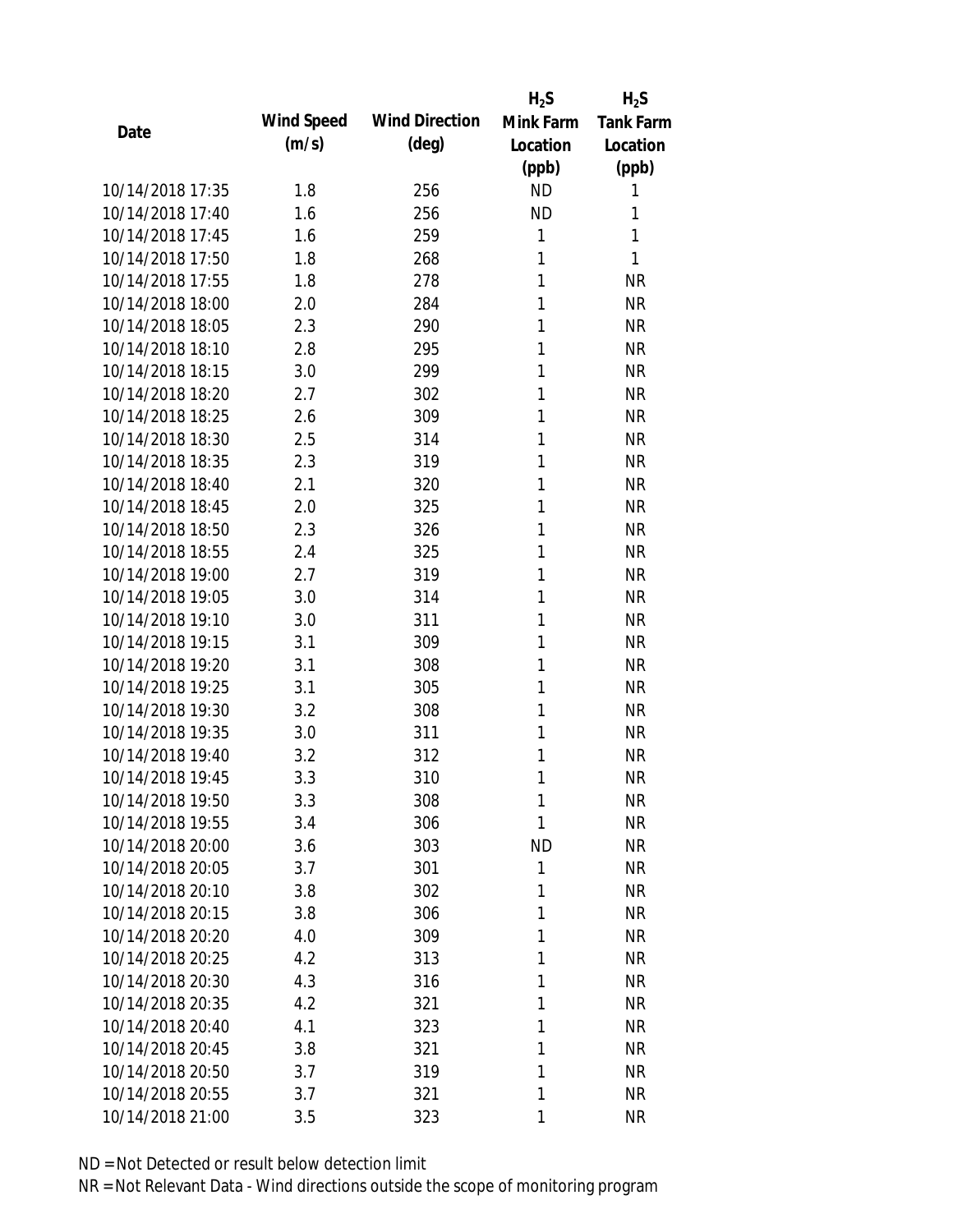|                  |            |                       | $H_2S$    | $H_2S$           |
|------------------|------------|-----------------------|-----------|------------------|
| Date             | Wind Speed | <b>Wind Direction</b> | Mink Farm | <b>Tank Farm</b> |
|                  | (m/s)      | $(\text{deg})$        | Location  | Location         |
|                  |            |                       | (ppb)     | (ppb)            |
| 10/14/2018 21:05 | 3.3        | 323                   | 1         | <b>NR</b>        |
| 10/14/2018 21:10 | 3.1        | 324                   | <b>ND</b> | <b>NR</b>        |
| 10/14/2018 21:15 | 3.2        | 326                   | 1         | <b>NR</b>        |
| 10/14/2018 21:20 | 3.1        | 328                   | <b>ND</b> | <b>NR</b>        |
| 10/14/2018 21:25 | 2.9        | 328                   | <b>ND</b> | <b>NR</b>        |
| 10/14/2018 21:30 | 2.8        | 328                   | 1         | <b>NR</b>        |
| 10/14/2018 21:35 | 2.9        | 327                   | 1         | <b>NR</b>        |
| 10/14/2018 21:40 | 3.0        | 327                   | 1         | <b>NR</b>        |
| 10/14/2018 21:45 | 3.0        | 327                   | 1         | <b>NR</b>        |
| 10/14/2018 21:50 | 3.1        | 324                   | 1         | <b>NR</b>        |
| 10/14/2018 21:55 | 3.0        | 320                   | 1         | <b>NR</b>        |
| 10/14/2018 22:00 | 2.7        | 315                   | 1         | <b>NR</b>        |
| 10/14/2018 22:05 | 2.6        | 316                   | 1         | <b>NR</b>        |
| 10/14/2018 22:10 | 2.3        | 318                   | 1         | <b>NR</b>        |
| 10/14/2018 22:15 | 2.0        | 322                   | 1         | <b>NR</b>        |
| 10/14/2018 22:20 | 1.9        | 330                   | 1         | <b>NR</b>        |
| 10/14/2018 22:25 | 1.8        | 340                   | 1         | <b>NR</b>        |
| 10/14/2018 22:30 | 1.8        | 350                   | 1         | <b>NR</b>        |
| 10/14/2018 22:35 | 1.6        | 356                   | 1         | <b>NR</b>        |
| 10/14/2018 22:40 | 1.5        | 5                     | 1         | <b>NR</b>        |
| 10/14/2018 22:45 | 1.5        | 10                    | 1         | <b>NR</b>        |
| 10/14/2018 22:50 | 1.2        | 13                    | 1         | <b>NR</b>        |
| 10/14/2018 22:55 | 1.0        | 18                    | 1         | <b>NR</b>        |
| 10/14/2018 23:00 | 0.7        | 22                    | 1         | <b>NR</b>        |
| 10/14/2018 23:05 | 0.8        | 18                    | 1         | <b>NR</b>        |
| 10/14/2018 23:10 | 0.8        | $\overline{2}$        | 1         | <b>NR</b>        |
| 10/14/2018 23:15 | 0.7        | 354                   | 1         | <b>NR</b>        |
| 10/14/2018 23:20 | 0.8        | 350                   | 1         | <b>NR</b>        |
| 10/14/2018 23:25 | 0.8        | 345                   | 1         | <b>NR</b>        |
| 10/14/2018 23:30 | 1.0        | 345                   | 1         | <b>NR</b>        |
| 10/14/2018 23:35 | 1.0        | 342                   | 1         | <b>NR</b>        |
| 10/14/2018 23:40 | 1.1        | 336                   | 1         | <b>NR</b>        |
| 10/14/2018 23:45 | 1.2        | 338                   | 1         | <b>NR</b>        |
| 10/14/2018 23:50 | 1.4        | 334                   | 1         | <b>NR</b>        |
| 10/14/2018 23:55 | 1.6        | 330                   | 1         | <b>NR</b>        |
| 10/14/2018 24:00 | 1.7        | 325                   | 1         | <b>NR</b>        |
| 10/15/2018 00:05 | 1.8        | 321                   | 1         | <b>NR</b>        |
| 10/15/2018 00:10 | 1.9        | 316                   | 1         | <b>NR</b>        |
| 10/15/2018 00:15 | 2.0        | 306                   | 1         | <b>NR</b>        |
| 10/15/2018 00:20 | 2.0        | 300                   | 1         | <b>NR</b>        |
| 10/15/2018 00:25 | 2.0        | 296                   | 1         | <b>NR</b>        |
| 10/15/2018 00:30 | 1.9        | 295                   | 1         | <b>NR</b>        |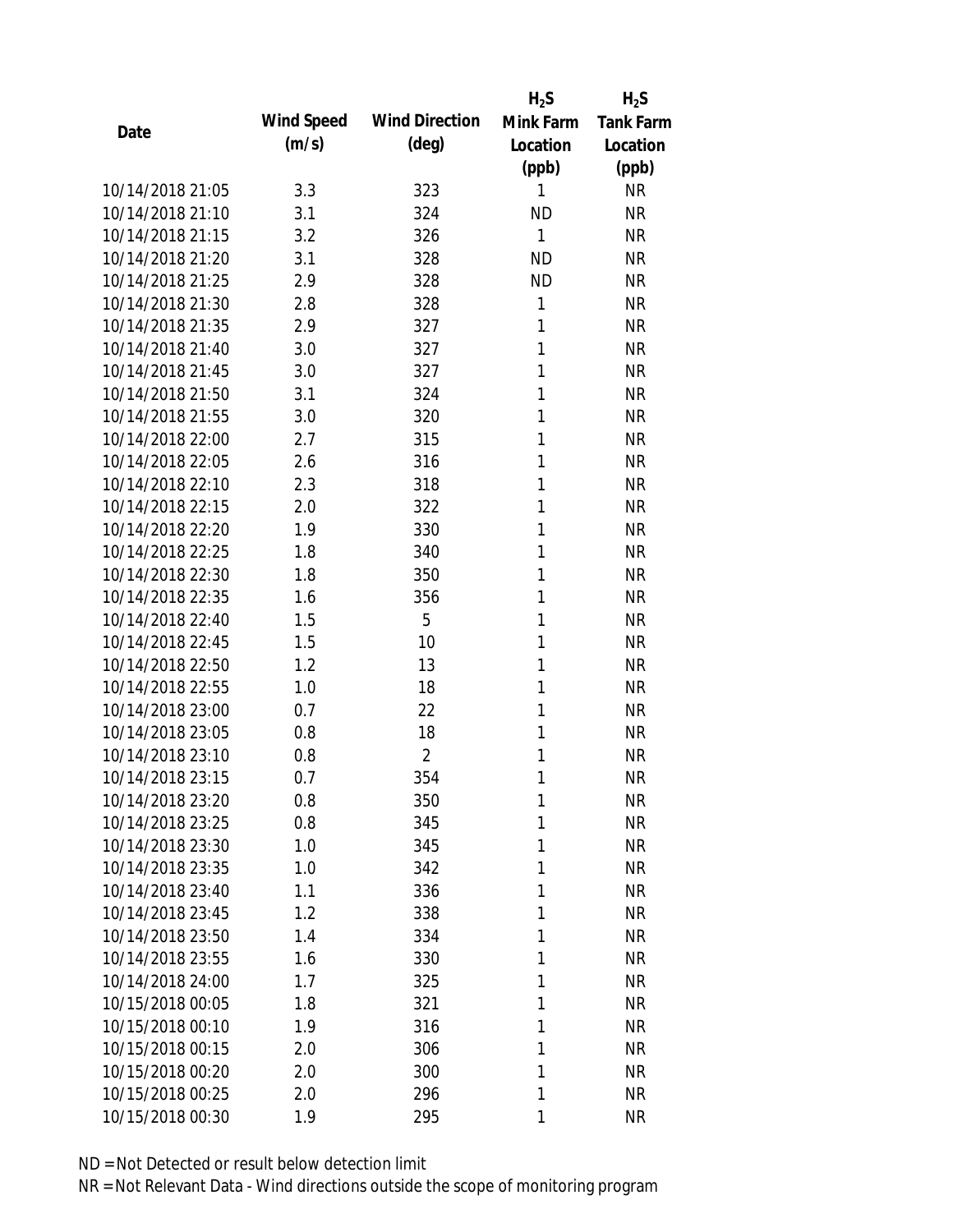|                  |            |                       | $H_2S$    | $H_2S$           |
|------------------|------------|-----------------------|-----------|------------------|
| Date             | Wind Speed | <b>Wind Direction</b> | Mink Farm | <b>Tank Farm</b> |
|                  | (m/s)      | $(\text{deg})$        | Location  | Location         |
|                  |            |                       | (ppb)     | (ppb)            |
| 10/15/2018 00:35 | 2.1        | 298                   | 1         | <b>NR</b>        |
| 10/15/2018 00:40 | 2.1        | 302                   | 1         | <b>NR</b>        |
| 10/15/2018 00:45 | 2.1        | 308                   | 1         | <b>NR</b>        |
| 10/15/2018 00:50 | 2.2        | 314                   | 1         | <b>NR</b>        |
| 10/15/2018 00:55 | 2.3        | 317                   | 1         | <b>NR</b>        |
| 10/15/2018 01:00 | 2.4        | 317                   | 1         | <b>NR</b>        |
| 10/15/2018 01:05 | 2.4        | 316                   | 1         | <b>NR</b>        |
| 10/15/2018 01:10 | 2.4        | 315                   | 1         | <b>NR</b>        |
| 10/15/2018 01:15 | 2.5        | 312                   | <b>ND</b> | <b>NR</b>        |
| 10/15/2018 01:20 | 2.5        | 308                   | <b>ND</b> | <b>NR</b>        |
| 10/15/2018 01:25 | 2.6        | 306                   | <b>ND</b> | <b>NR</b>        |
| 10/15/2018 01:30 | 2.9        | 305                   | 1         | <b>NR</b>        |
| 10/15/2018 01:35 | 3.2        | 302                   | 1         | <b>NR</b>        |
| 10/15/2018 01:40 | 3.2        | 300                   | 1         | <b>NR</b>        |
| 10/15/2018 01:45 | 3.1        | 300                   | 1         | <b>NR</b>        |
| 10/15/2018 01:50 | 3.1        | 297                   | 1         | <b>NR</b>        |
| 10/15/2018 01:55 | 3.0        | 297                   | 1         | <b>NR</b>        |
| 10/15/2018 02:00 | 2.6        | 296                   | 1         | <b>NR</b>        |
| 10/15/2018 02:05 | 2.6        | 297                   | 1         | <b>NR</b>        |
| 10/15/2018 02:10 | 2.7        | 296                   | 1         | <b>NR</b>        |
| 10/15/2018 02:15 | 2.9        | 299                   | 1         | <b>NR</b>        |
| 10/15/2018 02:20 | 3.3        | 303                   | 1         | <b>NR</b>        |
| 10/15/2018 02:25 | 3.7        | 303                   | 1         | <b>NR</b>        |
| 10/15/2018 02:30 | 4.2        | 304                   | 1         | <b>NR</b>        |
| 10/15/2018 02:35 | 4.5        | 306                   | 1         | <b>NR</b>        |
| 10/15/2018 02:40 | 4.8        | 308                   | 1         | <b>NR</b>        |
| 10/15/2018 02:45 | 5.0        | 311                   | 1         | <b>NR</b>        |
| 10/15/2018 02:50 | 5.0        | 314                   | 1         | <b>NR</b>        |
| 10/15/2018 02:55 | 5.1        | 317                   | 1         | <b>NR</b>        |
| 10/15/2018 03:00 | 5.1        | 321                   | 1         | <b>NR</b>        |
| 10/15/2018 03:05 | 4.9        | 321                   | 1         | <b>NR</b>        |
| 10/15/2018 03:10 | 4.6        | 322                   | 1         | <b>NR</b>        |
| 10/15/2018 03:15 | 4.4        | 322                   | 1         | <b>NR</b>        |
| 10/15/2018 03:20 | 4.5        | 322                   | 1         | <b>NR</b>        |
| 10/15/2018 03:25 | 4.3        | 321                   | 1         | <b>NR</b>        |
| 10/15/2018 03:30 | 4.3        | 322                   | 1         | <b>NR</b>        |
| 10/15/2018 03:35 | 4.4        | 323                   | 1         | <b>NR</b>        |
| 10/15/2018 03:40 | 4.7        | 322                   | 1         | <b>NR</b>        |
| 10/15/2018 03:45 | 4.9        | 323                   | 1         | <b>NR</b>        |
| 10/15/2018 03:50 | 4.9        | 322                   | 1         | <b>NR</b>        |
| 10/15/2018 03:55 | 5.0        | 322                   | 1         | <b>NR</b>        |
| 10/15/2018 04:00 | 4.9        | 321                   | 1         | <b>NR</b>        |
|                  |            |                       |           |                  |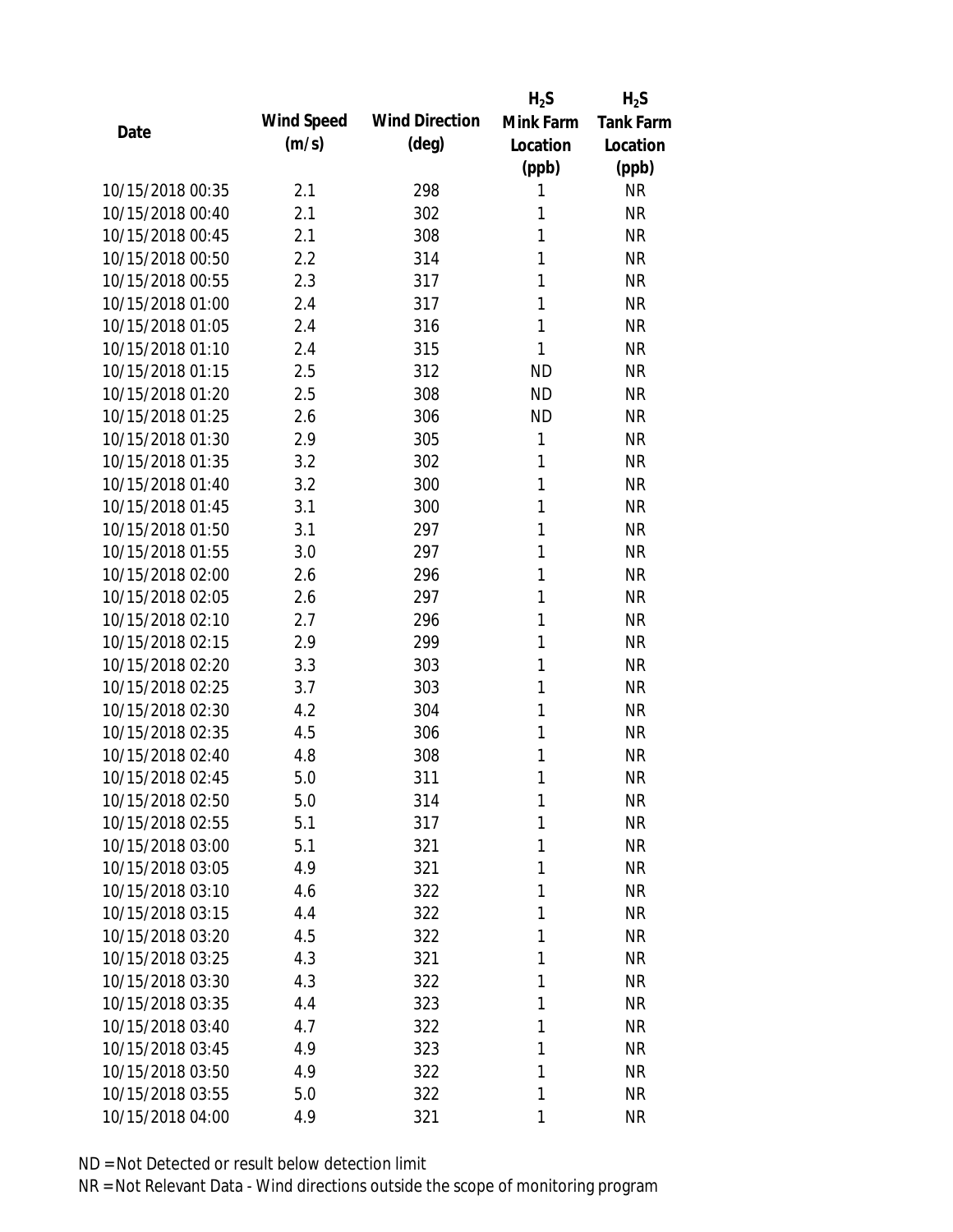|                  |            |                       | $H_2S$       | $H_2S$           |
|------------------|------------|-----------------------|--------------|------------------|
| Date             | Wind Speed | <b>Wind Direction</b> | Mink Farm    | <b>Tank Farm</b> |
|                  | (m/s)      | $(\text{deg})$        | Location     | Location         |
|                  |            |                       | (ppb)        | (ppb)            |
| 10/15/2018 04:05 | 5.0        | 321                   | 1            | <b>NR</b>        |
| 10/15/2018 04:10 | 5.1        | 322                   | 1            | <b>NR</b>        |
| 10/15/2018 04:15 | 5.0        | 323                   | 1            | <b>NR</b>        |
| 10/15/2018 04:20 | 4.9        | 324                   | 1            | <b>NR</b>        |
| 10/15/2018 04:25 | 4.7        | 324                   | 1            | <b>NR</b>        |
| 10/15/2018 04:30 | 4.6        | 326                   | 1            | <b>NR</b>        |
| 10/15/2018 04:35 | 4.3        | 327                   | 1            | <b>NR</b>        |
| 10/15/2018 04:40 | 3.9        | 327                   | 1            | <b>NR</b>        |
| 10/15/2018 04:45 | 3.7        | 327                   | 1            | <b>NR</b>        |
| 10/15/2018 04:50 | 3.6        | 326                   | <b>ND</b>    | <b>NR</b>        |
| 10/15/2018 04:55 | 3.6        | 323                   | 1            | <b>NR</b>        |
| 10/15/2018 05:00 | 4.0        | 319                   | <b>ND</b>    | <b>NR</b>        |
| 10/15/2018 05:05 | 4.2        | 316                   | <b>ND</b>    | <b>NR</b>        |
| 10/15/2018 05:10 | 4.5        | 315                   | 1            | <b>NR</b>        |
| 10/15/2018 05:15 | 4.8        | 315                   | 1            | <b>NR</b>        |
| 10/15/2018 05:20 | 5.2        | 316                   | 1            | <b>NR</b>        |
| 10/15/2018 05:25 | 5.4        | 319                   | 1            | <b>NR</b>        |
| 10/15/2018 05:30 | 5.0        | 324                   | 1            | <b>NR</b>        |
| 10/15/2018 05:35 | 4.8        | 327                   | $\mathbf{1}$ | <b>NR</b>        |
| 10/15/2018 05:40 | 4.6        | 329                   | 1            | <b>NR</b>        |
| 10/15/2018 05:45 | 4.6        | 330                   | 1            | <b>NR</b>        |
| 10/15/2018 05:50 | 4.3        | 329                   | <b>ND</b>    | <b>NR</b>        |
| 10/15/2018 05:55 | 4.0        | 328                   | <b>ND</b>    | <b>NR</b>        |
| 10/15/2018 06:00 | 4.0        | 328                   | <b>ND</b>    | <b>NR</b>        |
| 10/15/2018 06:05 | 4.1        | 327                   | 1            | <b>NR</b>        |
| 10/15/2018 06:10 | 3.9        | 327                   | 1            | <b>NR</b>        |
| 10/15/2018 06:15 | 3.9        | 327                   | 1            | <b>NR</b>        |
| 10/15/2018 06:20 | 3.9        | 329                   | 1            | <b>NR</b>        |
| 10/15/2018 06:25 | 3.9        | 330                   | 1            | <b>NR</b>        |
| 10/15/2018 06:30 | 4.0        | 328                   | 1            | <b>NR</b>        |
| 10/15/2018 06:35 | 4.1        | 328                   | 1            | <b>NR</b>        |
| 10/15/2018 06:40 | 4.3        | 326                   | 1            | <b>NR</b>        |
| 10/15/2018 06:45 | 4.3        | 326                   | 1            | <b>NR</b>        |
| 10/15/2018 06:50 | 4.6        | 324                   | 1            | <b>NR</b>        |
| 10/15/2018 06:55 | 4.6        | 323                   | 1            | <b>NR</b>        |
| 10/15/2018 07:00 | 4.6        | 322                   | 1            | <b>NR</b>        |
| 10/15/2018 07:05 | 4.5        | 321                   | 1            | <b>NR</b>        |
| 10/15/2018 07:10 | 4.6        | 322                   | 1            | <b>NR</b>        |
| 10/15/2018 07:15 | 4.8        | 320                   | 1            | <b>NR</b>        |
| 10/15/2018 07:20 | 4.6        | 319                   | 1            | <b>NR</b>        |
| 10/15/2018 07:25 | 4.9        | 317                   | 1            | <b>NR</b>        |
| 10/15/2018 07:30 | 5.0        | 318                   | 1            | <b>NR</b>        |
|                  |            |                       |              |                  |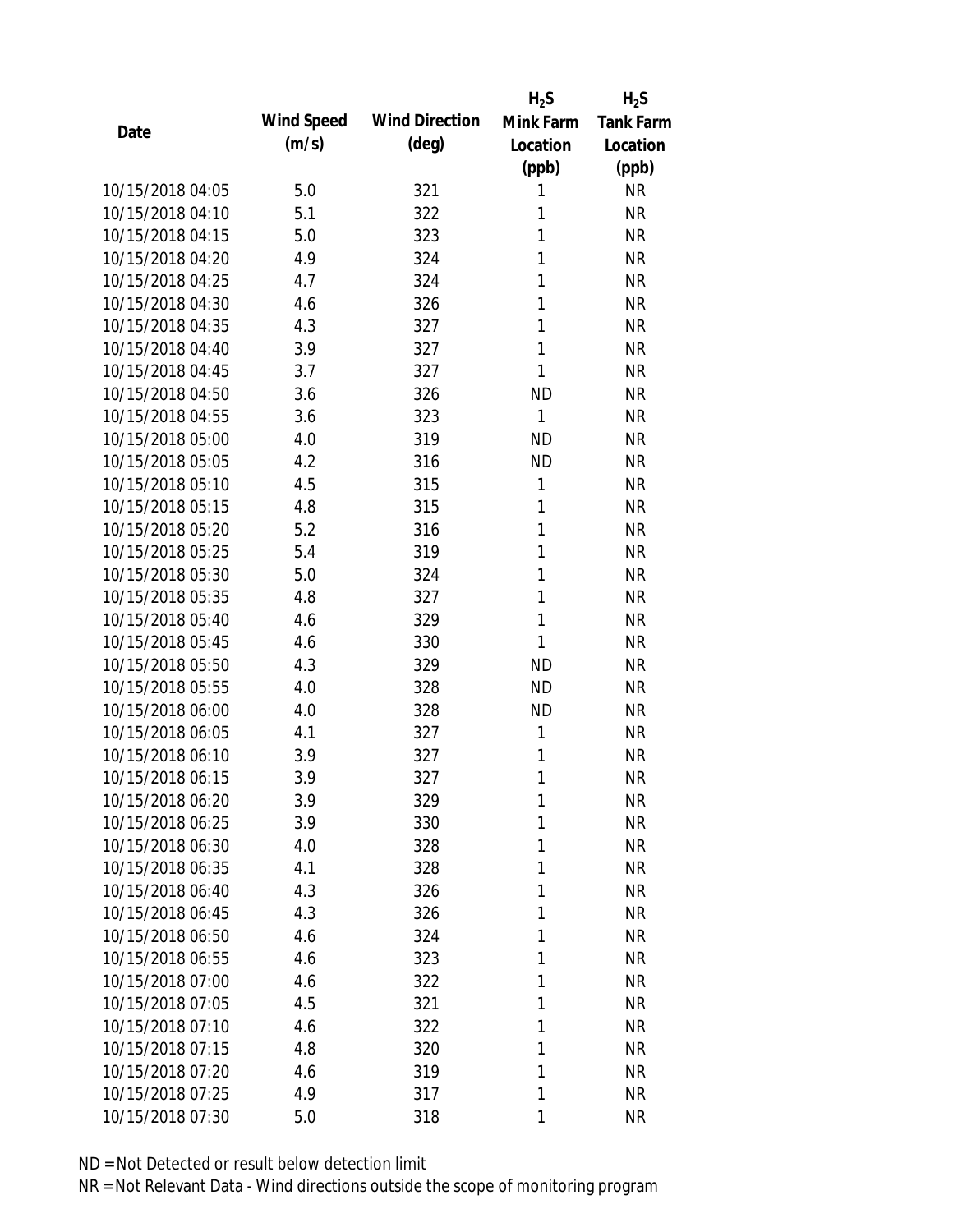|                  |            |                       | $H_2S$    | $H_2S$                 |
|------------------|------------|-----------------------|-----------|------------------------|
| Date             | Wind Speed | <b>Wind Direction</b> | Mink Farm | <b>Tank Farm</b>       |
|                  | (m/s)      | $(\text{deg})$        | Location  | Location               |
|                  |            |                       | (ppb)     | (ppb)                  |
| 10/15/2018 07:35 | 5.0        | 317                   | 1         | <b>NR</b>              |
| 10/15/2018 07:40 | 4.8        | 317                   | 1         | <b>NR</b>              |
| 10/15/2018 07:45 | 4.6        | 321                   | 1         | <b>NR</b>              |
| 10/15/2018 07:50 | 4.6        | 322                   | 1         | <b>NR</b>              |
| 10/15/2018 07:55 | 4.4        | 325                   | 1         | <b>NR</b>              |
| 10/15/2018 08:00 | 4.4        | 325                   | 1         | <b>NR</b>              |
| 10/15/2018 08:05 | 4.6        | 327                   | 1         | <b>NR</b>              |
| 10/15/2018 08:10 | 4.5        | 327                   | 1         | <b>NR</b>              |
| 10/15/2018 08:15 | 4.3        | 324                   | 1         | <b>NR</b>              |
| 10/15/2018 08:20 | 4.3        | 323                   | 1         | <b>NR</b>              |
| 10/15/2018 08:25 | 4.4        | 321                   | 1         | <b>NR</b>              |
| 10/15/2018 08:30 | 4.5        | 320                   | 1         | <b>NR</b>              |
| 10/15/2018 08:35 | 4.2        | 317                   | 1         | <b>NR</b>              |
| 10/15/2018 08:40 | 4.4        | 318                   | 1         | <b>NR</b>              |
| 10/15/2018 08:45 | 4.4        | 318                   | 1         | <b>NR</b>              |
| 10/15/2018 08:50 | 4.3        | 316                   | 1         | <b>NR</b>              |
| 10/15/2018 08:55 | 4.1        | 317                   | 1         | <b>NR</b>              |
| 10/15/2018 09:00 | 4.2        | 317                   | 1         | <b>NR</b>              |
| 10/15/2018 09:05 | 4.2        | 318                   | 1         | <b>NR</b>              |
| 10/15/2018 09:10 | 4.1        | 314                   | 1         | <b>NR</b>              |
| 10/15/2018 09:15 | 4.4        | 314                   | 1         | <b>NR</b>              |
| 10/15/2018 09:20 | 4.5        | 316                   | 1         | <b>NR</b>              |
| 10/15/2018 09:25 | 4.7        | 315                   | 1         | <b>NR</b>              |
| 10/15/2018 09:30 | 4.6        | 314                   | 1         | <b>NR</b>              |
| 10/15/2018 09:35 | 4.8        | 313                   | 1         | <b>NR</b>              |
| 10/15/2018 09:40 | 5.0        | 314                   | 1         | <b>NR</b>              |
| 10/15/2018 09:45 | 4.7        | 315                   | 1         | <b>NR</b>              |
| 10/15/2018 09:50 | 4.7        | 313                   | 1         | <b>NR</b>              |
| 10/15/2018 09:55 | 4.7        | 315                   | 1         | <b>NR</b>              |
| 10/15/2018 10:00 | 4.7        | 316                   | 1         | <b>NR</b>              |
| 10/15/2018 10:05 | 4.7        | 318                   | 1         | <b>NR</b>              |
| 10/15/2018 10:10 | 4.8        | 321                   | 1         | <b>NR</b>              |
| 10/15/2018 10:15 | 4.9        | 324                   | 1         | <b>NR</b>              |
| 10/15/2018 10:20 | 5.0        | 326                   | 1         | <b>NR</b>              |
| 10/15/2018 10:25 | 5.1        | 324                   | 1         | <b>NR</b>              |
| 10/15/2018 10:30 |            |                       | 1         |                        |
| 10/15/2018 10:35 | 5.3        | 323                   | 1         | <b>NR</b><br><b>NR</b> |
|                  | 5.3        | 321                   |           |                        |
| 10/15/2018 10:40 | 5.3        | 320                   | 1         | <b>NR</b>              |
| 10/15/2018 10:45 | 5.4        | 319                   | 1         | <b>NR</b>              |
| 10/15/2018 10:50 | 5.3        | 317                   | 1         | <b>NR</b>              |
| 10/15/2018 10:55 | 5.0        | 317                   | 1         | <b>NR</b>              |
| 10/15/2018 11:00 | 4.9        | 318                   | 1         | <b>NR</b>              |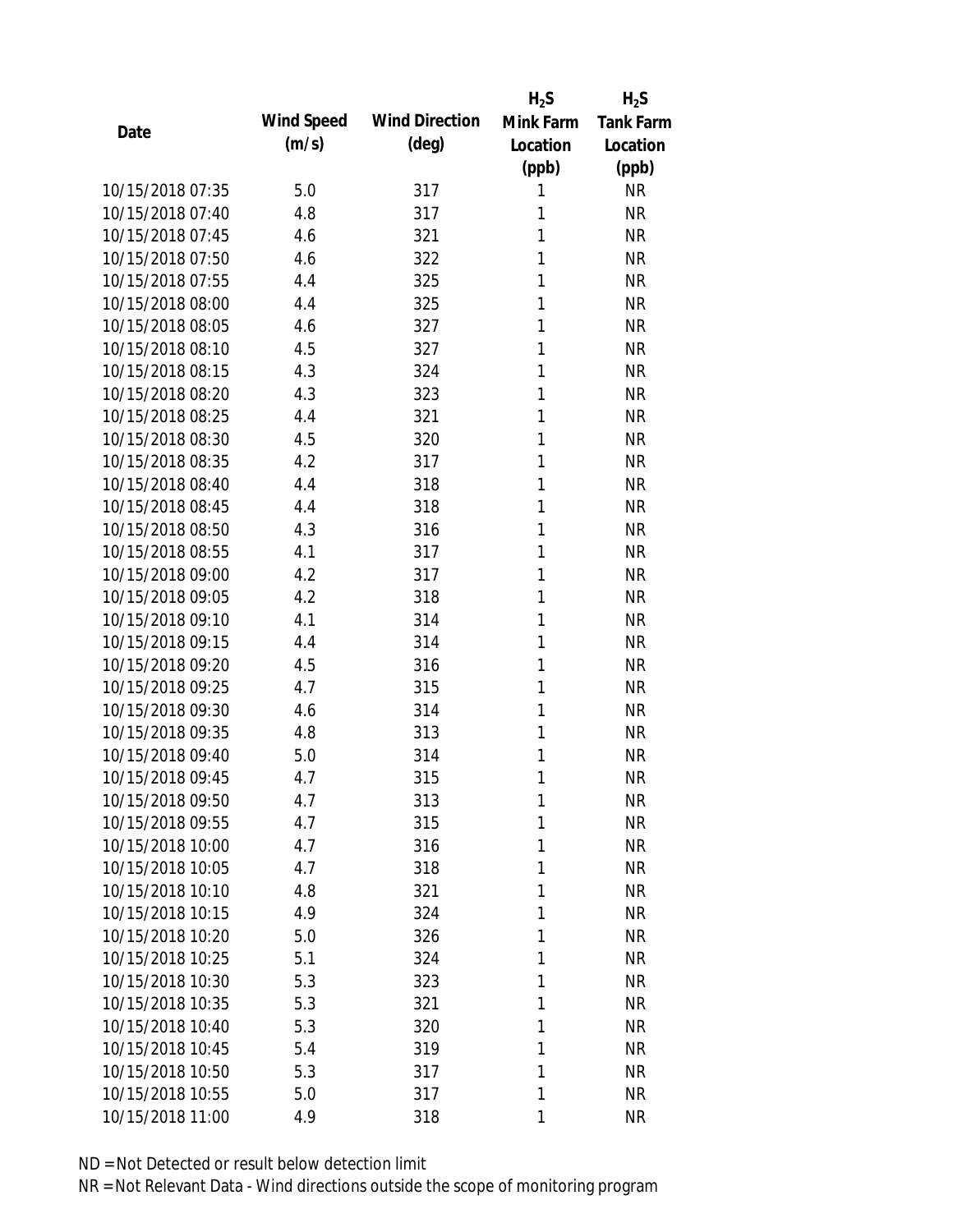|                  |            |                       | $H_2S$         | $H_2S$           |
|------------------|------------|-----------------------|----------------|------------------|
| Date             | Wind Speed | <b>Wind Direction</b> | Mink Farm      | <b>Tank Farm</b> |
|                  | (m/s)      | $(\text{deg})$        | Location       | Location         |
|                  |            |                       | (ppb)          | (ppb)            |
| 10/15/2018 11:05 | 4.8        | 317                   | 1              | <b>NR</b>        |
| 10/15/2018 11:10 | 4.7        | 312                   | 1              | <b>NR</b>        |
| 10/15/2018 11:15 | 4.6        | 311                   | 1              | <b>NR</b>        |
| 10/15/2018 11:20 | 4.6        | 309                   | 1              | <b>NR</b>        |
| 10/15/2018 11:25 | 4.6        | 307                   | 1              | <b>NR</b>        |
| 10/15/2018 11:30 | 4.7        | 307                   | $\overline{2}$ | <b>NR</b>        |
| 10/15/2018 11:35 | 4.5        | 307                   | $\overline{2}$ | <b>NR</b>        |
| 10/15/2018 11:40 | 4.3        | 305                   | $\overline{2}$ | <b>NR</b>        |
| 10/15/2018 11:45 | 4.3        | 301                   | $\overline{2}$ | <b>NR</b>        |
| 10/15/2018 11:50 | 4.1        | 297                   | $\overline{2}$ | <b>NR</b>        |
| 10/15/2018 11:55 | 4.2        | 296                   | $\overline{2}$ | <b>NR</b>        |
| 10/15/2018 12:00 | 4.1        | 289                   | $\overline{2}$ | <b>NR</b>        |
| 10/15/2018 12:05 | 4.2        | 287                   | $\mathbf{1}$   | <b>NR</b>        |
| 10/15/2018 12:10 | 4.4        | 290                   | 1              | <b>NR</b>        |
| 10/15/2018 12:15 | 4.3        | 289                   | 1              | <b>NR</b>        |
| 10/15/2018 12:20 | 4.5        | 290                   | 1              | <b>NR</b>        |
| 10/15/2018 12:25 | 4.5        | 286                   | 1              | <b>NR</b>        |
| 10/15/2018 12:30 | 4.6        | 284                   | <b>ND</b>      | <b>NR</b>        |
| 10/15/2018 12:35 | 4.6        | 285                   | 1              | <b>NR</b>        |
| 10/15/2018 12:40 | 4.5        | 287                   | 1              | <b>NR</b>        |
| 10/15/2018 12:45 | 4.7        | 291                   | 1              | <b>NR</b>        |
| 10/15/2018 12:50 | 4.6        | 293                   | 1              | <b>NR</b>        |
| 10/15/2018 12:55 | 4.6        | 296                   | 1              | <b>NR</b>        |
| 10/15/2018 13:00 | 4.6        | 300                   | 1              | <b>NR</b>        |
| 10/15/2018 13:05 | 4.5        | 298                   | 1              | <b>NR</b>        |
| 10/15/2018 13:10 | 4.7        | 295                   | 1              | <b>NR</b>        |
| 10/15/2018 13:15 | 4.5        | 291                   | 1              | <b>NR</b>        |
| 10/15/2018 13:20 | 4.6        | 289                   | 1              | <b>NR</b>        |
| 10/15/2018 13:25 | 4.7        | 288                   | 1              | <b>NR</b>        |
| 10/15/2018 13:30 | 4.5        | 281                   | 1              | <b>NR</b>        |
| 10/15/2018 13:35 | 4.4        | 281                   | 1              | <b>NR</b>        |
| 10/15/2018 13:40 | 4.2        | 280                   | 1              | <b>NR</b>        |
| 10/15/2018 13:45 | 4.4        | 282                   | 1              | <b>NR</b>        |
| 10/15/2018 13:50 | 4.7        | 283                   | 1              | <b>NR</b>        |
| 10/15/2018 13:55 | 4.8        | 284                   | 1              | <b>NR</b>        |
| 10/15/2018 14:00 | 4.9        | 288                   | 1              | <b>NR</b>        |
| 10/15/2018 14:05 | 5.0        | 288                   | 1              | <b>NR</b>        |
| 10/15/2018 14:10 | 5.1        | 289                   | 1              | <b>NR</b>        |
| 10/15/2018 14:15 | 5.1        | 288                   | 1              | <b>NR</b>        |
| 10/15/2018 14:20 | 4.8        | 288                   | 1              | <b>NR</b>        |
| 10/15/2018 14:25 | 4.8        | 287                   | 2              | <b>NR</b>        |
| 10/15/2018 14:30 | 5.0        | 289                   | $\overline{2}$ | <b>NR</b>        |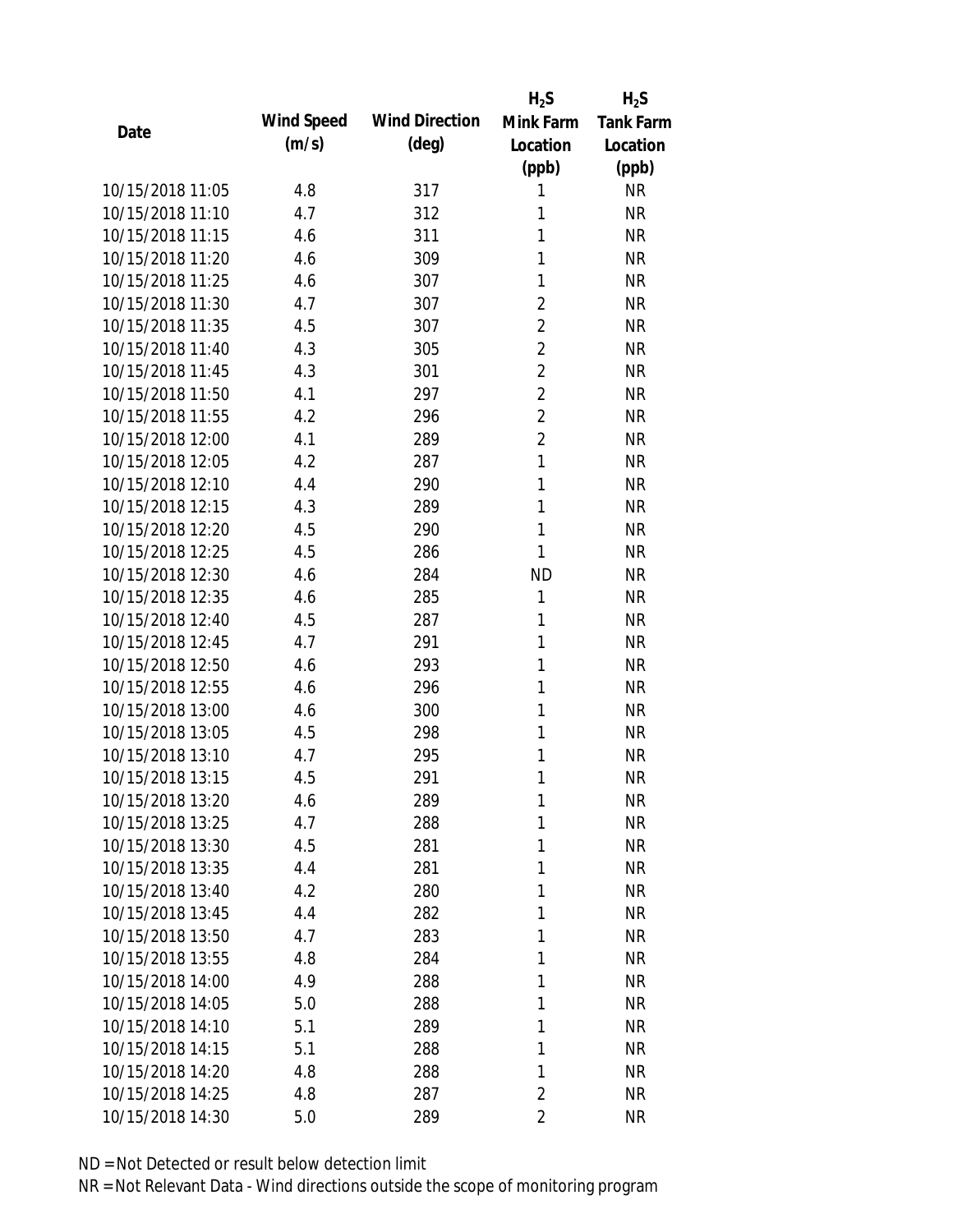|                  |            |                       | $H_2S$         | $H_2S$           |
|------------------|------------|-----------------------|----------------|------------------|
|                  | Wind Speed | <b>Wind Direction</b> | Mink Farm      | <b>Tank Farm</b> |
| Date             | (m/s)      | $(\text{deg})$        | Location       | Location         |
|                  |            |                       | (ppb)          | (ppb)            |
| 10/15/2018 14:35 | 5.1        | 290                   | $\overline{2}$ | <b>NR</b>        |
| 10/15/2018 14:40 | 5.0        | 289                   | $\overline{2}$ | <b>NR</b>        |
| 10/15/2018 14:45 | 5.1        | 287                   | $\overline{2}$ | <b>NR</b>        |
| 10/15/2018 14:50 | 5.4        | 286                   | $\overline{2}$ | <b>NR</b>        |
| 10/15/2018 14:55 | 5.4        | 287                   | $\overline{2}$ | <b>NR</b>        |
| 10/15/2018 15:00 | 5.3        | 286                   | 3              | <b>NR</b>        |
| 10/15/2018 15:05 | 5.2        | 285                   | $\overline{2}$ | <b>NR</b>        |
| 10/15/2018 15:10 | 5.4        | 286                   | $\overline{2}$ | <b>NR</b>        |
| 10/15/2018 15:15 | 5.3        | 288                   | $\overline{2}$ | <b>NR</b>        |
| 10/15/2018 15:20 | 5.1        | 289                   | $\overline{2}$ | <b>NR</b>        |
| 10/15/2018 15:25 | 4.9        | 288                   | $\overline{2}$ | <b>NR</b>        |
| 10/15/2018 15:30 | 4.9        | 284                   | $\overline{2}$ | <b>NR</b>        |
| 10/15/2018 15:35 | 4.9        | 284                   | $\overline{2}$ | <b>NR</b>        |
| 10/15/2018 15:40 | 4.6        | 284                   | $\mathbf{1}$   | <b>NR</b>        |
| 10/15/2018 15:45 | 4.5        | 283                   | $\mathbf{1}$   | <b>NR</b>        |
| 10/15/2018 15:50 | 4.4        | 283                   | 1              | <b>NR</b>        |
| 10/15/2018 15:55 | 4.6        | 281                   | 1              | <b>NR</b>        |
| 10/15/2018 16:00 | 4.7        | 288                   | 1              | <b>NR</b>        |
| 10/15/2018 16:05 | 4.7        | 288                   | $\overline{2}$ | <b>NR</b>        |
| 10/15/2018 16:10 | 4.8        | 286                   | $\overline{2}$ | <b>NR</b>        |
| 10/15/2018 16:15 | 5.0        | 287                   | $\overline{2}$ | <b>NR</b>        |
| 10/15/2018 16:20 | 5.1        | 290                   | $\overline{2}$ | <b>NR</b>        |
| 10/15/2018 16:25 | 5.1        | 292                   | $\overline{2}$ | <b>NR</b>        |
| 10/15/2018 16:30 | 5.0        | 288                   | $\mathbf{1}$   | <b>NR</b>        |
| 10/15/2018 16:35 | 5.1        | 287                   | 1              | <b>NR</b>        |
| 10/15/2018 16:40 | 5.1        | 290                   | 1              | <b>NR</b>        |
| 10/15/2018 16:45 | 5.0        | 289                   | 1              | <b>NR</b>        |
| 10/15/2018 16:50 | 4.9        | 283                   | 1              | <b>NR</b>        |
| 10/15/2018 16:55 | 4.9        | 280                   | 1              | <b>NR</b>        |
| 10/15/2018 17:00 | 4.9        | 278                   | 1              | <b>NR</b>        |
| 10/15/2018 17:05 | 4.8        | 278                   | 1              | <b>NR</b>        |
| 10/15/2018 17:10 | 4.8        | 275                   | 1              | 1                |
| 10/15/2018 17:15 | 4.8        | 275                   | 1              | 1                |
| 10/15/2018 17:20 | 4.8        | 278                   | 1              | <b>NR</b>        |
| 10/15/2018 17:25 | 4.8        | 280                   | 1              | <b>NR</b>        |
| 10/15/2018 17:30 | 4.8        | 282                   | 1              | <b>NR</b>        |
| 10/15/2018 17:35 | 4.6        | 281                   | 1              | <b>NR</b>        |
| 10/15/2018 17:40 | 4.4        | 282                   | 1              | <b>NR</b>        |
| 10/15/2018 17:45 | 4.4        | 280                   | 1              | <b>NR</b>        |
| 10/15/2018 17:50 | 4.5        | 279                   | 1              | NR               |
| 10/15/2018 17:55 | 4.4        | 279                   | 1              | <b>NR</b>        |
| 10/15/2018 18:00 | 4.3        | 278                   | 1              | <b>NR</b>        |
|                  |            |                       |                |                  |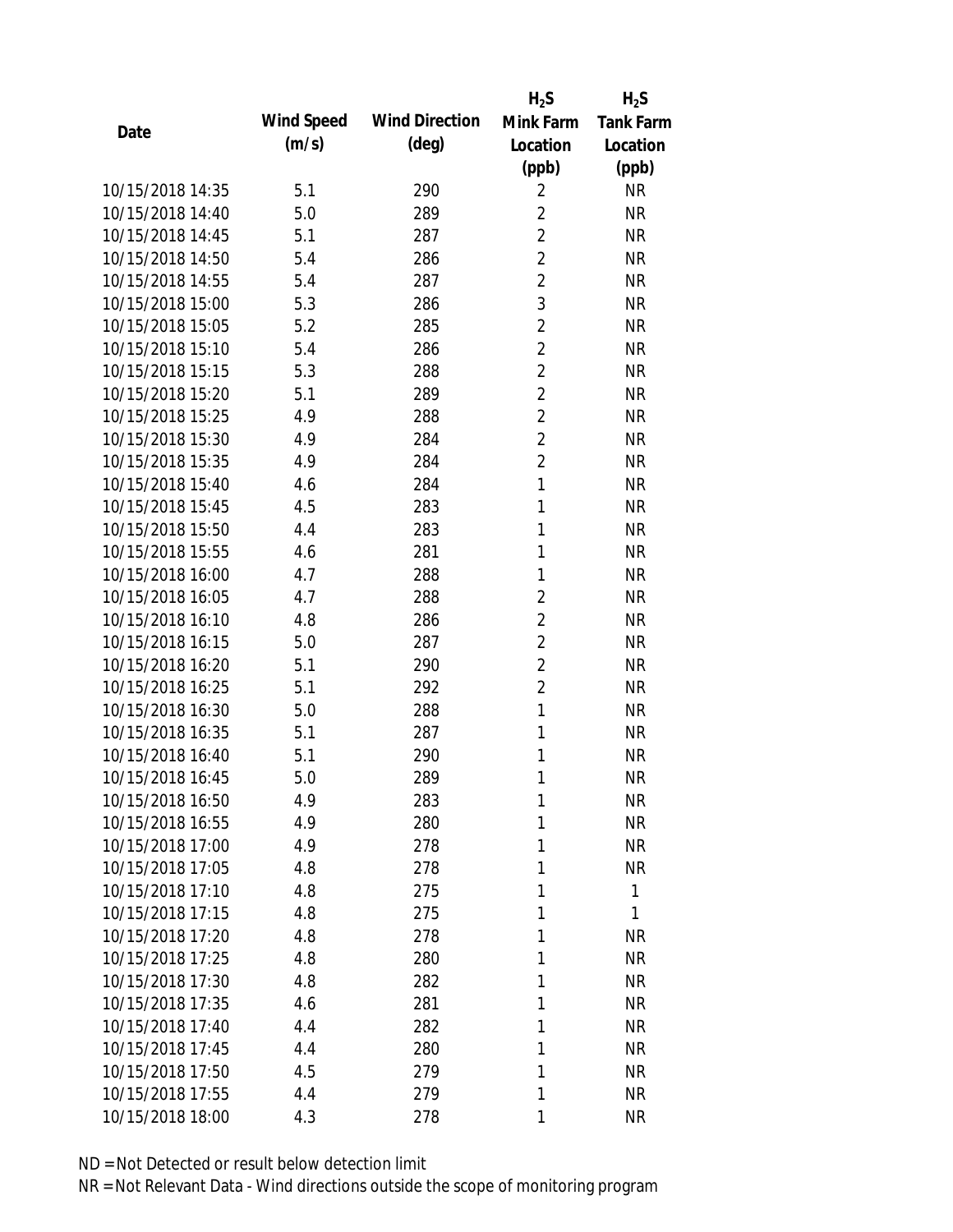|                  |            |                       | $H_2S$         | $H_2S$           |
|------------------|------------|-----------------------|----------------|------------------|
| Date             | Wind Speed | <b>Wind Direction</b> | Mink Farm      | <b>Tank Farm</b> |
|                  | (m/s)      | $(\text{deg})$        | Location       | Location         |
|                  |            |                       | (ppb)          | (ppb)            |
| 10/15/2018 18:05 | 4.3        | 277                   | 1              | <b>NR</b>        |
| 10/15/2018 18:10 | 4.2        | 276                   | 1              | <b>NR</b>        |
| 10/15/2018 18:15 | 4.1        | 276                   | 1              | <b>NR</b>        |
| 10/15/2018 18:20 | 4.0        | 275                   | 1              | 1                |
| 10/15/2018 18:25 | 3.9        | 275                   | 1              | 1                |
| 10/15/2018 18:30 | 3.8        | 276                   | 1              | <b>NR</b>        |
| 10/15/2018 18:35 | 3.7        | 276                   | 1              | <b>NR</b>        |
| 10/15/2018 18:40 | 3.7        | 277                   | 1              | <b>NR</b>        |
| 10/15/2018 18:45 | 3.5        | 278                   | 1              | <b>NR</b>        |
| 10/15/2018 18:50 | 3.4        | 280                   | 1              | <b>NR</b>        |
| 10/15/2018 18:55 | 3.3        | 279                   | 1              | <b>NR</b>        |
| 10/15/2018 19:00 | 3.2        | 278                   | 1              | <b>NR</b>        |
| 10/15/2018 19:05 | 3.2        | 279                   | 1              | <b>NR</b>        |
| 10/15/2018 19:10 | 3.1        | 277                   | 1              | <b>NR</b>        |
| 10/15/2018 19:15 | 3.0        | 276                   | $\overline{2}$ | <b>NR</b>        |
| 10/15/2018 19:20 | 2.8        | 275                   | 1              | 1                |
| 10/15/2018 19:25 | 2.7        | 274                   | 1              | 1                |
| 10/15/2018 19:30 | 2.6        | 273                   | 1              | 1                |
| 10/15/2018 19:35 | 2.4        | 270                   | 1              | 1                |
| 10/15/2018 19:40 | 2.3        | 269                   | 1              | 1                |
| 10/15/2018 19:45 | 2.3        | 269                   | 1              | 1                |
| 10/15/2018 19:50 | 2.3        | 267                   | 1              | 1                |
| 10/15/2018 19:55 | 2.2        | 267                   | 1              | 1                |
| 10/15/2018 20:00 | 2.3        | 268                   | 1              | 1                |
| 10/15/2018 20:05 | 2.4        | 269                   | 1              | 1                |
| 10/15/2018 20:10 | 2.4        | 268                   | 1              | 1                |
| 10/15/2018 20:15 | 2.4        | 268                   | 1              | 1                |
| 10/15/2018 20:20 | 2.4        | 267                   | 1              | 1                |
| 10/15/2018 20:25 | 2.4        | 266                   | 1              | 1                |
| 10/15/2018 20:30 | 2.4        | 265                   | 1              | 1                |
| 10/15/2018 20:35 | 2.4        | 264                   | 1              | 1                |
| 10/15/2018 20:40 | 2.4        | 263                   | 1              | 1                |
| 10/15/2018 20:45 | 2.3        | 261                   | 1              | 1                |
| 10/15/2018 20:50 | 2.3        | 259                   | 1              | 1                |
| 10/15/2018 20:55 | 2.3        | 257                   | 1              | 1                |
| 10/15/2018 21:00 | 2.3        | 256                   | 1              | 1                |
| 10/15/2018 21:05 | 2.3        | 256                   | 1              | 1                |
| 10/15/2018 21:10 |            | 257                   | 1              | 1                |
| 10/15/2018 21:15 | 2.4<br>2.3 |                       | 1              | 1                |
| 10/15/2018 21:20 |            | 259                   |                | 1                |
|                  | 2.3        | 260                   | 1              |                  |
| 10/15/2018 21:25 | 2.3        | 261                   | 1              | 1                |
| 10/15/2018 21:30 | 2.3        | 262                   | 1              | 1                |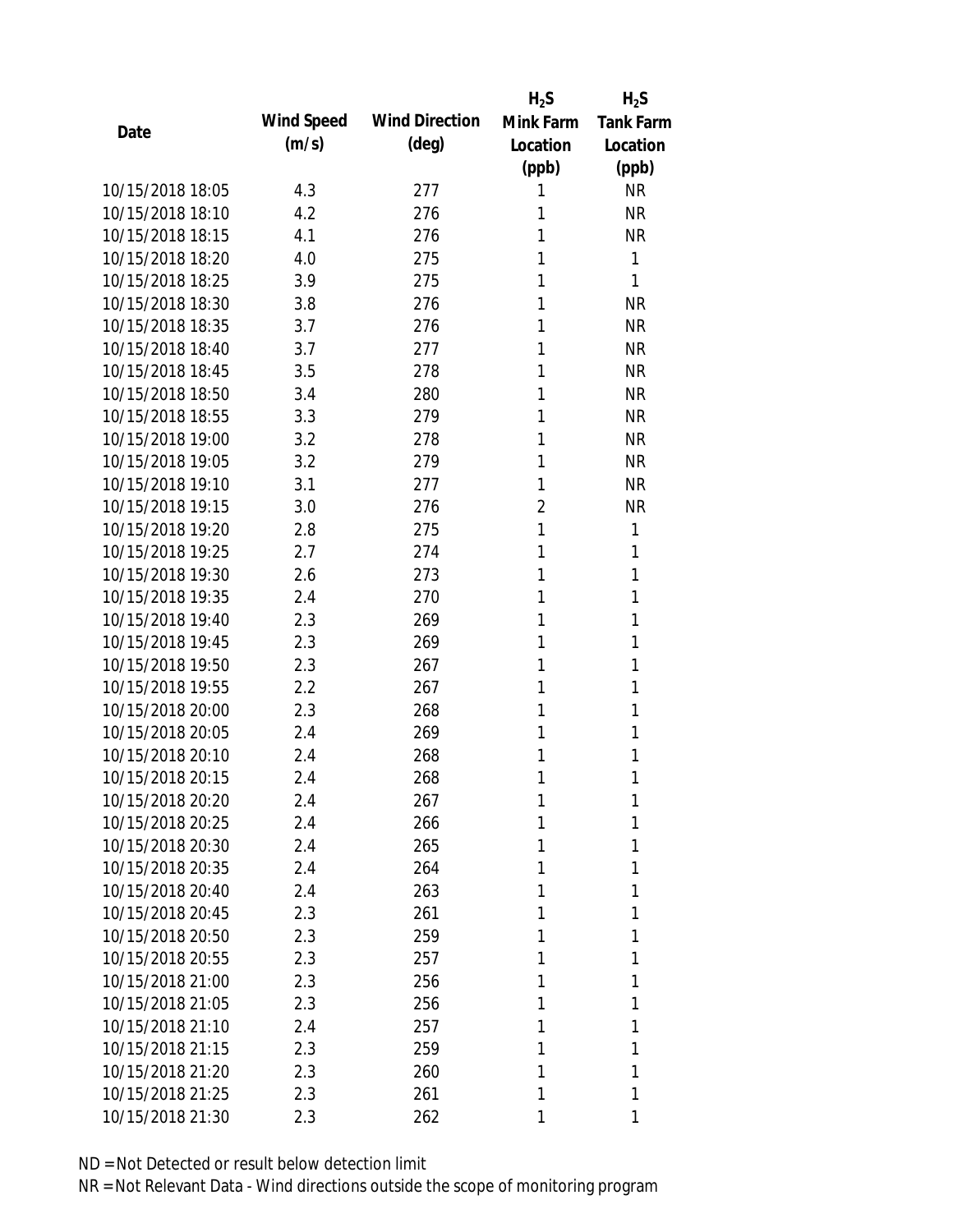|                  |            |                       | $H_2S$    | $H_2S$           |
|------------------|------------|-----------------------|-----------|------------------|
|                  | Wind Speed | <b>Wind Direction</b> | Mink Farm | <b>Tank Farm</b> |
| Date             | (m/s)      | $(\text{deg})$        | Location  | Location         |
|                  |            |                       | (ppb)     | (ppb)            |
| 10/15/2018 21:35 | 2.2        | 261                   | 1         | 1                |
| 10/15/2018 21:40 | 2.2        | 257                   | 1         | 1                |
| 10/15/2018 21:45 | 2.3        | 255                   | 1         | 1                |
| 10/15/2018 21:50 | 2.3        | 252                   | 1         | 1                |
| 10/15/2018 21:55 | 2.4        | 250                   | 1         | 1                |
| 10/15/2018 22:00 | 2.5        | 249                   | 1         | 1                |
| 10/15/2018 22:05 | 2.6        | 248                   | 1         | 1                |
| 10/15/2018 22:10 | 2.8        | 248                   | 1         | 1                |
| 10/15/2018 22:15 | 3.0        | 248                   | 1         | 1                |
| 10/15/2018 22:20 | 3.1        | 247                   | <b>ND</b> | 1                |
| 10/15/2018 22:25 | 3.3        | 247                   | <b>ND</b> | 1                |
| 10/15/2018 22:30 | 3.4        | 247                   | <b>ND</b> | 1                |
| 10/15/2018 22:35 | 3.7        | 247                   | <b>ND</b> | 1                |
| 10/15/2018 22:40 | 3.7        | 248                   | <b>ND</b> | 1                |
| 10/15/2018 22:45 | 3.6        | 249                   | <b>ND</b> | 1                |
| 10/15/2018 22:50 | 3.6        | 251                   | <b>ND</b> | 1                |
| 10/15/2018 22:55 | 3.5        | 252                   | 1         | 1                |
| 10/15/2018 23:00 | 3.4        | 252                   | 1         | 1                |
| 10/15/2018 23:05 | 3.2        | 252                   | 1         | 1                |
| 10/15/2018 23:10 | 3.1        | 252                   | 1         | 1                |
| 10/15/2018 23:15 | 3.0        | 251                   | 1         | 1                |
| 10/15/2018 23:20 | 2.9        | 245                   | 1         | 1                |
| 10/15/2018 23:25 | 2.8        | 239                   | 1         | 1                |
| 10/15/2018 23:30 | 2.7        | 234                   | 1         | 1                |
| 10/15/2018 23:35 | 2.6        | 232                   | 1         | 1                |
| 10/15/2018 23:40 | 2.8        | 231                   | 1         | 1                |
| 10/15/2018 23:45 | 2.9        | 232                   | <b>ND</b> | 1                |
| 10/15/2018 23:50 | 3.2        | 237                   | <b>ND</b> | 1                |
| 10/15/2018 23:55 | 3.4        | 244                   | <b>ND</b> | 1                |
| 10/15/2018 24:00 | 3.4        | 249                   | ND        | 1                |
| 10/16/2018 00:05 | 3.4        | 251                   | ND        | 1                |
| 10/16/2018 00:10 | 3.2        | 251                   | ND        | 1                |
| 10/16/2018 00:15 | 3.0        | 251                   | ND        | 1                |
| 10/16/2018 00:20 | 2.7        | 250                   | 1         | 1                |
| 10/16/2018 00:25 | 2.6        | 249                   | 1         | 1                |
| 10/16/2018 00:30 | 2.6        | 247                   | 1         | 1                |
| 10/16/2018 00:35 | 2.6        | 248                   | 1         | 1                |
| 10/16/2018 00:40 | 2.8        | 247                   | 1         | 1                |
| 10/16/2018 00:45 | 3.1        | 248                   | 1         | 1                |
| 10/16/2018 00:50 | 3.4        | 250                   | ND        | 1                |
| 10/16/2018 00:55 | 3.7        | 251                   | 1         | 1                |
| 10/16/2018 01:00 | 3.8        | 252                   | 1         | 1                |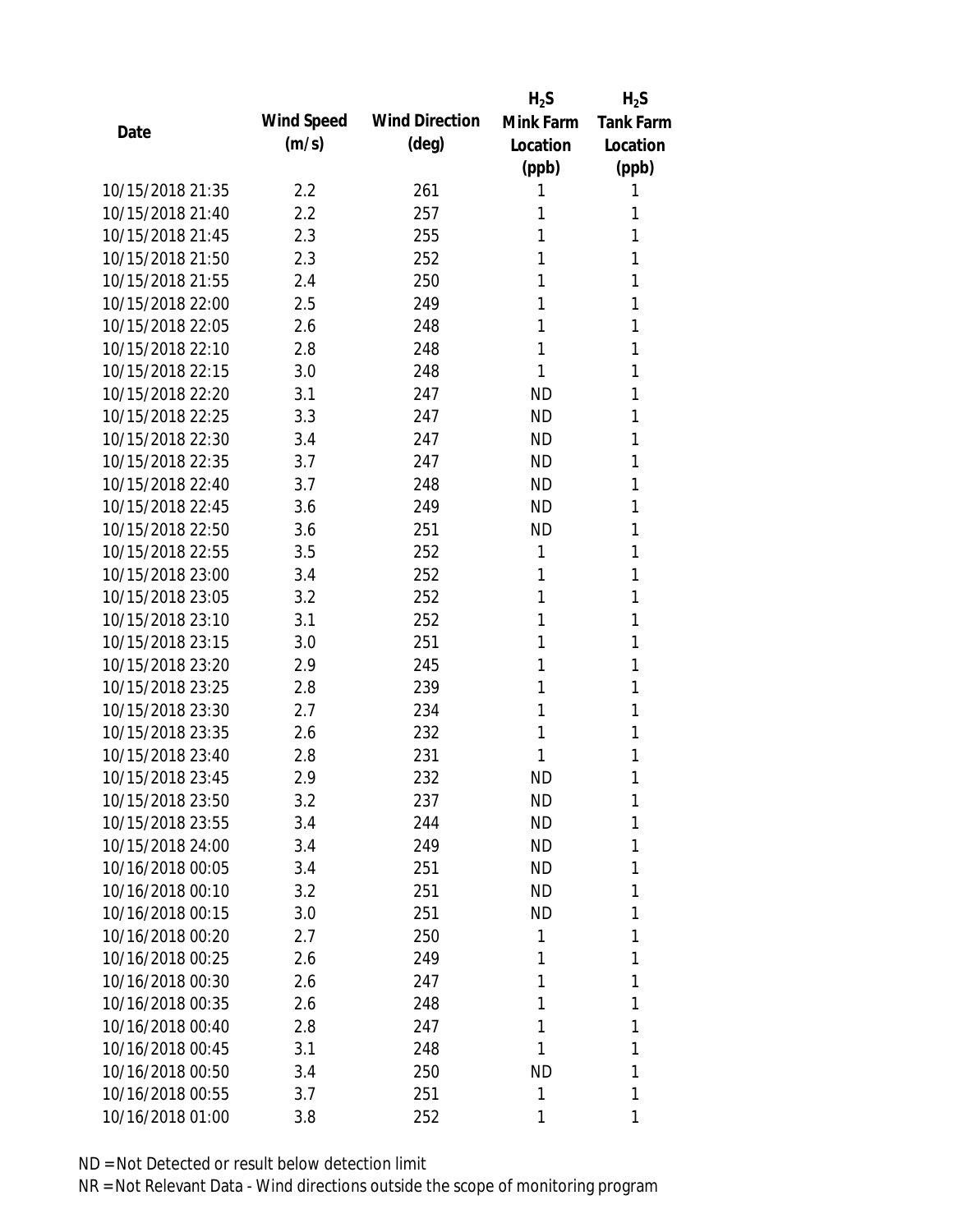|                  |            |                       | $H_2S$    | $H_2S$           |
|------------------|------------|-----------------------|-----------|------------------|
| Date             | Wind Speed | <b>Wind Direction</b> | Mink Farm | <b>Tank Farm</b> |
|                  | (m/s)      | $(\text{deg})$        | Location  | Location         |
|                  |            |                       | (ppb)     | (ppb)            |
| 10/16/2018 01:05 | 4.0        | 251                   | 1         | 1                |
| 10/16/2018 01:10 | 3.9        | 252                   | 1         | 1                |
| 10/16/2018 01:15 | 3.6        | 252                   | 1         | 1                |
| 10/16/2018 01:20 | 3.4        | 251                   | 1         | 1                |
| 10/16/2018 01:25 | 3.2        | 252                   | 1         | 1                |
| 10/16/2018 01:30 | 3.1        | 253                   | 1         | 1                |
| 10/16/2018 01:35 | 2.9        | 253                   | 1         | 1                |
| 10/16/2018 01:40 | 2.9        | 253                   | 1         | 1                |
| 10/16/2018 01:45 | 2.9        | 253                   | 1         | 1                |
| 10/16/2018 01:50 | 2.8        | 252                   | 1         | 1                |
| 10/16/2018 01:55 | 2.7        | 251                   | 1         | 1                |
| 10/16/2018 02:00 | 2.8        | 250                   | 1         | 1                |
| 10/16/2018 02:05 | 2.7        | 245                   | 1         | 1                |
| 10/16/2018 02:10 | 2.7        | 238                   | 1         | 1                |
| 10/16/2018 02:15 | 2.6        | 230                   | 1         | 1                |
| 10/16/2018 02:20 | 2.6        | 222                   | <b>NR</b> | 1                |
| 10/16/2018 02:25 | 2.6        | 217                   | <b>NR</b> | 1                |
| 10/16/2018 02:30 | 2.4        | 209                   | <b>NR</b> | 1                |
| 10/16/2018 02:35 | 2.5        | 205                   | <b>NR</b> | 1                |
| 10/16/2018 02:40 | 2.5        | 205                   | <b>NR</b> | 1                |
| 10/16/2018 02:45 | 2.5        | 205                   | <b>NR</b> | 1                |
| 10/16/2018 02:50 | 2.5        | 205                   | <b>NR</b> | 1                |
| 10/16/2018 02:55 | 2.6        | 205                   | <b>NR</b> | 2                |
| 10/16/2018 03:00 | 2.6        | 206                   | <b>NR</b> | 1                |
| 10/16/2018 03:05 | 2.7        | 207                   | <b>NR</b> | 1                |
| 10/16/2018 03:10 | 2.8        | 207                   | <b>NR</b> | 1                |
| 10/16/2018 03:15 | 2.9        | 207                   | <b>NR</b> | 1                |
| 10/16/2018 03:20 | 2.8        | 207                   | <b>NR</b> | 1                |
| 10/16/2018 03:25 | 2.8        | 205                   | <b>NR</b> | 1                |
| 10/16/2018 03:30 | 2.8        | 203                   | <b>NR</b> | 1                |
| 10/16/2018 03:35 | 2.8        | 200                   | <b>NR</b> | 1                |
| 10/16/2018 03:40 | 2.8        | 198                   | <b>NR</b> | 1                |
| 10/16/2018 03:45 | 2.8        | 197                   | <b>NR</b> | 1                |
| 10/16/2018 03:50 | 2.9        | 196                   | <b>NR</b> | 1                |
| 10/16/2018 03:55 | 3.0        | 195                   | <b>NR</b> | 1                |
| 10/16/2018 04:00 | 3.0        | 195                   | <b>NR</b> | 1                |
| 10/16/2018 04:05 | 3.1        | 195                   | <b>NR</b> | 1                |
| 10/16/2018 04:10 | 3.1        | 196                   | <b>NR</b> | 1                |
| 10/16/2018 04:15 |            |                       | <b>NR</b> | 1                |
| 10/16/2018 04:20 | 3.2        | 196                   |           | 1                |
|                  | 3.2        | 196                   | <b>NR</b> |                  |
| 10/16/2018 04:25 | 3.3        | 196                   | <b>NR</b> | 1                |
| 10/16/2018 04:30 | 3.4        | 195                   | <b>NR</b> | 1                |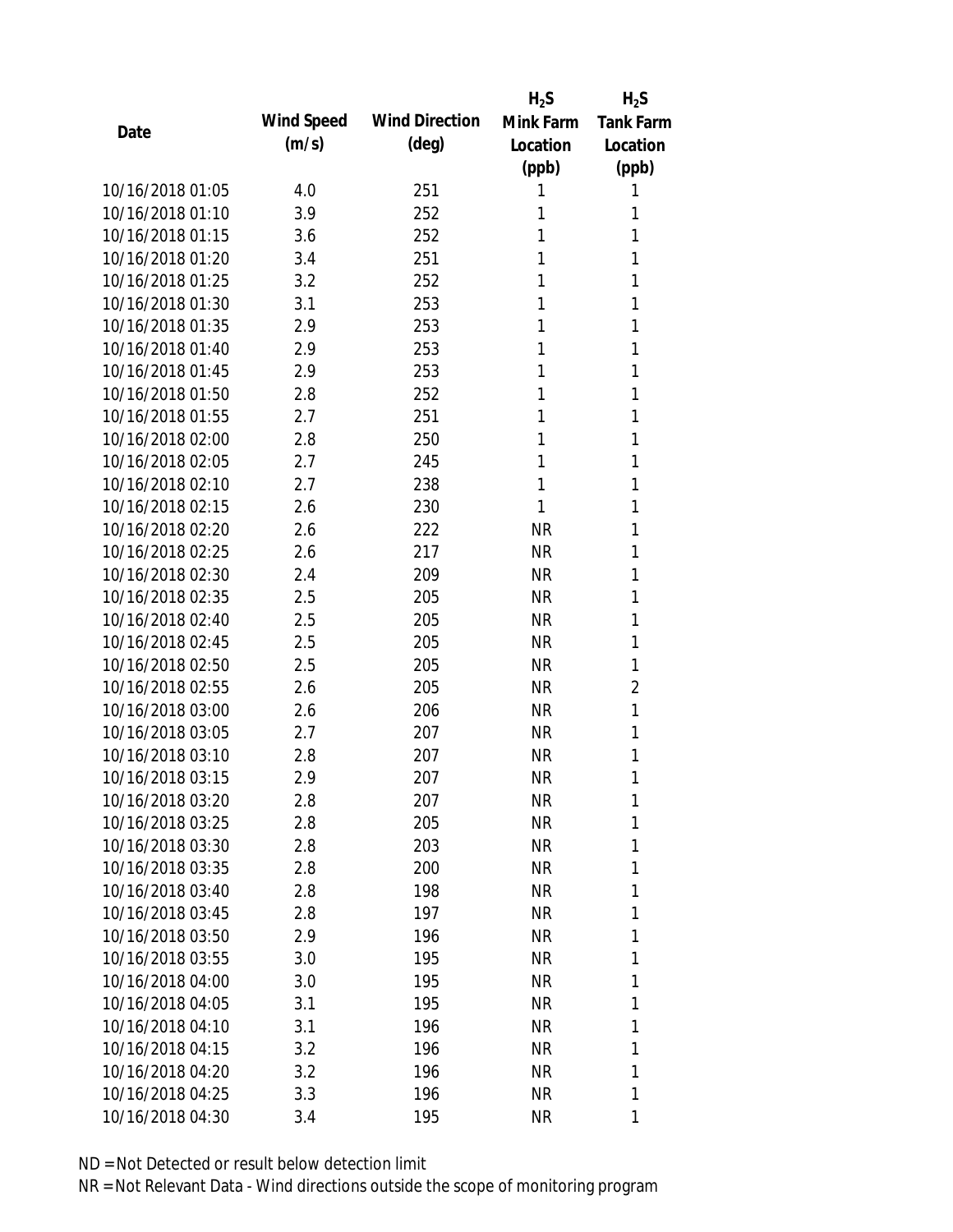|                  |            |                       | $H_2S$    | $H_2S$           |
|------------------|------------|-----------------------|-----------|------------------|
| Date             | Wind Speed | <b>Wind Direction</b> | Mink Farm | <b>Tank Farm</b> |
|                  | (m/s)      | $(\text{deg})$        | Location  | Location         |
|                  |            |                       | (ppb)     | (ppb)            |
| 10/16/2018 04:35 | 3.5        | 194                   | <b>NR</b> | 1                |
| 10/16/2018 04:40 | 3.6        | 193                   | <b>NR</b> | 1                |
| 10/16/2018 04:45 | 3.6        | 193                   | <b>NR</b> | 1                |
| 10/16/2018 04:50 | 3.5        | 195                   | <b>NR</b> | 1                |
| 10/16/2018 04:55 | 3.4        | 196                   | <b>NR</b> | 1                |
| 10/16/2018 05:00 | 3.3        | 198                   | <b>NR</b> | 1                |
| 10/16/2018 05:05 | 3.1        | 200                   | <b>NR</b> | 1                |
| 10/16/2018 05:10 | 3.0        | 201                   | <b>NR</b> | $\mathbf{1}$     |
| 10/16/2018 05:15 | 3.0        | 202                   | <b>NR</b> | 1                |
| 10/16/2018 05:20 | 3.1        | 201                   | <b>NR</b> | 1                |
| 10/16/2018 05:25 | 3.2        | 200                   | <b>NR</b> | 1                |
| 10/16/2018 05:30 | 3.4        | 199                   | <b>NR</b> | 1                |
| 10/16/2018 05:35 | 3.5        | 197                   | <b>NR</b> | $\mathbf{1}$     |
| 10/16/2018 05:40 | 3.6        | 197                   | <b>NR</b> | 1                |
| 10/16/2018 05:45 | 3.7        | 195                   | <b>NR</b> | 1                |
| 10/16/2018 05:50 | 3.8        | 195                   | <b>NR</b> | 1                |
| 10/16/2018 05:55 | 3.8        | 196                   | <b>NR</b> | 1                |
| 10/16/2018 06:00 | 3.7        | 198                   | <b>NR</b> | $\mathbf{1}$     |
| 10/16/2018 06:05 | 3.7        | 199                   | <b>NR</b> | 1                |
| 10/16/2018 06:10 | 3.7        | 200                   | <b>NR</b> | $\overline{2}$   |
| 10/16/2018 06:15 | 3.6        | 201                   | <b>NR</b> | $\overline{2}$   |
| 10/16/2018 06:20 | 3.4        | 201                   | <b>NR</b> | $\overline{2}$   |
| 10/16/2018 06:25 | 3.3        | 201                   | <b>NR</b> | $\overline{2}$   |
| 10/16/2018 06:30 | 3.3        | 201                   | <b>NR</b> | $\overline{2}$   |
| 10/16/2018 06:35 | 3.3        | 200                   | <b>NR</b> | $\overline{2}$   |
| 10/16/2018 06:40 | 3.2        | 199                   | <b>NR</b> | $\overline{2}$   |
| 10/16/2018 06:45 | 3.2        | 198                   | <b>NR</b> | $\overline{2}$   |
| 10/16/2018 06:50 | 3.4        | 199                   | <b>NR</b> | 2                |
| 10/16/2018 06:55 | 3.6        | 199                   | <b>NR</b> | $\overline{2}$   |
| 10/16/2018 07:00 | 3.6        | 199                   | <b>NR</b> | $\overline{2}$   |
| 10/16/2018 07:05 | 3.7        | 199                   | <b>NR</b> | 1                |
| 10/16/2018 07:10 | 3.9        | 200                   | <b>NR</b> | 1                |
| 10/16/2018 07:15 | 4.0        | 200                   | <b>NR</b> | 1                |
| 10/16/2018 07:20 | 4.0        | 201                   | <b>NR</b> | 1                |
| 10/16/2018 07:25 | 4.0        | 201                   | <b>NR</b> | 1                |
| 10/16/2018 07:30 | 4.1        | 202                   | <b>NR</b> | 1                |
| 10/16/2018 07:35 | 4.1        | 202                   | <b>NR</b> | 1                |
| 10/16/2018 07:40 | 4.0        | 202                   | <b>NR</b> | 1                |
| 10/16/2018 07:45 | 4.1        | 202                   | <b>NR</b> | 1                |
| 10/16/2018 07:50 | 4.1        | 201                   | <b>NR</b> | 1                |
| 10/16/2018 07:55 | 4.1        | 201                   | <b>NR</b> | 1                |
| 10/16/2018 08:00 | 4.1        | 201                   | <b>NR</b> | 1                |
|                  |            |                       |           |                  |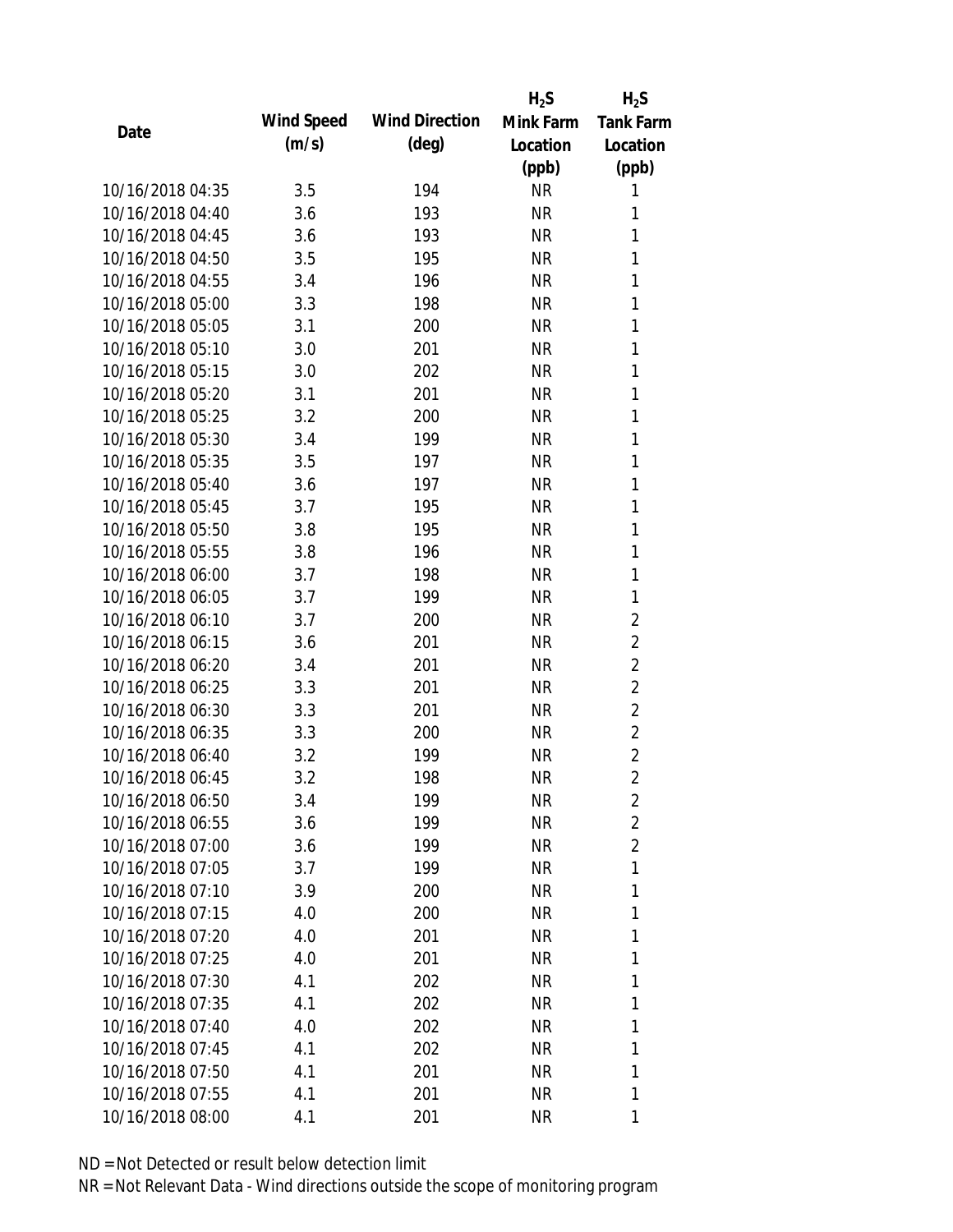|                  |            |                       | $H_2S$    | $H_2S$           |
|------------------|------------|-----------------------|-----------|------------------|
| Date             | Wind Speed | <b>Wind Direction</b> | Mink Farm | <b>Tank Farm</b> |
|                  | (m/s)      | $(\text{deg})$        | Location  | Location         |
|                  |            |                       | (ppb)     | (ppb)            |
| 10/16/2018 08:05 | 4.1        | 202                   | <b>NR</b> | 1                |
| 10/16/2018 08:10 | 4.2        | 202                   | <b>NR</b> | 1                |
| 10/16/2018 08:15 | 4.2        | 204                   | <b>NR</b> | 1                |
| 10/16/2018 08:20 | 4.2        | 205                   | <b>NR</b> | 1                |
| 10/16/2018 08:25 | 4.3        | 204                   | <b>NR</b> | 1                |
| 10/16/2018 08:30 | 4.3        | 203                   | <b>NR</b> | 1                |
| 10/16/2018 08:35 | 4.4        | 202                   | <b>NR</b> | 1                |
| 10/16/2018 08:40 | 4.4        | 202                   | <b>NR</b> | $\mathbf{1}$     |
| 10/16/2018 08:45 | 4.4        | 202                   | <b>NR</b> | 1                |
| 10/16/2018 08:50 | 4.3        | 201                   | <b>NR</b> | 1                |
| 10/16/2018 08:55 | 4.4        | 202                   | <b>NR</b> | 2                |
| 10/16/2018 09:00 | 4.4        | 205                   | <b>NR</b> | $\overline{2}$   |
| 10/16/2018 09:05 | 4.5        | 207                   | <b>NR</b> | $\overline{2}$   |
| 10/16/2018 09:10 | 4.7        | 209                   | <b>NR</b> | $\overline{2}$   |
| 10/16/2018 09:15 | 4.7        | 210                   | <b>NR</b> | $\overline{2}$   |
| 10/16/2018 09:20 | 4.9        | 211                   | <b>NR</b> | $\mathbf{1}$     |
| 10/16/2018 09:25 | 5.2        | 213                   | <b>NR</b> | 1                |
| 10/16/2018 09:30 | 5.5        | 214                   | <b>NR</b> | $\mathbf{1}$     |
| 10/16/2018 09:35 | 5.9        | 217                   | <b>NR</b> | 1                |
| 10/16/2018 09:40 | 6.1        | 218                   | <b>NR</b> | 1                |
| 10/16/2018 09:45 | 6.3        | 220                   | <b>NR</b> | 1                |
| 10/16/2018 09:50 | 6.7        | 222                   | <b>NR</b> | 1                |
| 10/16/2018 09:55 | 6.9        | 223                   | <b>NR</b> | 1                |
| 10/16/2018 10:00 | 7.0        | 223                   | <b>NR</b> | 1                |
| 10/16/2018 10:05 | 7.1        | 222                   | <b>NR</b> | 1                |
| 10/16/2018 10:10 | 7.4        | 222                   | <b>NR</b> | 1                |
| 10/16/2018 10:15 | 7.5        | 225                   | <b>NR</b> | $\overline{2}$   |
| 10/16/2018 10:20 | 7.6        | 228                   | <b>NR</b> | 2                |
| 10/16/2018 10:25 | 7.4        | 227                   | <b>NR</b> | $\overline{2}$   |
| 10/16/2018 10:30 | 7.3        | 227                   | <b>NR</b> | $\overline{2}$   |
| 10/16/2018 10:35 | 7.0        | 228                   | <b>NR</b> | $\overline{2}$   |
| 10/16/2018 10:40 | 6.9        | 228                   | NR        | $\overline{2}$   |
| 10/16/2018 10:45 | 6.8        | 226                   | <b>NR</b> | 1                |
| 10/16/2018 10:50 | 6.8        | 223                   | <b>NR</b> | 1                |
| 10/16/2018 10:55 | 7.0        | 223                   | <b>NR</b> | 1                |
| 10/16/2018 11:00 | 7.3        | 224                   | <b>NR</b> | 1                |
| 10/16/2018 11:05 | 7.3        | 222                   | <b>NR</b> | 1                |
| 10/16/2018 11:10 | 7.5        | 221                   | NR        | 1                |
| 10/16/2018 11:15 | 7.7        | 223                   | <b>NR</b> | 1                |
| 10/16/2018 11:20 | 7.7        | 226                   | <b>NR</b> | 1                |
| 10/16/2018 11:25 | 7.5        | 227                   | <b>NR</b> | 1                |
| 10/16/2018 11:30 | 7.3        | 228                   | <b>NR</b> | 1                |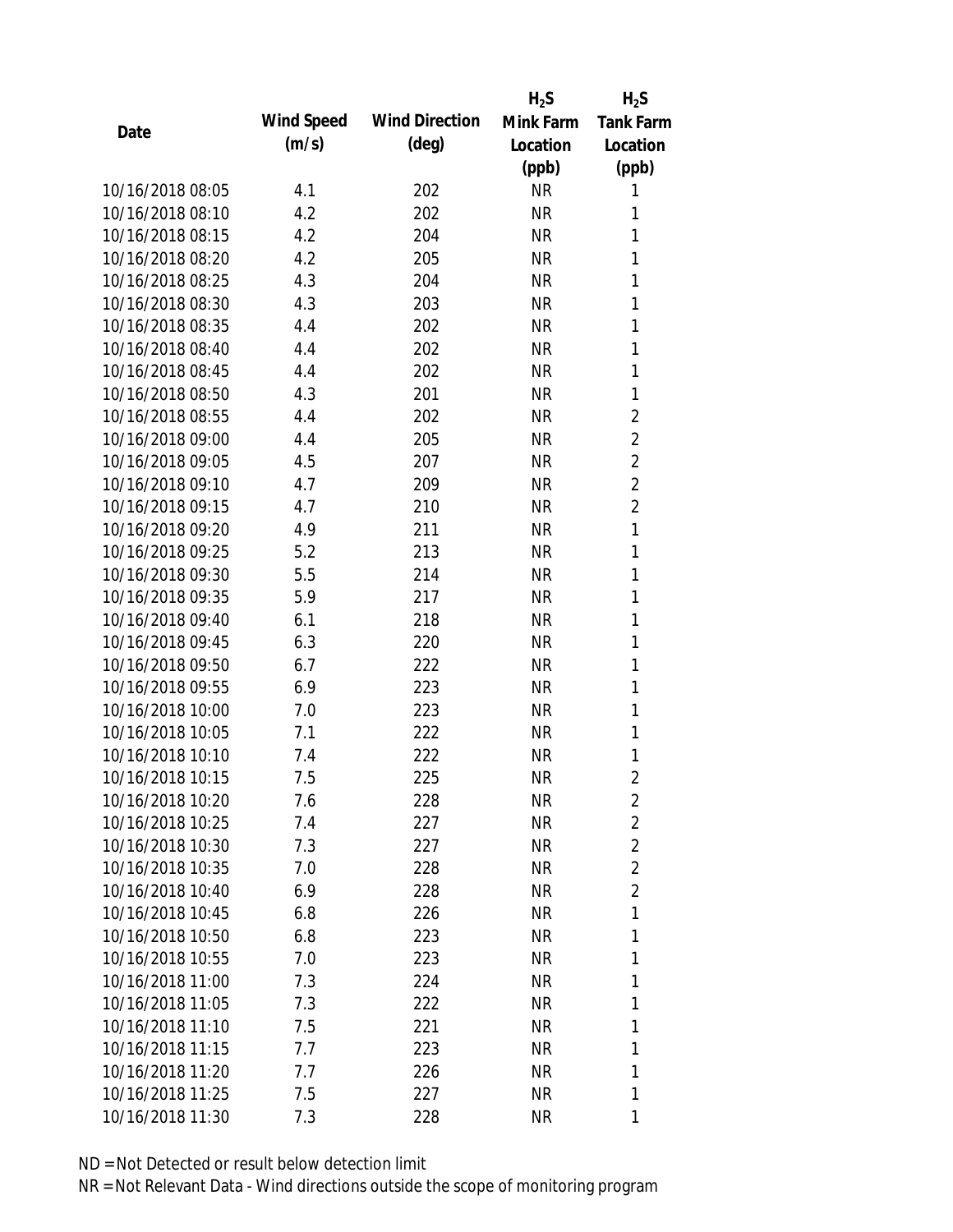|                  |            |                       | $H_2S$    | $H_2S$           |
|------------------|------------|-----------------------|-----------|------------------|
|                  | Wind Speed | <b>Wind Direction</b> | Mink Farm | <b>Tank Farm</b> |
| Date             | (m/s)      | $(\text{deg})$        | Location  | Location         |
|                  |            |                       | (ppb)     | (ppb)            |
| 10/16/2018 11:35 | 7.6        | 228                   | <b>NR</b> | 1                |
| 10/16/2018 11:40 | 7.8        | 231                   | 1         | 2                |
| 10/16/2018 11:45 | 7.7        | 232                   | 1         | $\overline{2}$   |
| 10/16/2018 11:50 | 7.8        | 227                   | <b>NR</b> | 1                |
| 10/16/2018 11:55 | 8.1        | 226                   | <b>NR</b> | 1                |
| 10/16/2018 12:00 | 8.1        | 227                   | <b>NR</b> | 1                |
| 10/16/2018 12:05 | 8.2        | 228                   | <b>NR</b> | 1                |
| 10/16/2018 12:10 | 7.9        | 227                   | <b>NR</b> | 1                |
| 10/16/2018 12:15 | 8.0        | 225                   | <b>NR</b> | 1                |
| 10/16/2018 12:20 | 8.0        | 226                   | <b>NR</b> | 1                |
| 10/16/2018 12:25 | 8.0        | 226                   | <b>NR</b> | 1                |
| 10/16/2018 12:30 | 8.0        | 225                   | <b>NR</b> | 1                |
| 10/16/2018 12:35 | 7.6        | 225                   | <b>NR</b> | 1                |
| 10/16/2018 12:40 | 7.4        | 226                   | <b>NR</b> | 1                |
| 10/16/2018 12:45 | 7.4        | 225                   | <b>NR</b> | 1                |
| 10/16/2018 12:50 | 7.3        | 225                   | <b>NR</b> | 1                |
| 10/16/2018 12:55 | 6.7        | 225                   | <b>NR</b> | 1                |
| 10/16/2018 13:00 | 6.8        | 229                   | <b>NR</b> | 1                |
| 10/16/2018 13:05 | 6.8        | 231                   | <b>ND</b> | 1                |
| 10/16/2018 13:10 | 6.9        | 230                   | <b>ND</b> | 1                |
| 10/16/2018 13:15 | 6.6        | 231                   | <b>ND</b> | 1                |
| 10/16/2018 13:20 | 6.4        | 232                   | <b>ND</b> | 1                |
| 10/16/2018 13:25 | 6.9        | 232                   | <b>ND</b> | 1                |
| 10/16/2018 13:30 | 7.1        | 228                   | <b>NR</b> | 1                |
| 10/16/2018 13:35 | 7.0        | 228                   | <b>NR</b> | 1                |
| 10/16/2018 13:40 | 7.1        | 231                   | <b>ND</b> | 1                |
| 10/16/2018 13:45 | 7.2        | 232                   | 1         | 1                |
| 10/16/2018 13:50 | 7.3        | 230                   | 1         | 1                |
| 10/16/2018 13:55 | 7.0        | 232                   | 1         | 1                |
| 10/16/2018 14:00 | 6.8        | 233                   | 1         | 1                |
| 10/16/2018 14:05 | 7.0        | 229                   | <b>NR</b> | 1                |
| 10/16/2018 14:10 | 7.0        | 225                   | <b>NR</b> | 1                |
| 10/16/2018 14:15 | 7.1        | 224                   | <b>NR</b> | 1                |
| 10/16/2018 14:20 | 7.0        | 225                   | <b>NR</b> | 1                |
| 10/16/2018 14:25 | 7.1        | 222                   | <b>NR</b> | 1                |
| 10/16/2018 14:30 | 7.1        | 221                   | <b>NR</b> | 1                |
| 10/16/2018 14:35 | 7.0        | 221                   | <b>NR</b> | 1                |
| 10/16/2018 14:40 | 7.0        | 221                   | <b>NR</b> | 1                |
| 10/16/2018 14:45 | 7.0        | 224                   | <b>NR</b> | 1                |
| 10/16/2018 14:50 | 6.9        | 226                   | <b>NR</b> | 1                |
| 10/16/2018 14:55 | 6.6        | 228                   | <b>NR</b> | 1                |
| 10/16/2018 15:00 | 6.8        | 228                   | NR        | 1                |
|                  |            |                       |           |                  |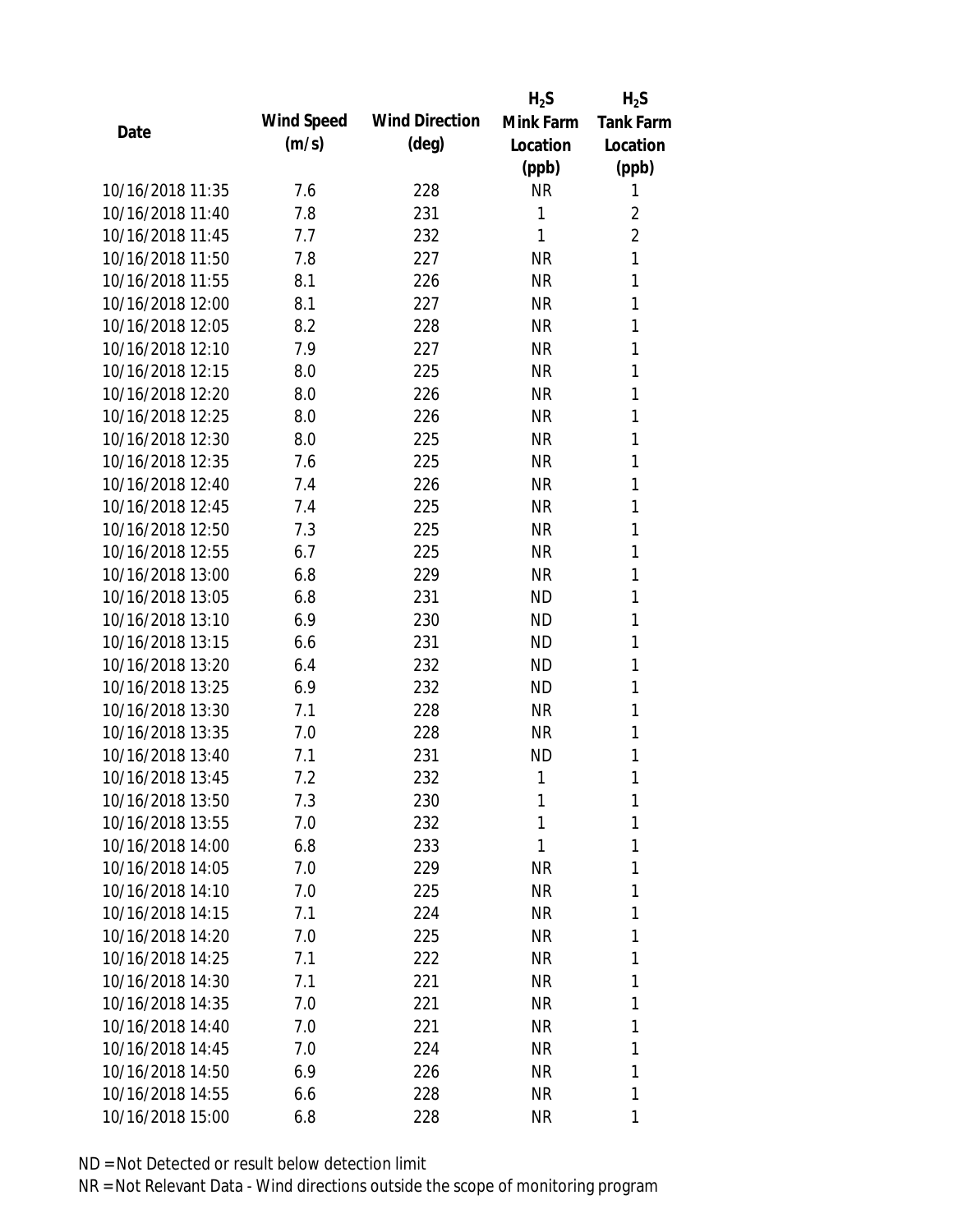|                  |            |                       | $H_2S$    | $H_2S$           |
|------------------|------------|-----------------------|-----------|------------------|
|                  | Wind Speed | <b>Wind Direction</b> | Mink Farm | <b>Tank Farm</b> |
| Date             | (m/s)      | $(\text{deg})$        | Location  | Location         |
|                  |            |                       | (ppb)     | (ppb)            |
| 10/16/2018 15:05 | 7.1        | 228                   | <b>NR</b> | 1                |
| 10/16/2018 15:10 | 7.0        | 232                   | 1         | 1                |
| 10/16/2018 15:15 | 7.0        | 234                   | 1         | 1                |
| 10/16/2018 15:20 | 7.1        | 233                   | 1         | 1                |
| 10/16/2018 15:25 | 7.3        | 233                   | 1         | 1                |
| 10/16/2018 15:30 | 7.3        | 238                   | 1         | 1                |
| 10/16/2018 15:35 | 7.0        | 244                   | 1         | 1                |
| 10/16/2018 15:40 | 6.7        | 245                   | 1         | 1                |
| 10/16/2018 15:45 | 6.4        | 247                   | 1         | $\overline{2}$   |
| 10/16/2018 15:50 | 6.6        | 250                   | <b>ND</b> | $\overline{2}$   |
| 10/16/2018 15:55 | 6.4        | 252                   | <b>ND</b> | 1                |
| 10/16/2018 16:00 | 6.1        | 253                   | 1         | 1                |
| 10/16/2018 16:05 | 6.2        | 252                   | 1         | 1                |
| 10/16/2018 16:10 | 6.4        | 251                   | 1         | 1                |
| 10/16/2018 16:15 | 6.5        | 250                   | 1         | 1                |
| 10/16/2018 16:20 | 6.2        | 249                   | 1         | 1                |
| 10/16/2018 16:25 | 6.2        | 250                   | 1         | 1                |
| 10/16/2018 16:30 | 6.3        | 251                   | 1         | 1                |
| 10/16/2018 16:35 | 6.2        | 251                   | 1         | 1                |
| 10/16/2018 16:40 | 6.0        | 250                   | <b>ND</b> | 1                |
| 10/16/2018 16:45 | 6.3        | 251                   | <b>ND</b> | 1                |
| 10/16/2018 16:50 | 6.3        | 251                   | 1         | 1                |
| 10/16/2018 16:55 | 6.1        | 251                   | <b>ND</b> | 1                |
| 10/16/2018 17:00 | 6.0        | 250                   | <b>ND</b> | 1                |
| 10/16/2018 17:05 | 6.1        | 249                   | <b>ND</b> | 1                |
| 10/16/2018 17:10 | 6.2        | 248                   | 1         | 1                |
| 10/16/2018 17:15 | 6.2        | 249                   | 1         | 2                |
| 10/16/2018 17:20 | 6.1        | 249                   | 1         | 2                |
| 10/16/2018 17:25 | 6.1        | 249                   | 1         | $\overline{2}$   |
| 10/16/2018 17:30 | 6.2        | 249                   | 1         | 1                |
| 10/16/2018 17:35 | 6.3        | 249                   | 1         | 1                |
| 10/16/2018 17:40 | 6.2        | 250                   | 1         | 1                |
| 10/16/2018 17:45 | 6.1        | 248                   | 1         | 1                |
| 10/16/2018 17:50 | 6.0        | 244                   | 1         | 1                |
| 10/16/2018 17:55 | 6.0        | 240                   | 1         | 1                |
| 10/16/2018 18:00 | 5.7        | 235                   | 1         | 1                |
| 10/16/2018 18:05 | 5.3        | 233                   | ND        | 2                |
| 10/16/2018 18:10 | 4.9        | 229                   | <b>NR</b> | 2                |
| 10/16/2018 18:15 | 4.5        | 229                   | <b>NR</b> | $\overline{2}$   |
| 10/16/2018 18:20 | 4.5        | 232                   | 1         | 1                |
| 10/16/2018 18:25 | 4.4        | 234                   | 1         | 1                |
| 10/16/2018 18:30 | 4.3        | 236                   | 1         | 1                |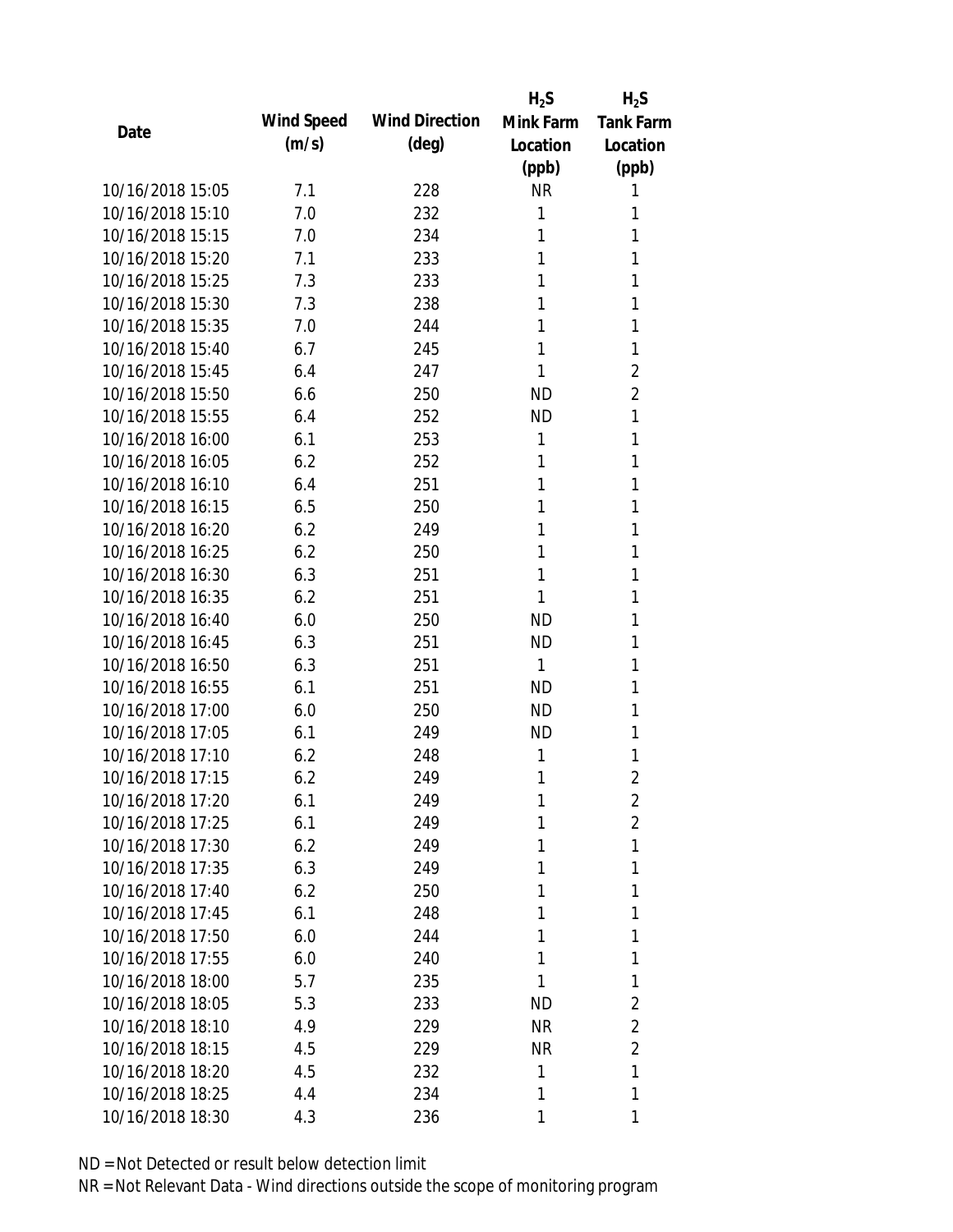|                  |            |                       | $H_2S$       | $H_2S$           |
|------------------|------------|-----------------------|--------------|------------------|
| Date             | Wind Speed | <b>Wind Direction</b> | Mink Farm    | <b>Tank Farm</b> |
|                  | (m/s)      | $(\text{deg})$        | Location     | Location         |
|                  |            |                       | (ppb)        | (ppb)            |
| 10/16/2018 18:35 | 4.3        | 234                   | <b>ND</b>    | 1                |
| 10/16/2018 18:40 | 4.4        | 233                   | 1            | 1                |
| 10/16/2018 18:45 | 4.5        | 230                   | 1            | 1                |
| 10/16/2018 18:50 | 4.5        | 226                   | <b>NR</b>    | 1                |
| 10/16/2018 18:55 | 4.7        | 223                   | <b>NR</b>    | $\overline{2}$   |
| 10/16/2018 19:00 | 4.9        | 222                   | <b>NR</b>    | $\overline{2}$   |
| 10/16/2018 19:05 | 5.0        | 222                   | <b>NR</b>    | $\overline{2}$   |
| 10/16/2018 19:10 | 5.1        | 222                   | <b>NR</b>    | $\overline{2}$   |
| 10/16/2018 19:15 | 5.1        | 222                   | <b>NR</b>    | $\overline{2}$   |
| 10/16/2018 19:20 | 5.1        | 222                   | <b>NR</b>    | 1                |
| 10/16/2018 19:25 | 4.8        | 223                   | <b>NR</b>    | 1                |
| 10/16/2018 19:30 | 4.6        | 223                   | <b>NR</b>    | 1                |
| 10/16/2018 19:35 | 4.5        | 223                   | <b>NR</b>    | 1                |
| 10/16/2018 19:40 | 4.6        | 223                   | <b>NR</b>    | 1                |
| 10/16/2018 19:45 | 4.6        | 223                   | <b>NR</b>    | 1                |
| 10/16/2018 19:50 | 4.7        | 223                   | <b>NR</b>    | 1                |
| 10/16/2018 19:55 | 5.0        | 223                   | <b>NR</b>    | 1                |
| 10/16/2018 20:00 | 5.1        | 223                   | <b>NR</b>    | 1                |
| 10/16/2018 20:05 | 5.2        | 223                   | <b>NR</b>    | $\overline{2}$   |
| 10/16/2018 20:10 | 5.3        | 223                   | <b>NR</b>    | 1                |
| 10/16/2018 20:15 | 5.4        | 223                   | <b>NR</b>    | 1                |
| 10/16/2018 20:20 | 5.4        | 223                   | <b>NR</b>    | 1                |
| 10/16/2018 20:25 | 5.4        | 224                   | <b>NR</b>    | 1                |
| 10/16/2018 20:30 | 5.5        | 225                   | <b>NR</b>    | 1                |
| 10/16/2018 20:35 | 5.4        | 227                   | <b>NR</b>    | 1                |
| 10/16/2018 20:40 | 5.0        | 228                   | <b>NR</b>    | 1                |
| 10/16/2018 20:45 | 4.9        | 228                   | <b>NR</b>    | 1                |
| 10/16/2018 20:50 | 4.8        | 228                   | <b>NR</b>    | 1                |
| 10/16/2018 20:55 | 4.6        | 229                   | <b>NR</b>    | 1                |
| 10/16/2018 21:00 | 4.4        | 230                   | $\mathbf{1}$ | 1                |
| 10/16/2018 21:05 | 4.4        | 229                   | <b>NR</b>    | 1                |
| 10/16/2018 21:10 | 4.6        | 228                   | <b>NR</b>    | 1                |
| 10/16/2018 21:15 | 4.7        | 227                   | <b>NR</b>    | 1                |
| 10/16/2018 21:20 | 4.8        | 227                   | <b>NR</b>    | 1                |
| 10/16/2018 21:25 | 5.1        | 226                   | <b>NR</b>    | 1                |
| 10/16/2018 21:30 | 5.3        | 223                   | <b>NR</b>    | 2                |
| 10/16/2018 21:35 | 5.6        | 223                   | <b>NR</b>    | $\overline{2}$   |
| 10/16/2018 21:40 | 5.8        | 223                   | <b>NR</b>    | 1                |
| 10/16/2018 21:45 | 5.8        | 223                   | <b>NR</b>    | $\overline{2}$   |
| 10/16/2018 21:50 | 5.7        | 223                   | <b>NR</b>    | $\overline{2}$   |
| 10/16/2018 21:55 | 5.6        | 224                   | <b>NR</b>    | $\overline{2}$   |
| 10/16/2018 22:00 | 5.5        | 225                   | <b>NR</b>    | 2                |
|                  |            |                       |              |                  |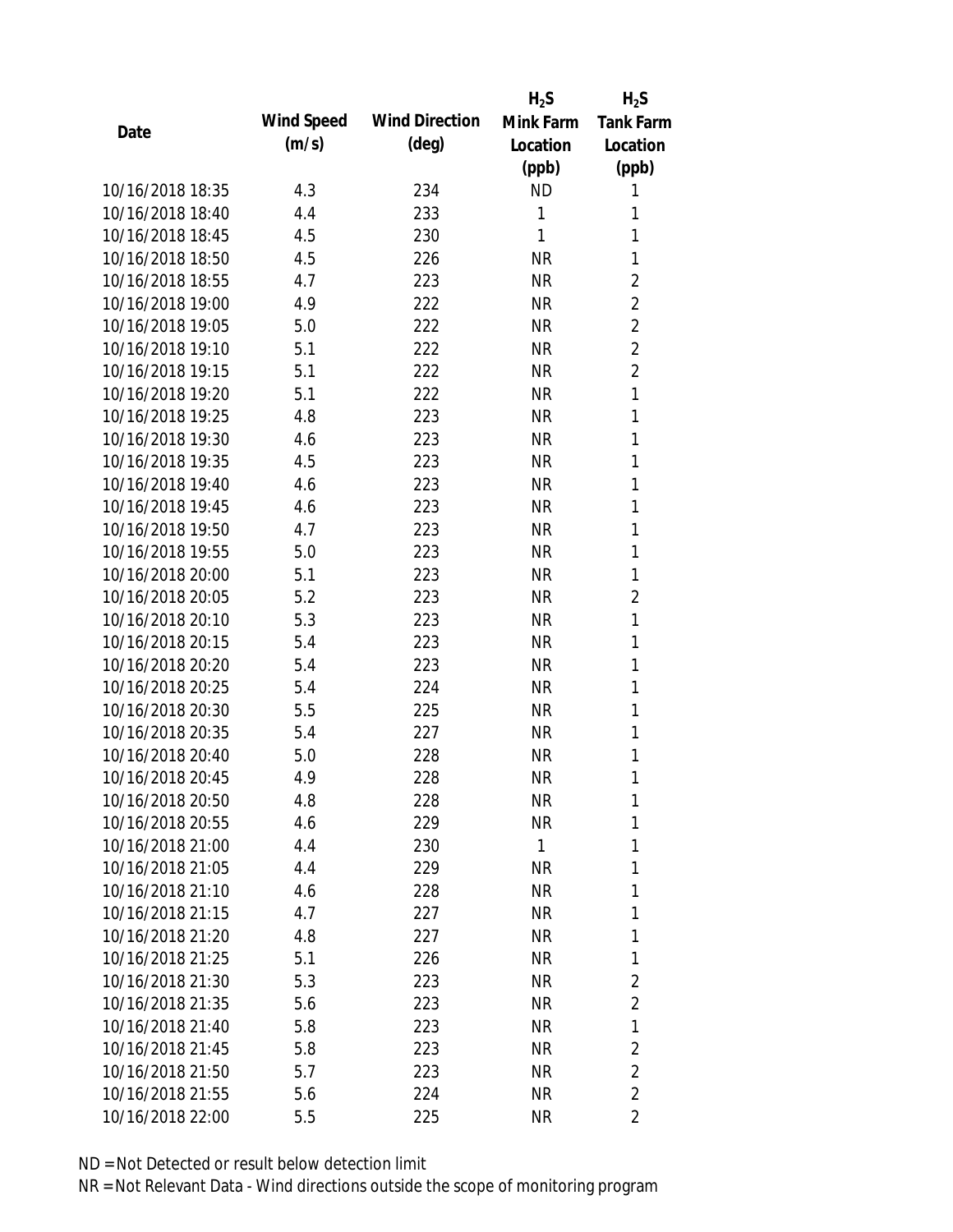|                  |            |                       | $H_2S$    | $H_2S$           |
|------------------|------------|-----------------------|-----------|------------------|
|                  | Wind Speed | <b>Wind Direction</b> | Mink Farm | <b>Tank Farm</b> |
| Date             | (m/s)      | $(\text{deg})$        | Location  | Location         |
|                  |            |                       | (ppb)     | (ppb)            |
| 10/16/2018 22:05 | 5.3        | 226                   | <b>NR</b> | 2                |
| 10/16/2018 22:10 | 5.1        | 228                   | <b>NR</b> | $\overline{2}$   |
| 10/16/2018 22:15 | 5.1        | 229                   | <b>NR</b> | 1                |
| 10/16/2018 22:20 | 4.9        | 231                   | 1         | 1                |
| 10/16/2018 22:25 | 4.8        | 234                   | 1         | 1                |
| 10/16/2018 22:30 | 4.9        | 237                   | 1         | 1                |
| 10/16/2018 22:35 | 5.0        | 241                   | 1         | 1                |
| 10/16/2018 22:40 | 5.1        | 243                   | 1         | 1                |
| 10/16/2018 22:45 | 5.1        | 247                   | 1         | 1                |
| 10/16/2018 22:50 | 5.3        | 249                   | 1         | 1                |
| 10/16/2018 22:55 | 5.2        | 252                   | 1         | 1                |
| 10/16/2018 23:00 | 5.2        | 253                   | 1         | 1                |
| 10/16/2018 23:05 | 4.9        | 254                   | 1         | 1                |
| 10/16/2018 23:10 | 4.6        | 255                   | 1         | $\overline{2}$   |
| 10/16/2018 23:15 | 4.6        | 256                   | 1         | $\overline{2}$   |
| 10/16/2018 23:20 | 4.5        | 256                   | 1         | $\overline{2}$   |
| 10/16/2018 23:25 | 4.6        | 255                   | 1         | $\overline{2}$   |
| 10/16/2018 23:30 | 4.4        | 256                   | 1         | $\overline{2}$   |
| 10/16/2018 23:35 | 4.4        | 257                   | 1         | $\overline{2}$   |
| 10/16/2018 23:40 | 4.4        | 256                   | 1         | $\overline{2}$   |
| 10/16/2018 23:45 | 4.2        | 257                   | 1         | $\overline{2}$   |
| 10/16/2018 23:50 | 4.0        | 258                   | 1         | $\overline{2}$   |
| 10/16/2018 23:55 | 3.7        | 259                   | 1         | 1                |
| 10/16/2018 24:00 | 3.6        | 260                   | 1         | 1                |
| 10/17/2018 00:05 | 3.5        | 260                   | 1         | 1                |
| 10/17/2018 00:10 | 3.2        | 262                   | 1         | 1                |
| 10/17/2018 00:15 | 3.1        | 264                   | 1         | 1                |
| 10/17/2018 00:20 | 3.0        | 265                   | 1         | 1                |
| 10/17/2018 00:25 | 2.9        | 265                   | 1         | 1                |
| 10/17/2018 00:30 | 2.9        | 264                   | 1         | 1                |
| 10/17/2018 00:35 | 2.9        | 264                   | 1         | 1                |
| 10/17/2018 00:40 | 2.9        | 262                   | 1         | 1                |
| 10/17/2018 00:45 | 2.9        | 259                   | 1         | 1                |
| 10/17/2018 00:50 | 2.9        | 258                   | 1         | 1                |
| 10/17/2018 00:55 | 3.0        | 258                   | 1         | 1                |
| 10/17/2018 01:00 | 2.9        | 256                   | 1         | $\overline{2}$   |
| 10/17/2018 01:05 | 2.9        | 255                   | 1         | 1                |
| 10/17/2018 01:10 | 2.9        | 255                   | 1         | 1                |
| 10/17/2018 01:15 | 2.9        | 256                   | 1         | 1                |
| 10/17/2018 01:20 | 2.9        | 256                   | 1         | 1                |
| 10/17/2018 01:25 | 2.8        | 258                   | 1         | 1                |
| 10/17/2018 01:30 | 2.8        | 261                   | 1         | 1                |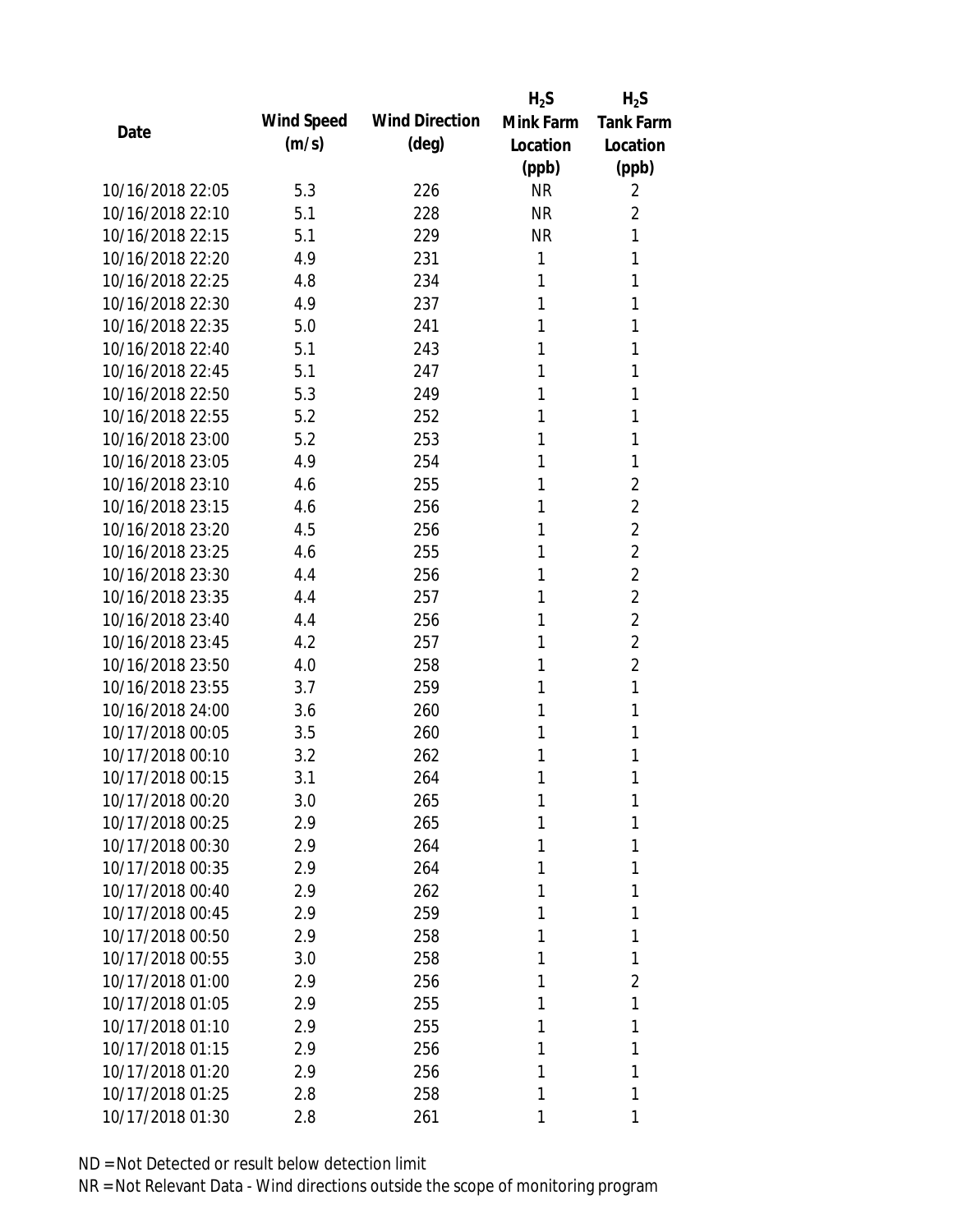|                  |            |                       | $H_2S$         | $H_2S$           |
|------------------|------------|-----------------------|----------------|------------------|
| Date             | Wind Speed | <b>Wind Direction</b> | Mink Farm      | <b>Tank Farm</b> |
|                  | (m/s)      | $(\text{deg})$        | Location       | Location         |
|                  |            |                       | (ppb)          | (ppb)            |
| 10/17/2018 01:35 | 2.8        | 265                   | 1              | 1                |
| 10/17/2018 01:40 | 2.8        | 267                   | 1              | 1                |
| 10/17/2018 01:45 | 2.8        | 269                   | 1              | 1                |
| 10/17/2018 01:50 | 2.8        | 269                   | 1              | 1                |
| 10/17/2018 01:55 | 2.9        | 269                   | 1              | 1                |
| 10/17/2018 02:00 | 2.9        | 269                   | 1              | 1                |
| 10/17/2018 02:05 | 2.9        | 267                   | 1              | 1                |
| 10/17/2018 02:10 | 3.0        | 267                   | 1              | 1                |
| 10/17/2018 02:15 | 3.0        | 268                   | 1              | 1                |
| 10/17/2018 02:20 | 3.0        | 269                   | 1              | 1                |
| 10/17/2018 02:25 | 3.0        | 269                   | 1              | 1                |
| 10/17/2018 02:30 | 3.0        | 269                   | 1              | 1                |
| 10/17/2018 02:35 | 3.0        | 270                   | 1              | 1                |
| 10/17/2018 02:40 | 2.9        | 270                   | 1              | 1                |
| 10/17/2018 02:45 | 3.0        | 270                   | 1              | 1                |
| 10/17/2018 02:50 | 3.0        | 271                   | 1              | 1                |
| 10/17/2018 02:55 | 3.1        | 272                   | 1              | 1                |
| 10/17/2018 03:00 | 3.2        | 272                   | 1              | 1                |
| 10/17/2018 03:05 | 3.2        | 273                   | 1              | $\overline{2}$   |
| 10/17/2018 03:10 | 3.3        | 272                   | 1              | $\overline{2}$   |
| 10/17/2018 03:15 | 3.3        | 273                   | 1              | 1                |
| 10/17/2018 03:20 | 3.4        | 271                   | 1              | 2                |
| 10/17/2018 03:25 | 3.5        | 270                   | 1              | $\overline{2}$   |
| 10/17/2018 03:30 | 3.5        | 269                   | 1              | $\overline{2}$   |
| 10/17/2018 03:35 | 3.5        | 268                   | 1              | 1                |
| 10/17/2018 03:40 | 3.5        | 268                   | 1              | 1                |
| 10/17/2018 03:45 | 3.6        | 268                   | 1              | 1                |
| 10/17/2018 03:50 | 3.6        | 269                   | 1              | 1                |
| 10/17/2018 03:55 | 3.7        | 271                   | 1              | 1                |
| 10/17/2018 04:00 | 3.7        | 273                   | 1              | 1                |
| 10/17/2018 04:05 | 3.7        | 274                   | $\overline{2}$ | 2                |
| 10/17/2018 04:10 | 3.7        | 274                   | 1              | $\overline{2}$   |
| 10/17/2018 04:15 | 3.7        | 274                   | 1              | $\overline{2}$   |
| 10/17/2018 04:20 | 3.7        | 274                   | 1              | $\overline{2}$   |
| 10/17/2018 04:25 | 3.6        | 274                   | 1              | $\overline{2}$   |
| 10/17/2018 04:30 | 3.7        | 274                   | 1              | $\overline{2}$   |
| 10/17/2018 04:35 | 3.8        | 276                   | 1              | <b>NR</b>        |
| 10/17/2018 04:40 | 4.0        | 278                   | 1              | <b>NR</b>        |
| 10/17/2018 04:45 | 4.2        | 283                   | 1              | NR               |
| 10/17/2018 04:50 | 4.4        | 287                   | $\overline{2}$ | <b>NR</b>        |
| 10/17/2018 04:55 | 4.6        | 289                   | 2              | <b>NR</b>        |
| 10/17/2018 05:00 | 4.7        | 292                   | 2              | <b>NR</b>        |
|                  |            |                       |                |                  |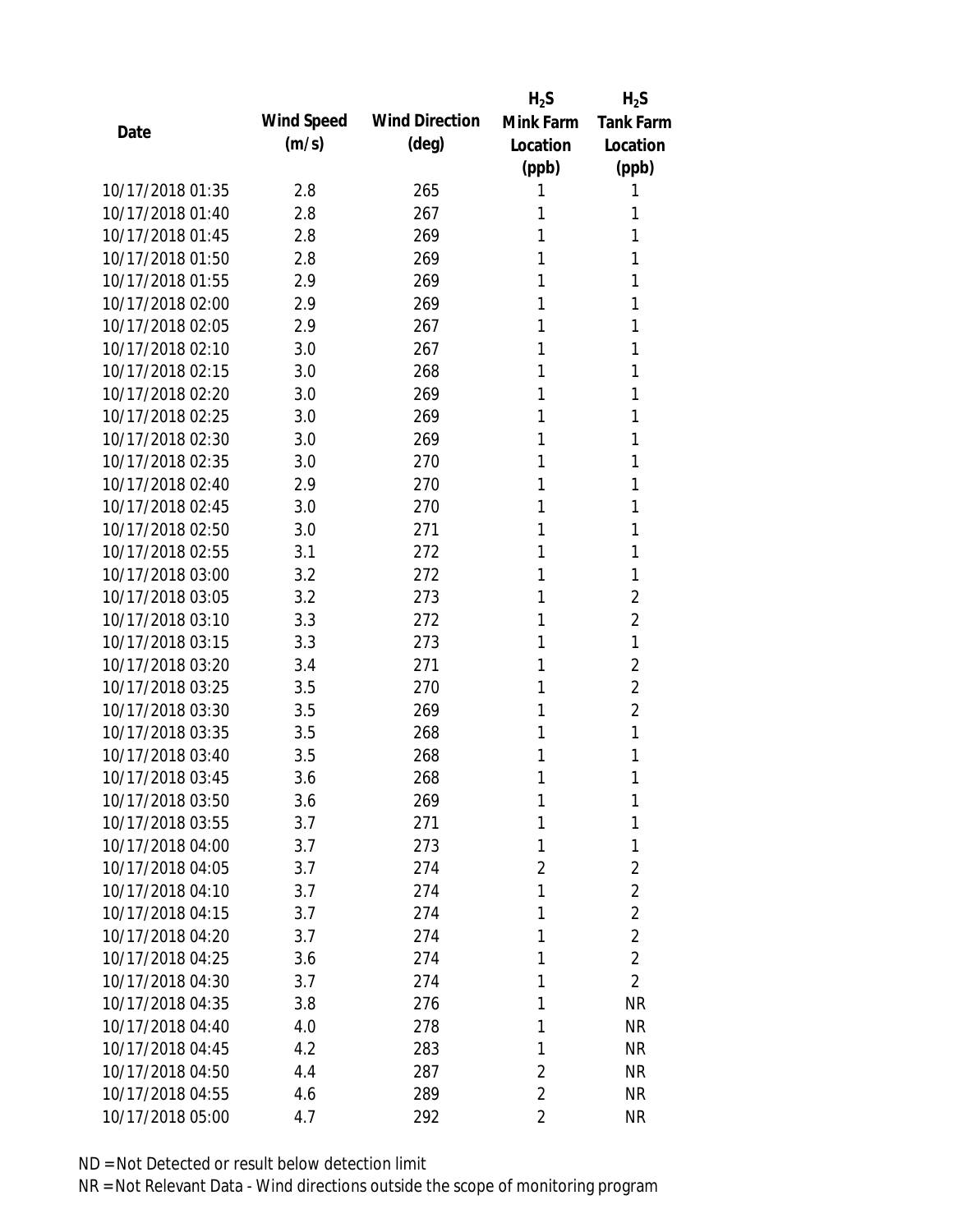|                  |            |                       | $H_2S$         | $H_2S$           |
|------------------|------------|-----------------------|----------------|------------------|
|                  | Wind Speed | <b>Wind Direction</b> | Mink Farm      | <b>Tank Farm</b> |
| Date             | (m/s)      | $(\text{deg})$        | Location       | Location         |
|                  |            |                       | (ppb)          | (ppb)            |
| 10/17/2018 05:05 | 4.9        | 293                   | $\overline{2}$ | <b>NR</b>        |
| 10/17/2018 05:10 | 5.0        | 293                   | 1              | <b>NR</b>        |
| 10/17/2018 05:15 | 5.0        | 292                   | 1              | <b>NR</b>        |
| 10/17/2018 05:20 | 4.9        | 292                   | 1              | <b>NR</b>        |
| 10/17/2018 05:25 | 4.8        | 292                   | $\mathbf{1}$   | <b>NR</b>        |
| 10/17/2018 05:30 | 4.8        | 290                   | 1              | <b>NR</b>        |
| 10/17/2018 05:35 | 4.6        | 291                   | 1              | <b>NR</b>        |
| 10/17/2018 05:40 | 4.7        | 292                   | $\overline{2}$ | <b>NR</b>        |
| 10/17/2018 05:45 | 4.6        | 292                   | $\overline{2}$ | <b>NR</b>        |
| 10/17/2018 05:50 | 4.5        | 292                   | $\overline{2}$ | <b>NR</b>        |
| 10/17/2018 05:55 | 4.5        | 291                   | $\overline{2}$ | <b>NR</b>        |
| 10/17/2018 06:00 | 4.5        | 291                   | $\overline{2}$ | <b>NR</b>        |
| 10/17/2018 06:05 | 4.4        | 290                   | $\overline{2}$ | <b>NR</b>        |
| 10/17/2018 06:10 | 4.2        | 290                   | $\overline{2}$ | <b>NR</b>        |
| 10/17/2018 06:15 | 4.1        | 289                   | $\overline{2}$ | <b>NR</b>        |
| 10/17/2018 06:20 | 4.0        | 288                   | $\overline{2}$ | <b>NR</b>        |
| 10/17/2018 06:25 | 4.0        | 288                   | $\overline{2}$ | <b>NR</b>        |
| 10/17/2018 06:30 | 3.9        | 288                   | 3              | <b>NR</b>        |
| 10/17/2018 06:35 | 4.0        | 289                   | $\overline{4}$ | <b>NR</b>        |
| 10/17/2018 06:40 | 4.1        | 290                   | 5              | <b>NR</b>        |
| 10/17/2018 06:45 | 4.1        | 290                   | 6              | <b>NR</b>        |
| 10/17/2018 06:50 | 4.1        | 290                   | 6              | <b>NR</b>        |
| 10/17/2018 06:55 | 4.1        | 290                   | 6              | <b>NR</b>        |
| 10/17/2018 07:00 | 4.2        | 291                   | 6              | <b>NR</b>        |
| 10/17/2018 07:05 | 4.1        | 290                   | 5              | <b>NR</b>        |
| 10/17/2018 07:10 | 4.0        | 291                   | 4              | <b>NR</b>        |
| 10/17/2018 07:15 | 4.0        | 293                   | 3              | <b>NR</b>        |
| 10/17/2018 07:20 | 4.0        | 295                   | 3              | <b>NR</b>        |
| 10/17/2018 07:25 | 4.0        | 296                   | $\overline{2}$ | <b>NR</b>        |
| 10/17/2018 07:30 | 4.0        | 297                   | $\overline{2}$ | <b>NR</b>        |
| 10/17/2018 07:35 | 4.1        | 300                   | $\overline{2}$ | <b>NR</b>        |
| 10/17/2018 07:40 | 4.3        | 300                   | $\overline{2}$ | <b>NR</b>        |
| 10/17/2018 07:45 | 4.4        | 302                   | 3              | <b>NR</b>        |
| 10/17/2018 07:50 | 4.7        | 303                   | 3              | <b>NR</b>        |
| 10/17/2018 07:55 | 5.0        | 304                   | 4              | <b>NR</b>        |
| 10/17/2018 08:00 | 5.2        | 306                   | 4              | <b>NR</b>        |
| 10/17/2018 08:05 | 5.4        | 306                   | 4              | <b>NR</b>        |
| 10/17/2018 08:10 | 5.6        | 307                   | 4              | <b>NR</b>        |
| 10/17/2018 08:15 | 5.7        | 307                   | 3              | <b>NR</b>        |
| 10/17/2018 08:20 | 5.7        | 307                   | 3              | <b>NR</b>        |
| 10/17/2018 08:25 | 5.6        | 308                   | $\overline{2}$ | <b>NR</b>        |
| 10/17/2018 08:30 | 5.5        | 307                   | 1              | <b>NR</b>        |
|                  |            |                       |                |                  |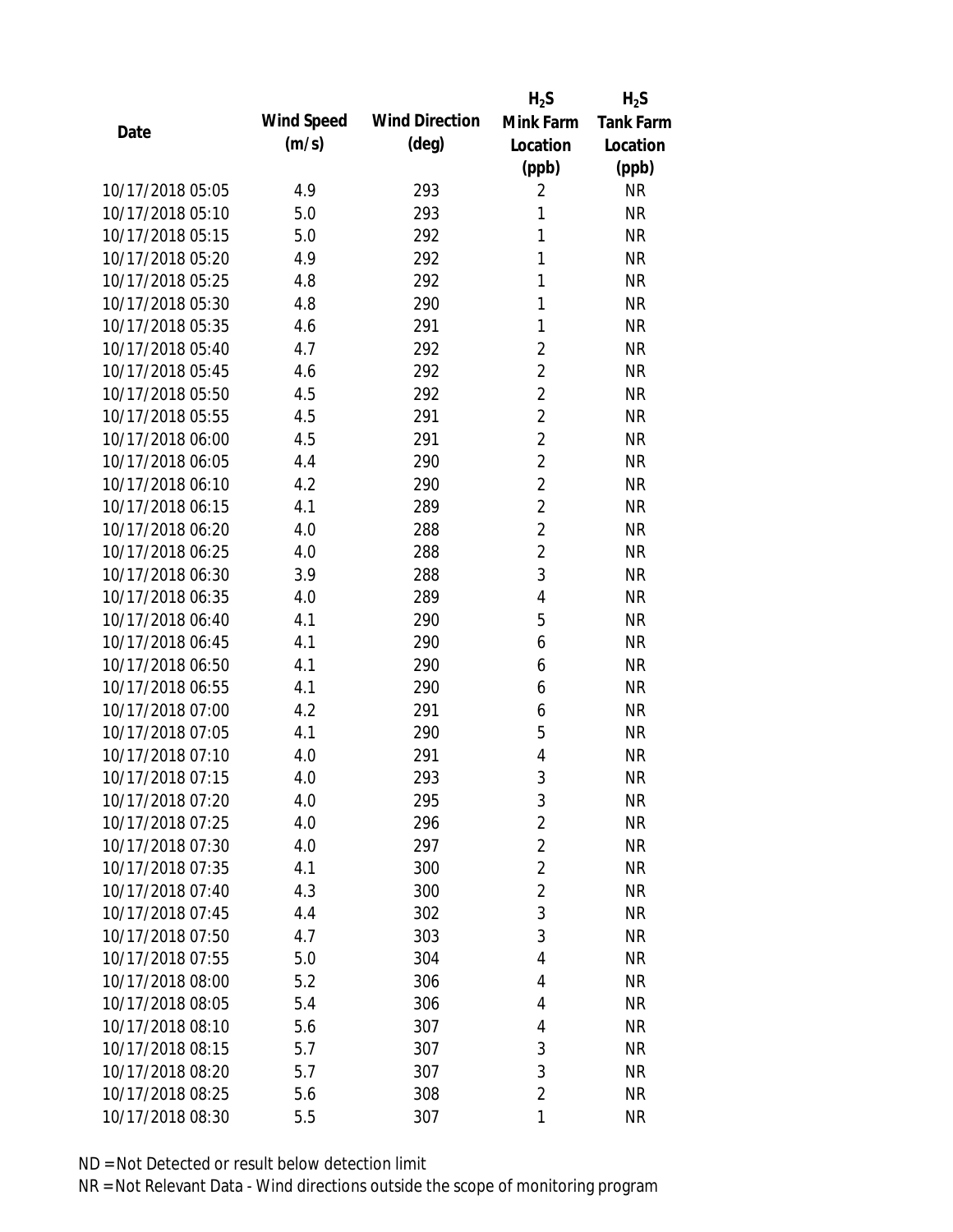|                  |            |                       | $H_2S$       | $H_2S$           |
|------------------|------------|-----------------------|--------------|------------------|
| Date             | Wind Speed | <b>Wind Direction</b> | Mink Farm    | <b>Tank Farm</b> |
|                  | (m/s)      | $(\text{deg})$        | Location     | Location         |
|                  |            |                       | (ppb)        | (ppb)            |
| 10/17/2018 08:35 | 5.5        | 306                   | 1            | <b>NR</b>        |
| 10/17/2018 08:40 | 5.4        | 307                   | 1            | <b>NR</b>        |
| 10/17/2018 08:45 | 5.4        | 307                   | 1            | <b>NR</b>        |
| 10/17/2018 08:50 | 5.4        | 310                   | 1            | <b>NR</b>        |
| 10/17/2018 08:55 | 5.3        | 313                   | 1            | <b>NR</b>        |
| 10/17/2018 09:00 | 5.3        | 316                   | 1            | <b>NR</b>        |
| 10/17/2018 09:05 | 5.3        | 319                   | 1            | <b>NR</b>        |
| 10/17/2018 09:10 | 5.3        | 320                   | 1            | <b>NR</b>        |
| 10/17/2018 09:15 | 5.3        | 323                   | 1            | <b>NR</b>        |
| 10/17/2018 09:20 | 5.2        | 324                   | 1            | <b>NR</b>        |
| 10/17/2018 09:25 | 5.4        | 324                   | 1            | <b>NR</b>        |
| 10/17/2018 09:30 | 5.2        | 325                   | 1            | <b>NR</b>        |
| 10/17/2018 09:35 | 5.4        | 325                   | 1            | <b>NR</b>        |
| 10/17/2018 09:40 | 5.4        | 325                   | 1            | <b>NR</b>        |
| 10/17/2018 09:45 | 5.3        | 323                   | 1            | <b>NR</b>        |
| 10/17/2018 09:50 | 5.2        | 325                   | 1            | <b>NR</b>        |
| 10/17/2018 09:55 | 5.1        | 325                   | 1            | <b>NR</b>        |
| 10/17/2018 10:00 | 5.4        | 325                   | 1            | <b>NR</b>        |
| 10/17/2018 10:05 | 5.0        | 327                   | $\mathbf{1}$ | <b>NR</b>        |
| 10/17/2018 10:10 | 4.7        | 328                   | 1            | <b>NR</b>        |
| 10/17/2018 10:15 | 4.7        | 331                   | 1            | <b>NR</b>        |
| 10/17/2018 10:20 | 4.8        | 330                   | 1            | <b>NR</b>        |
| 10/17/2018 10:25 | 4.9        | 330                   | 1            | <b>NR</b>        |
| 10/17/2018 10:30 | 4.7        | 332                   | 1            | <b>NR</b>        |
| 10/17/2018 10:35 | 4.8        | 334                   | 1            | <b>NR</b>        |
| 10/17/2018 10:40 | 4.9        | 336                   | 1            | <b>NR</b>        |
| 10/17/2018 10:45 | 5.0        | 335                   | 1            | <b>NR</b>        |
| 10/17/2018 10:50 | 4.8        | 337                   | 1            | <b>NR</b>        |
| 10/17/2018 10:55 | 4.7        | 340                   | 1            | <b>NR</b>        |
| 10/17/2018 11:00 | 4.5        | 342                   | 1            | <b>NR</b>        |
| 10/17/2018 11:05 | 4.6        | 340                   | 1            | <b>NR</b>        |
| 10/17/2018 11:10 | 4.4        | 337                   | 1            | <b>NR</b>        |
| 10/17/2018 11:15 | 4.5        | 336                   | <b>ND</b>    | <b>NR</b>        |
| 10/17/2018 11:20 | 4.6        | 335                   | 1            | <b>NR</b>        |
| 10/17/2018 11:25 | 4.5        | 333                   | 1            | <b>NR</b>        |
| 10/17/2018 11:30 | 4.6        | 333                   | 1            | <b>NR</b>        |
| 10/17/2018 11:35 | 4.4        | 333                   | 1            | <b>NR</b>        |
| 10/17/2018 11:40 | 4.3        | 335                   | 1            | <b>NR</b>        |
| 10/17/2018 11:45 | 4.3        | 334                   | 1            | <b>NR</b>        |
| 10/17/2018 11:50 | 4.2        | 335                   | <b>ND</b>    | <b>NR</b>        |
| 10/17/2018 11:55 | 4.1        | 337                   | <b>ND</b>    | <b>NR</b>        |
| 10/17/2018 12:00 | 4.3        | 335                   | 1            | <b>NR</b>        |
|                  |            |                       |              |                  |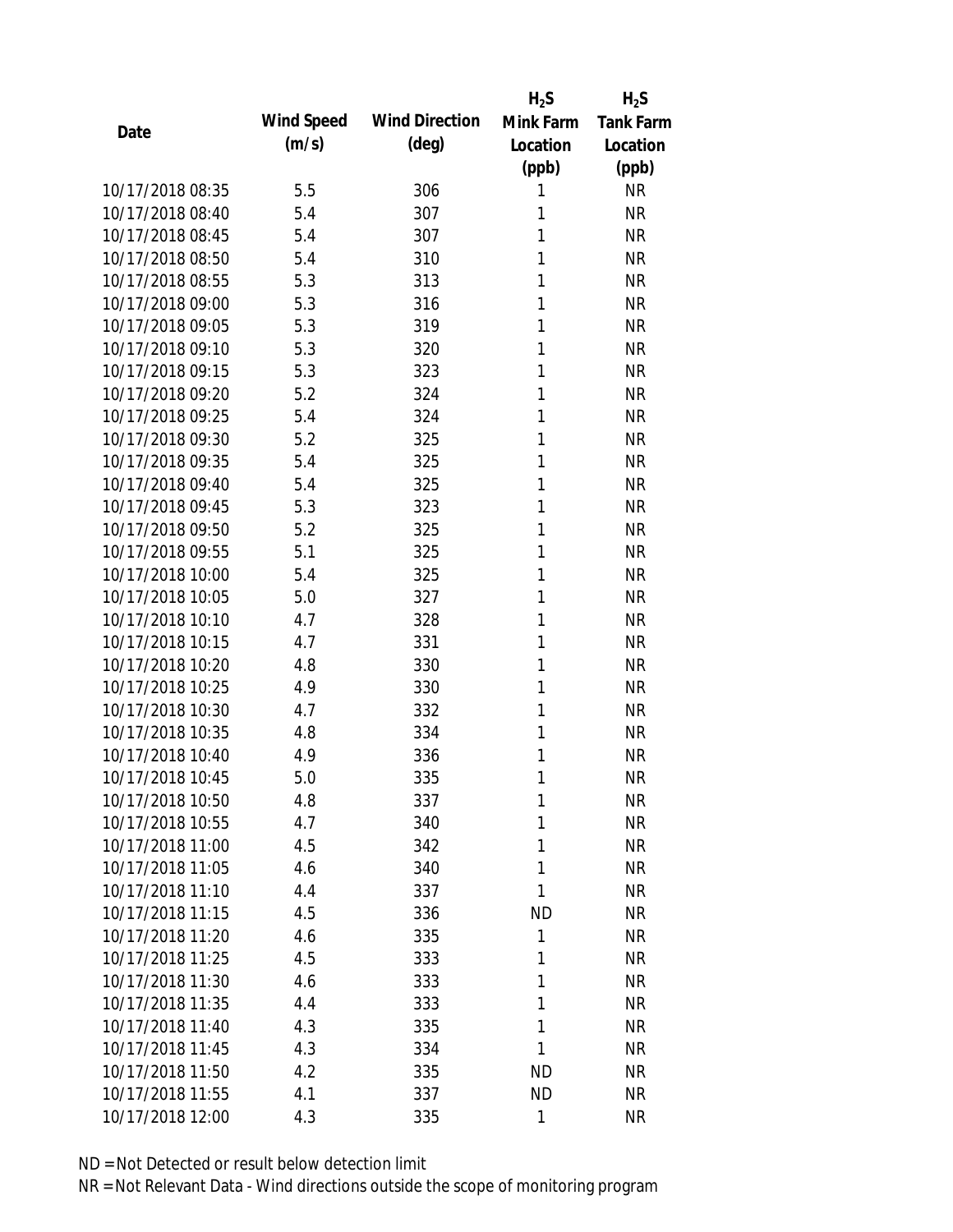|                  |            |                       | $H_2S$       | $H_2S$           |
|------------------|------------|-----------------------|--------------|------------------|
| Date             | Wind Speed | <b>Wind Direction</b> | Mink Farm    | <b>Tank Farm</b> |
|                  | (m/s)      | $(\text{deg})$        | Location     | Location         |
|                  |            |                       | (ppb)        | (ppb)            |
| 10/17/2018 12:05 | 4.4        | 333                   | <b>ND</b>    | <b>NR</b>        |
| 10/17/2018 12:10 | 4.3        | 333                   | <b>ND</b>    | <b>NR</b>        |
| 10/17/2018 12:15 | 3.8        | 334                   | 1            | <b>NR</b>        |
| 10/17/2018 12:20 | 3.7        | 328                   | 1            | <b>NR</b>        |
| 10/17/2018 12:25 | 3.7        | 320                   | 1            | <b>NR</b>        |
| 10/17/2018 12:30 | 3.5        | 317                   | 1            | <b>NR</b>        |
| 10/17/2018 12:35 | 3.6        | 313                   | 1            | <b>NR</b>        |
| 10/17/2018 12:40 | 3.7        | 311                   | 1            | <b>NR</b>        |
| 10/17/2018 12:45 | 3.9        | 310                   | 1            | <b>NR</b>        |
| 10/17/2018 12:50 | 4.0        | 311                   | 1            | <b>NR</b>        |
| 10/17/2018 12:55 | 4.2        | 312                   | 1            | <b>NR</b>        |
| 10/17/2018 13:00 | 4.1        | 310                   | 1            | <b>NR</b>        |
| 10/17/2018 13:05 | 4.0        | 311                   | 1            | <b>NR</b>        |
| 10/17/2018 13:10 | 4.1        | 311                   | 1            | <b>NR</b>        |
| 10/17/2018 13:15 | 4.2        | 312                   | 1            | <b>NR</b>        |
| 10/17/2018 13:20 | 4.3        | 311                   | 1            | <b>NR</b>        |
| 10/17/2018 13:25 | 4.4        | 315                   | 1            | <b>NR</b>        |
| 10/17/2018 13:30 | 4.4        | 311                   | 1            | <b>NR</b>        |
| 10/17/2018 13:35 | 4.5        | 309                   | $\mathbf{1}$ | <b>NR</b>        |
| 10/17/2018 13:40 | 4.5        | 304                   | 1            | <b>NR</b>        |
| 10/17/2018 13:45 | 4.6        | 303                   | 1            | <b>NR</b>        |
| 10/17/2018 13:50 | 4.7        | 304                   | 1            | <b>NR</b>        |
| 10/17/2018 13:55 | 4.9        | 302                   | 1            | <b>NR</b>        |
| 10/17/2018 14:00 | 5.1        | 308                   | 1            | <b>NR</b>        |
| 10/17/2018 14:05 | 5.2        | 309                   | 1            | <b>NR</b>        |
| 10/17/2018 14:10 | 5.4        | 308                   | 1            | <b>NR</b>        |
| 10/17/2018 14:15 | 5.4        | 306                   | 1            | <b>NR</b>        |
| 10/17/2018 14:20 | 5.2        | 305                   | 1            | <b>NR</b>        |
| 10/17/2018 14:25 | 5.0        | 301                   | 1            | <b>NR</b>        |
| 10/17/2018 14:30 | 4.9        | 300                   | 1            | <b>NR</b>        |
| 10/17/2018 14:35 | 4.8        | 298                   | 1            | <b>NR</b>        |
| 10/17/2018 14:40 | 4.9        | 299                   | 1            | <b>NR</b>        |
| 10/17/2018 14:45 | 4.7        | 300                   | 1            | <b>NR</b>        |
| 10/17/2018 14:50 | 4.7        | 301                   | 1            | <b>NR</b>        |
| 10/17/2018 14:55 | 4.7        | 304                   | 1            | <b>NR</b>        |
| 10/17/2018 15:00 | 4.6        | 300                   | 1            | <b>NR</b>        |
| 10/17/2018 15:05 | 4.5        | 300                   | 1            | <b>NR</b>        |
| 10/17/2018 15:10 | 4.2        | 300                   | 1            | <b>NR</b>        |
| 10/17/2018 15:15 | 4.4        | 302                   | 1            | <b>NR</b>        |
| 10/17/2018 15:20 | 4.4        | 302                   | 1            | <b>NR</b>        |
| 10/17/2018 15:25 | 4.6        | 306                   | 1            | <b>NR</b>        |
| 10/17/2018 15:30 | 4.7        | 308                   | 1            | <b>NR</b>        |
|                  |            |                       |              |                  |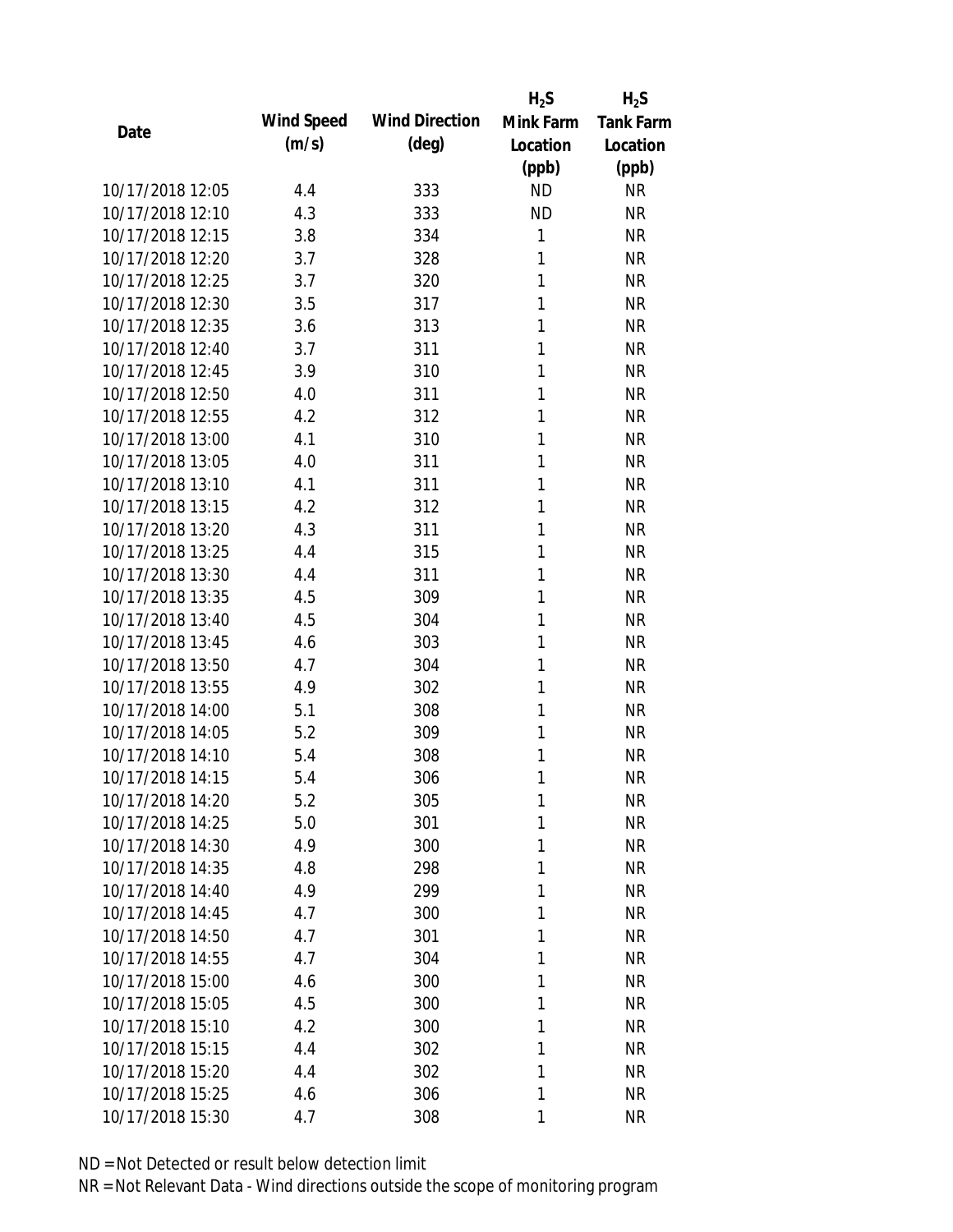|                  |            |                       | $H_2S$         | $H_2S$           |
|------------------|------------|-----------------------|----------------|------------------|
| Date             | Wind Speed | <b>Wind Direction</b> | Mink Farm      | <b>Tank Farm</b> |
|                  | (m/s)      | $(\text{deg})$        | Location       | Location         |
|                  |            |                       | (ppb)          | (ppb)            |
| 10/17/2018 15:35 | 4.8        | 308                   | 1              | <b>NR</b>        |
| 10/17/2018 15:40 | 5.1        | 310                   | 1              | <b>NR</b>        |
| 10/17/2018 15:45 | 4.9        | 312                   | 1              | <b>NR</b>        |
| 10/17/2018 15:50 | 4.8        | 314                   | $\mathbf{1}$   | <b>NR</b>        |
| 10/17/2018 15:55 | 4.7        | 314                   | $\overline{2}$ | <b>NR</b>        |
| 10/17/2018 16:00 | 4.6        | 317                   | $\overline{2}$ | <b>NR</b>        |
| 10/17/2018 16:05 | 4.5        | 320                   | $\mathbf{1}$   | <b>NR</b>        |
| 10/17/2018 16:10 | 4.3        | 322                   | 1              | <b>NR</b>        |
| 10/17/2018 16:15 | 4.3        | 323                   | 1              | <b>NR</b>        |
| 10/17/2018 16:20 | 4.1        | 322                   | 1              | <b>NR</b>        |
| 10/17/2018 16:25 | 4.1        | 323                   | <b>ND</b>      | <b>NR</b>        |
| 10/17/2018 16:30 | 4.0        | 322                   | $\mathbf{1}$   | <b>NR</b>        |
| 10/17/2018 16:35 | 3.9        | 324                   | 1              | <b>NR</b>        |
| 10/17/2018 16:40 | 3.8        | 325                   | 1              | <b>NR</b>        |
| 10/17/2018 16:45 | 3.9        | 322                   | 1              | <b>NR</b>        |
| 10/17/2018 16:50 | 4.1        | 322                   | 1              | <b>NR</b>        |
| 10/17/2018 16:55 | 4.0        | 318                   | $\overline{2}$ | <b>NR</b>        |
| 10/17/2018 17:00 | 4.0        | 317                   | $\overline{2}$ | <b>NR</b>        |
| 10/17/2018 17:05 | 4.2        | 313                   | $\overline{2}$ | <b>NR</b>        |
| 10/17/2018 17:10 | 4.4        | 309                   | $\mathbf{1}$   | <b>NR</b>        |
| 10/17/2018 17:15 | 4.3        | 309                   | 1              | <b>NR</b>        |
| 10/17/2018 17:20 | 4.3        | 309                   | 1              | <b>NR</b>        |
| 10/17/2018 17:25 | 4.1        | 311                   | 1              | <b>NR</b>        |
| 10/17/2018 17:30 | 4.3        | 315                   | 1              | <b>NR</b>        |
| 10/17/2018 17:35 | 4.2        | 320                   | 1              | <b>NR</b>        |
| 10/17/2018 17:40 | 4.2        | 323                   | 1              | <b>NR</b>        |
| 10/17/2018 17:45 | 4.1        | 323                   | 1              | <b>NR</b>        |
| 10/17/2018 17:50 | 4.3        | 319                   | 1              | <b>NR</b>        |
| 10/17/2018 17:55 | 4.4        | 317                   | 1              | <b>NR</b>        |
| 10/17/2018 18:00 | 4.2        | 313                   | 1              | <b>NR</b>        |
| 10/17/2018 18:05 | 4.2        | 310                   | 1              | <b>NR</b>        |
| 10/17/2018 18:10 | 4.0        | 309                   | 1              | <b>NR</b>        |
| 10/17/2018 18:15 | 4.0        | 306                   | 1              | <b>NR</b>        |
| 10/17/2018 18:20 | 3.6        | 306                   | 1              | <b>NR</b>        |
| 10/17/2018 18:25 | 3.4        | 305                   | 1              | <b>NR</b>        |
| 10/17/2018 18:30 | 3.2        | 308                   | 1              | <b>NR</b>        |
| 10/17/2018 18:35 | 2.9        | 310                   | 1              | <b>NR</b>        |
| 10/17/2018 18:40 | 2.9        | 309                   | 1              | <b>NR</b>        |
| 10/17/2018 18:45 | 2.8        | 313                   | 1              | <b>NR</b>        |
| 10/17/2018 18:50 | 2.8        | 317                   | 1              | <b>NR</b>        |
| 10/17/2018 18:55 | 2.7        | 320                   | 1              | <b>NR</b>        |
| 10/17/2018 19:00 | 2.7        | 319                   | 1              | <b>NR</b>        |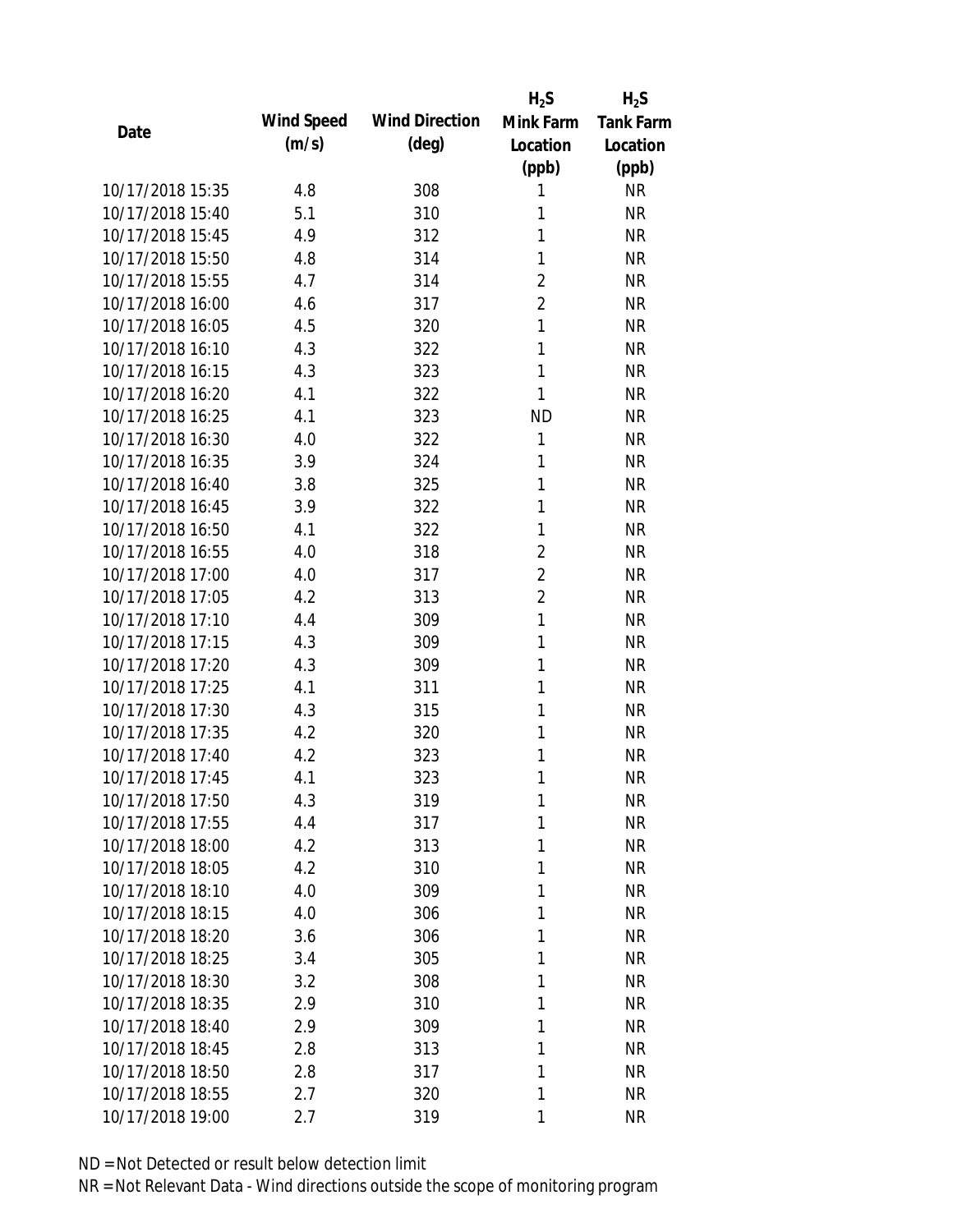|                  |            |                       | $H_2S$    | $H_2S$           |
|------------------|------------|-----------------------|-----------|------------------|
|                  | Wind Speed | <b>Wind Direction</b> | Mink Farm | <b>Tank Farm</b> |
| Date             | (m/s)      | $(\text{deg})$        | Location  | Location         |
|                  |            |                       | (ppb)     | (ppb)            |
| 10/17/2018 19:05 | 2.7        | 316                   | 1         | <b>NR</b>        |
| 10/17/2018 19:10 | 2.7        | 314                   | 1         | <b>NR</b>        |
| 10/17/2018 19:15 | 2.7        | 308                   | 1         | <b>NR</b>        |
| 10/17/2018 19:20 | 2.8        | 303                   | 1         | <b>NR</b>        |
| 10/17/2018 19:25 | 2.8        | 297                   | 1         | <b>NR</b>        |
| 10/17/2018 19:30 | 2.7        | 293                   | 1         | <b>NR</b>        |
| 10/17/2018 19:35 | 2.7        | 291                   | 1         | <b>NR</b>        |
| 10/17/2018 19:40 | 2.6        | 290                   | 1         | <b>NR</b>        |
| 10/17/2018 19:45 | 2.5        | 290                   | 1         | <b>NR</b>        |
| 10/17/2018 19:50 | 2.4        | 290                   | 1         | <b>NR</b>        |
| 10/17/2018 19:55 | 2.4        | 291                   | 1         | <b>NR</b>        |
| 10/17/2018 20:00 | 2.4        | 294                   | 1         | <b>NR</b>        |
| 10/17/2018 20:05 | 2.5        | 297                   | 1         | <b>NR</b>        |
| 10/17/2018 20:10 | 2.6        | 301                   | 1         | <b>NR</b>        |
| 10/17/2018 20:15 | 2.7        | 306                   | 1         | <b>NR</b>        |
| 10/17/2018 20:20 | 2.8        | 310                   | 1         | <b>NR</b>        |
| 10/17/2018 20:25 | 2.7        | 315                   | 1         | <b>NR</b>        |
| 10/17/2018 20:30 | 2.8        | 318                   | 1         | <b>NR</b>        |
| 10/17/2018 20:35 | 2.8        | 319                   | 1         | <b>NR</b>        |
| 10/17/2018 20:40 | 2.7        | 318                   | 1         | <b>NR</b>        |
| 10/17/2018 20:45 | 2.4        | 317                   | 1         | <b>NR</b>        |
| 10/17/2018 20:50 | 2.4        | 316                   | 1         | <b>NR</b>        |
| 10/17/2018 20:55 | 2.4        | 311                   | 1         | <b>NR</b>        |
| 10/17/2018 21:00 | 2.4        | 310                   | 1         | <b>NR</b>        |
| 10/17/2018 21:05 | 2.5        | 309                   | 1         | <b>NR</b>        |
| 10/17/2018 21:10 | 2.5        | 306                   | 1         | <b>NR</b>        |
| 10/17/2018 21:15 | 2.6        | 307                   | 1         | <b>NR</b>        |
| 10/17/2018 21:20 | 2.6        | 307                   | 1         | <b>NR</b>        |
| 10/17/2018 21:25 | 2.6        | 310                   | 2         | <b>NR</b>        |
| 10/17/2018 21:30 | 2.5        | 308                   | 1         | <b>NR</b>        |
| 10/17/2018 21:35 | 2.4        | 309                   | 1         | <b>NR</b>        |
| 10/17/2018 21:40 | 2.4        | 314                   | 1         | <b>NR</b>        |
| 10/17/2018 21:45 | 2.5        | 316                   | 1         | <b>NR</b>        |
| 10/17/2018 21:50 | 2.5        | 318                   | 1         | <b>NR</b>        |
| 10/17/2018 21:55 | 2.5        | 321                   | 1         | <b>NR</b>        |
| 10/17/2018 22:00 | 2.6        | 326                   | 1         | <b>NR</b>        |
| 10/17/2018 22:05 | 2.6        | 328                   | 1         | <b>NR</b>        |
| 10/17/2018 22:10 | 2.6        | 328                   | 1         | <b>NR</b>        |
| 10/17/2018 22:15 | 2.4        | 323                   | 1         | <b>NR</b>        |
| 10/17/2018 22:20 | 2.2        | 316                   | 1         | <b>NR</b>        |
| 10/17/2018 22:25 | 2.1        | 311                   | 1         | <b>NR</b>        |
| 10/17/2018 22:30 | 2.0        | 308                   | 1         | <b>NR</b>        |
|                  |            |                       |           |                  |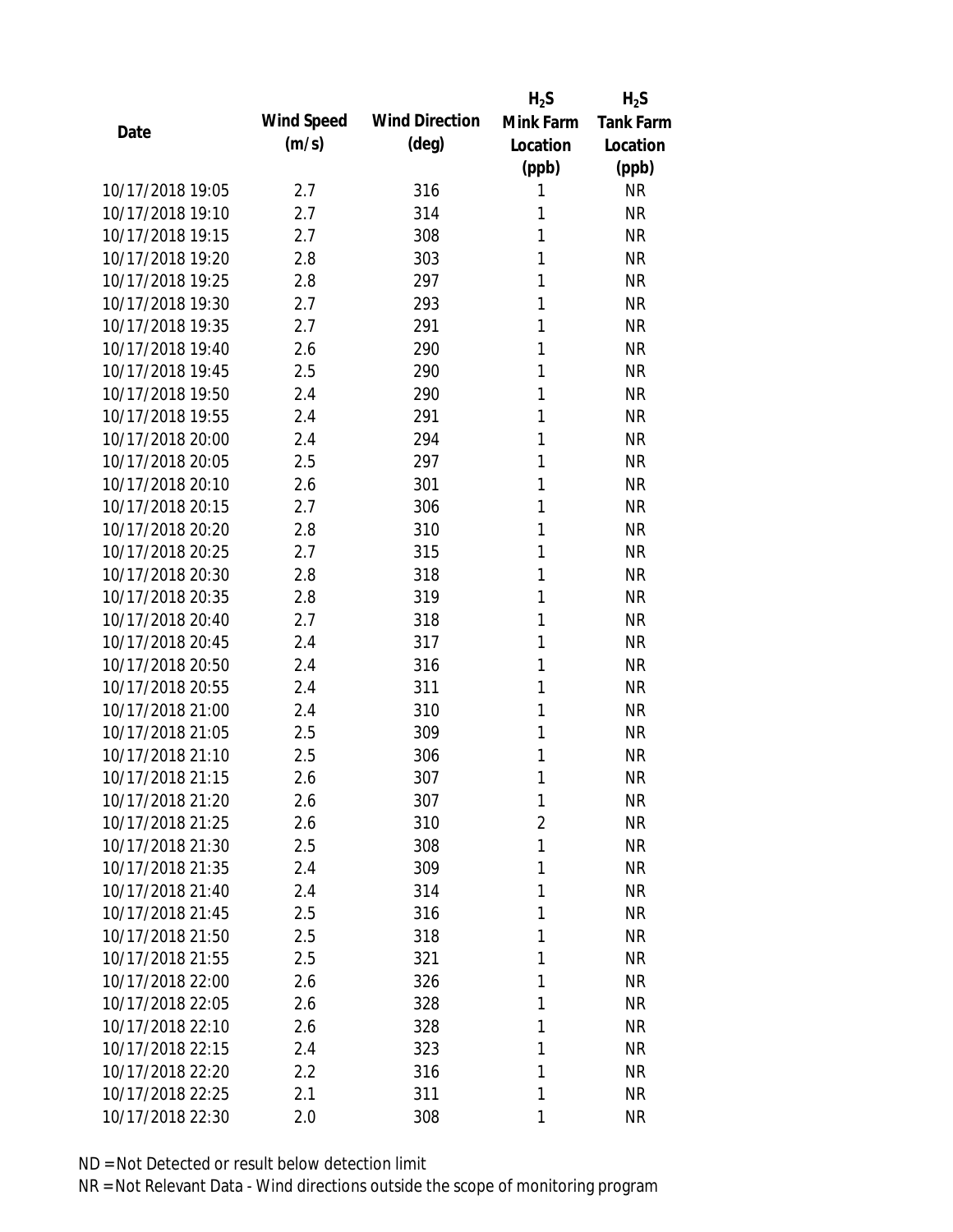|                  |            |                       | $H_2S$         | $H_2S$           |
|------------------|------------|-----------------------|----------------|------------------|
| Date             | Wind Speed | <b>Wind Direction</b> | Mink Farm      | <b>Tank Farm</b> |
|                  | (m/s)      | $(\text{deg})$        | Location       | Location         |
|                  |            |                       | (ppb)          | (ppb)            |
| 10/17/2018 22:35 | 1.9        | 306                   | 1              | <b>NR</b>        |
| 10/17/2018 22:40 | 1.9        | 305                   | 1              | <b>NR</b>        |
| 10/17/2018 22:45 | 1.9        | 300                   | 1              | <b>NR</b>        |
| 10/17/2018 22:50 | 1.9        | 294                   | 1              | <b>NR</b>        |
| 10/17/2018 22:55 | 1.9        | 291                   | 1              | <b>NR</b>        |
| 10/17/2018 23:00 | 1.8        | 286                   | 2              | <b>NR</b>        |
| 10/17/2018 23:05 | 1.8        | 286                   | $\overline{2}$ | <b>NR</b>        |
| 10/17/2018 23:10 | 1.8        | 289                   | $\overline{2}$ | <b>NR</b>        |
| 10/17/2018 23:15 | 1.9        | 301                   | $\overline{2}$ | <b>NR</b>        |
| 10/17/2018 23:20 | 2.1        | 314                   | $\mathbf{1}$   | <b>NR</b>        |
| 10/17/2018 23:25 | 2.2        | 322                   | 1              | <b>NR</b>        |
| 10/17/2018 23:30 | 2.2        | 330                   | 1              | <b>NR</b>        |
| 10/17/2018 23:35 | 2.2        | 330                   | 1              | <b>NR</b>        |
| 10/17/2018 23:40 | 2.1        | 331                   | 1              | <b>NR</b>        |
| 10/17/2018 23:45 | 1.9        | 331                   | 1              | <b>NR</b>        |
| 10/17/2018 23:50 | 1.7        | 326                   | 1              | <b>NR</b>        |
| 10/17/2018 23:55 | 1.5        | 325                   | $\overline{2}$ | <b>NR</b>        |
| 10/17/2018 24:00 | 1.5        | 324                   | $\overline{2}$ | <b>NR</b>        |
| 10/18/2018 00:05 | 1.6        | 327                   | $\overline{2}$ | <b>NR</b>        |
| 10/18/2018 00:10 | 1.6        | 328                   | $\overline{2}$ | <b>NR</b>        |
| 10/18/2018 00:15 | 1.7        | 327                   | 3              | <b>NR</b>        |
| 10/18/2018 00:20 | 1.9        | 330                   | $\overline{2}$ | <b>NR</b>        |
| 10/18/2018 00:25 | 1.9        | 330                   | $\overline{2}$ | <b>NR</b>        |
| 10/18/2018 00:30 | 1.8        | 329                   | $\overline{2}$ | <b>NR</b>        |
| 10/18/2018 00:35 | 1.7        | 327                   | $\overline{2}$ | <b>NR</b>        |
| 10/18/2018 00:40 | 1.8        | 326                   | $\overline{2}$ | <b>NR</b>        |
| 10/18/2018 00:45 | 1.7        | 328                   | $\overline{2}$ | <b>NR</b>        |
| 10/18/2018 00:50 | 1.7        | 329                   | $\overline{2}$ | <b>NR</b>        |
| 10/18/2018 00:55 | 1.8        | 331                   | 1              | <b>NR</b>        |
| 10/18/2018 01:00 | 2.0        | 333                   | 1              | <b>NR</b>        |
| 10/18/2018 01:05 | 2.0        | 334                   | 1              | <b>NR</b>        |
| 10/18/2018 01:10 | 2.1        | 333                   | 1              | <b>NR</b>        |
| 10/18/2018 01:15 | 2.1        | 333                   | 1              | <b>NR</b>        |
| 10/18/2018 01:20 | 2.1        | 334                   | 1              | <b>NR</b>        |
| 10/18/2018 01:25 | 2.1        | 336                   | 1              | <b>NR</b>        |
| 10/18/2018 01:30 | 2.0        | 339                   | 2              | <b>NR</b>        |
| 10/18/2018 01:35 | 2.0        | 345                   | $\overline{2}$ | <b>NR</b>        |
| 10/18/2018 01:40 | 1.9        | 348                   | $\overline{2}$ | <b>NR</b>        |
| 10/18/2018 01:45 | 1.9        | 352                   | $\overline{2}$ | <b>NR</b>        |
| 10/18/2018 01:50 | 1.9        | 357                   | $\overline{2}$ | <b>NR</b>        |
| 10/18/2018 01:55 | 2.0        | 359                   | $\overline{2}$ | <b>NR</b>        |
| 10/18/2018 02:00 | 2.1        | 1                     | $\overline{2}$ | <b>NR</b>        |
|                  |            |                       |                |                  |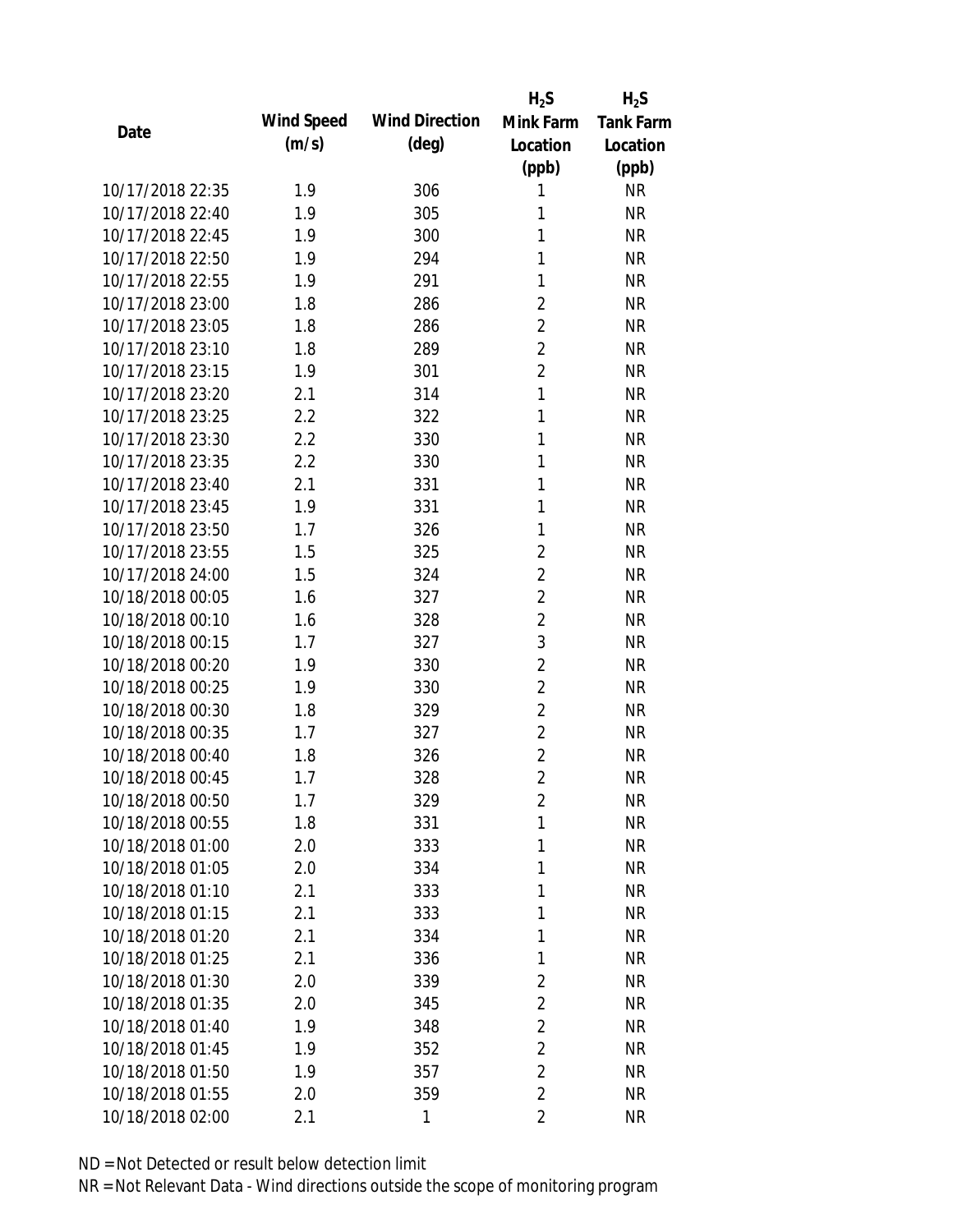|                  |            |                       | $H_2S$         | $H_2S$           |
|------------------|------------|-----------------------|----------------|------------------|
|                  | Wind Speed | <b>Wind Direction</b> | Mink Farm      | <b>Tank Farm</b> |
| Date             | (m/s)      | $(\text{deg})$        | Location       | Location         |
|                  |            |                       | (ppb)          | (ppb)            |
| 10/18/2018 02:05 | 2.1        | 5                     | $\overline{2}$ | <b>NR</b>        |
| 10/18/2018 02:10 | 2.1        | 8                     | $\overline{2}$ | <b>NR</b>        |
| 10/18/2018 02:15 | 2.2        | 11                    | $\overline{2}$ | <b>NR</b>        |
| 10/18/2018 02:20 | 2.2        | 14                    | $\overline{2}$ | <b>NR</b>        |
| 10/18/2018 02:25 | 2.3        | 17                    | $\mathbf{1}$   | <b>NR</b>        |
| 10/18/2018 02:30 | 2.3        | 19                    | 1              | <b>NR</b>        |
| 10/18/2018 02:35 | 2.4        | 22                    | 1              | <b>NR</b>        |
| 10/18/2018 02:40 | 2.3        | 23                    | 1              | <b>NR</b>        |
| 10/18/2018 02:45 | 2.4        | 23                    | 1              | <b>NR</b>        |
| 10/18/2018 02:50 | 2.2        | 23                    | 1              | <b>NR</b>        |
| 10/18/2018 02:55 | 2.0        | 23                    | 1              | <b>NR</b>        |
| 10/18/2018 03:00 | 1.9        | 23                    | <b>ND</b>      | <b>NR</b>        |
| 10/18/2018 03:05 | 1.8        | 22                    | 1              | <b>NR</b>        |
| 10/18/2018 03:10 | 1.8        | 20                    | 1              | <b>NR</b>        |
| 10/18/2018 03:15 | 1.7        | 19                    | 1              | <b>NR</b>        |
| 10/18/2018 03:20 | 1.7        | 18                    | 1              | <b>NR</b>        |
| 10/18/2018 03:25 | 1.8        | 15                    | 1              | <b>NR</b>        |
| 10/18/2018 03:30 | 1.8        | 13                    | 1              | <b>NR</b>        |
| 10/18/2018 03:35 | 1.6        | 9                     | 1              | <b>NR</b>        |
| 10/18/2018 03:40 | 1.4        | 5                     | 1              | <b>NR</b>        |
| 10/18/2018 03:45 | 1.4        | 359                   | 1              | <b>NR</b>        |
| 10/18/2018 03:50 | 1.3        | 349                   | 1              | <b>NR</b>        |
| 10/18/2018 03:55 | 1.1        | 338                   | 1              | <b>NR</b>        |
| 10/18/2018 04:00 | 0.9        | 329                   | 1              | <b>NR</b>        |
| 10/18/2018 04:05 | 0.7        | 325                   | 1              | <b>NR</b>        |
| 10/18/2018 04:10 | 0.7        | 327                   | 1              | <b>NR</b>        |
| 10/18/2018 04:15 | 0.7        | 330                   | 1              | <b>NR</b>        |
| 10/18/2018 04:20 | 0.7        | 342                   | 1              | <b>NR</b>        |
| 10/18/2018 04:25 | 0.7        | 347                   | 1              | <b>NR</b>        |
| 10/18/2018 04:30 | 0.9        | 343                   | 1              | <b>NR</b>        |
| 10/18/2018 04:35 | 1.1        | 341                   | 1              | <b>NR</b>        |
| 10/18/2018 04:40 | 1.1        | 336                   | 1              | <b>NR</b>        |
| 10/18/2018 04:45 | 1.1        | 333                   | 1              | <b>NR</b>        |
| 10/18/2018 04:50 | 1.0        | 330                   | 1              | <b>NR</b>        |
| 10/18/2018 04:55 | 1.0        | 332                   | 1              | <b>NR</b>        |
| 10/18/2018 05:00 | 1.1        | 335                   | 1              | <b>NR</b>        |
| 10/18/2018 05:05 | 1.2        | 335                   | 1              | <b>NR</b>        |
| 10/18/2018 05:10 | 1.3        | 336                   | 1              | <b>NR</b>        |
| 10/18/2018 05:15 | 1.2        | 334                   | 1              | <b>NR</b>        |
| 10/18/2018 05:20 | 1.2        | 329                   | 1              | NR               |
| 10/18/2018 05:25 | 1.2        | 327                   | 1              | <b>NR</b>        |
| 10/18/2018 05:30 | 1.1        | 322                   | 1              | <b>NR</b>        |
|                  |            |                       |                |                  |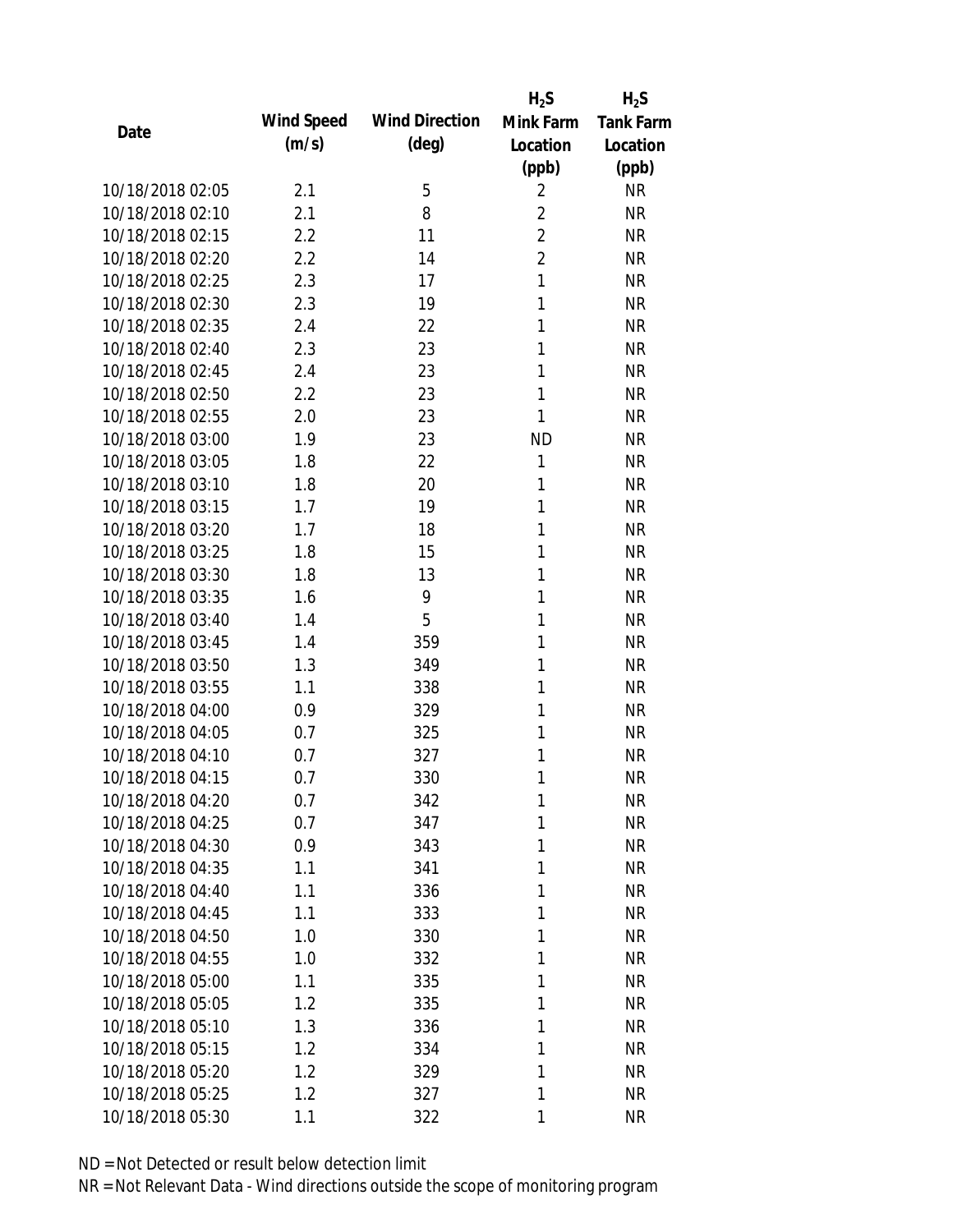|                  |            |                       | $H_2S$         | $H_2S$           |
|------------------|------------|-----------------------|----------------|------------------|
| Date             | Wind Speed | <b>Wind Direction</b> | Mink Farm      | <b>Tank Farm</b> |
|                  | (m/s)      | $(\text{deg})$        | Location       | Location         |
|                  |            |                       | (ppb)          | (ppb)            |
| 10/18/2018 05:35 | 0.9        | 318                   | 2              | <b>NR</b>        |
| 10/18/2018 05:40 | 0.7        | 312                   | $\overline{2}$ | <b>NR</b>        |
| 10/18/2018 05:45 | 0.5        | 311                   | $\overline{2}$ | <b>NR</b>        |
| 10/18/2018 05:50 | 0.4        | 312                   | $\overline{2}$ | <b>NR</b>        |
| 10/18/2018 05:55 | 0.2        | 307                   | $\overline{2}$ | <b>NR</b>        |
| 10/18/2018 06:00 | 0.1        | 305                   | $\overline{2}$ | <b>NR</b>        |
| 10/18/2018 06:05 | 0.0        | CALM                  | <b>NR</b>      | <b>NR</b>        |
| 10/18/2018 06:10 | 0.0        | CALM                  | <b>NR</b>      | <b>NR</b>        |
| 10/18/2018 06:15 | 0.0        | CALM                  | <b>NR</b>      | <b>NR</b>        |
| 10/18/2018 06:20 | 0.0        | CALM                  | <b>NR</b>      | <b>NR</b>        |
| 10/18/2018 06:25 | 0.0        | CALM                  | <b>NR</b>      | <b>NR</b>        |
| 10/18/2018 06:30 | 0.0        | CALM                  | <b>NR</b>      | <b>NR</b>        |
| 10/18/2018 06:35 | 0.0        | CALM                  | <b>NR</b>      | <b>NR</b>        |
| 10/18/2018 06:40 | 0.0        | CALM                  | <b>NR</b>      | <b>NR</b>        |
| 10/18/2018 06:45 | 0.0        | CALM                  | <b>NR</b>      | <b>NR</b>        |
| 10/18/2018 06:50 | 0.0        | CALM                  | <b>NR</b>      | <b>NR</b>        |
| 10/18/2018 06:55 | 0.0        | CALM                  | <b>NR</b>      | <b>NR</b>        |
| 10/18/2018 07:00 | 0.0        | CALM                  | <b>NR</b>      | <b>NR</b>        |
| 10/18/2018 07:05 | 0.0        | CALM                  | <b>NR</b>      | <b>NR</b>        |
| 10/18/2018 07:10 | 0.0        | CALM                  | <b>NR</b>      | <b>NR</b>        |
| 10/18/2018 07:15 | 0.0        | CALM                  | <b>NR</b>      | <b>NR</b>        |
| 10/18/2018 07:20 | 0.0        | CALM                  | <b>NR</b>      | <b>NR</b>        |
| 10/18/2018 07:25 | 0.0        | CALM                  | <b>NR</b>      | <b>NR</b>        |
| 10/18/2018 07:30 | 0.0        | CALM                  | <b>NR</b>      | <b>NR</b>        |
| 10/18/2018 07:35 | 0.0        | CALM                  | <b>NR</b>      | <b>NR</b>        |
| 10/18/2018 07:40 | 0.1        | 216                   | <b>NR</b>      | 3                |
| 10/18/2018 07:45 | 0.3        | 213                   | <b>NR</b>      | 3                |
| 10/18/2018 07:50 | 0.5        | 213                   | <b>NR</b>      | 3                |
| 10/18/2018 07:55 | 0.7        | 214                   | <b>NR</b>      | 3                |
| 10/18/2018 08:00 | 0.9        | 215                   | <b>NR</b>      | 3                |
| 10/18/2018 08:05 | 1.0        | 216                   | <b>NR</b>      | 3                |
| 10/18/2018 08:10 | 1.1        | 216                   | <b>NR</b>      | 3                |
| 10/18/2018 08:15 | 1.1        | 219                   | <b>NR</b>      | 3                |
| 10/18/2018 08:20 | 1.0        | 220                   | <b>NR</b>      | 3                |
| 10/18/2018 08:25 | 0.9        | 221                   | <b>NR</b>      | 3                |
| 10/18/2018 08:30 | 0.8        | 221                   | <b>NR</b>      | $\overline{2}$   |
| 10/18/2018 08:35 | 0.8        | 220                   | <b>NR</b>      | $\overline{2}$   |
| 10/18/2018 08:40 | 0.6        | 220                   | <b>NR</b>      | $\overline{2}$   |
| 10/18/2018 08:45 | 0.5        | 216                   | <b>NR</b>      | $\overline{2}$   |
| 10/18/2018 08:50 | 0.4        | 213                   | <b>NR</b>      | $\overline{2}$   |
| 10/18/2018 08:55 | 0.3        | 211                   | <b>NR</b>      | $\overline{2}$   |
| 10/18/2018 09:00 | 0.2        | 206                   | <b>NR</b>      | 2                |
|                  |            |                       |                |                  |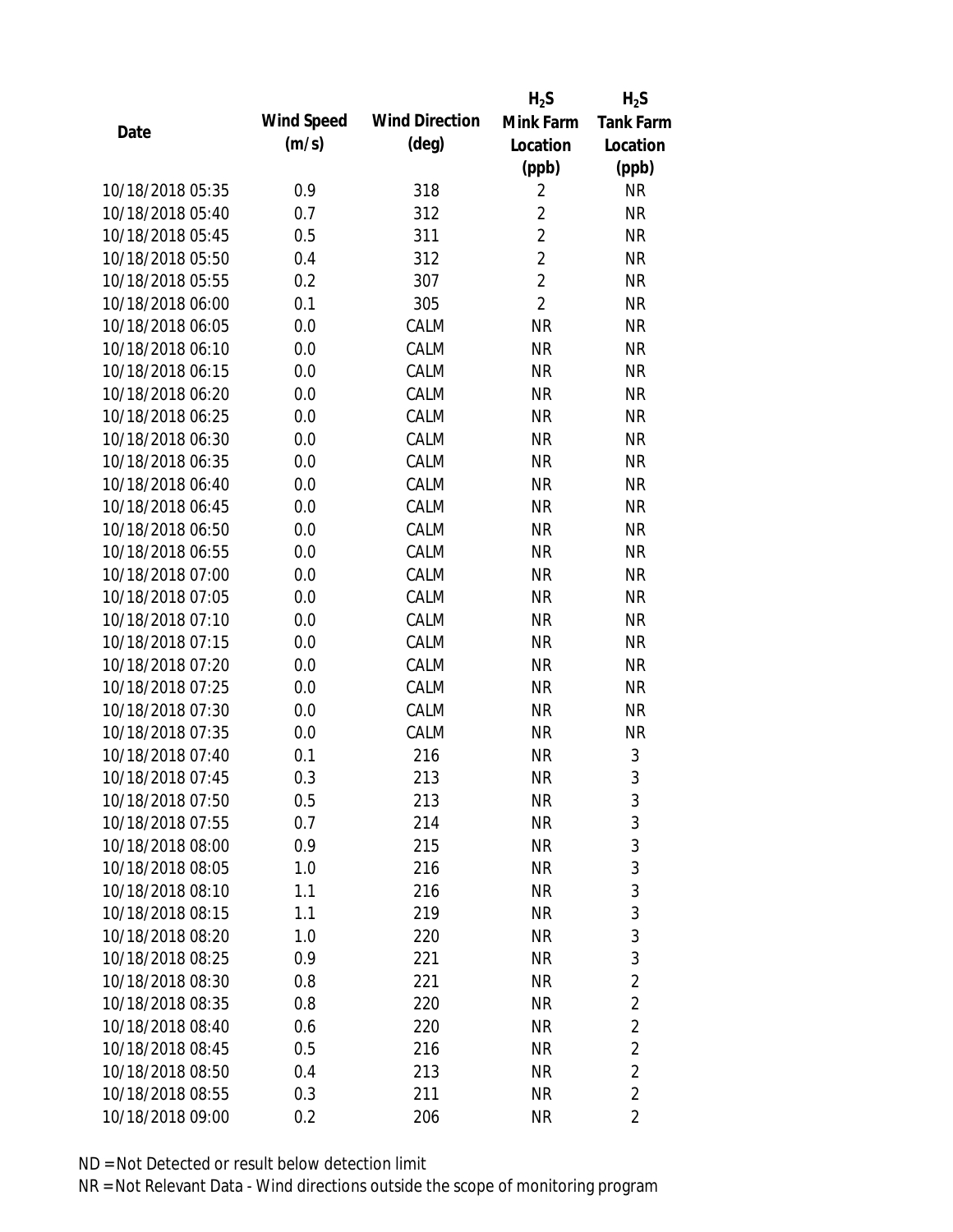|                  |            |                       | $H_2S$    | $H_2S$           |
|------------------|------------|-----------------------|-----------|------------------|
| Date             | Wind Speed | <b>Wind Direction</b> | Mink Farm | <b>Tank Farm</b> |
|                  | (m/s)      | $(\text{deg})$        | Location  | Location         |
|                  |            |                       | (ppb)     | (ppb)            |
| 10/18/2018 09:05 | 0.1        | 200                   | <b>NR</b> | 2                |
| 10/18/2018 09:10 | 0.0        | 190                   | <b>NR</b> | 3                |
| 10/18/2018 09:15 | 0.1        | 182                   | <b>NR</b> | 3                |
| 10/18/2018 09:20 | 0.2        | 207                   | <b>NR</b> | 3                |
| 10/18/2018 09:25 | 0.4        | 208                   | <b>NR</b> | $\overline{2}$   |
| 10/18/2018 09:30 | 0.4        | 210                   | <b>NR</b> | $\overline{2}$   |
| 10/18/2018 09:35 | 0.4        | 210                   | <b>NR</b> | $\overline{2}$   |
| 10/18/2018 09:40 | 0.6        | 216                   | <b>NR</b> | $\overline{2}$   |
| 10/18/2018 09:45 | 0.8        | 223                   | <b>NR</b> | $\overline{2}$   |
| 10/18/2018 09:50 | 0.9        | 225                   | <b>NR</b> | 1                |
| 10/18/2018 09:55 | 1.1        | 229                   | <b>NR</b> | 1                |
| 10/18/2018 10:00 | 1.6        | 226                   | <b>NR</b> | 1                |
| 10/18/2018 10:05 | 2.0        | 221                   | <b>NR</b> | 1                |
| 10/18/2018 10:10 | 2.3        | 217                   | <b>NR</b> | 1                |
| 10/18/2018 10:15 | 2.5        | 214                   | <b>NR</b> | 1                |
| 10/18/2018 10:20 | 2.9        | 211                   | <b>NR</b> | 1                |
| 10/18/2018 10:25 | 3.1        | 209                   | <b>NR</b> | 1                |
| 10/18/2018 10:30 | 3.2        | 208                   | <b>NR</b> | 1                |
| 10/18/2018 10:35 | 3.2        | 212                   | <b>NR</b> | $\overline{2}$   |
| 10/18/2018 10:40 | 3.2        | 214                   | <b>NR</b> | $\overline{2}$   |
| 10/18/2018 10:45 | 3.2        | 211                   | <b>NR</b> | $\overline{2}$   |
| 10/18/2018 10:50 | 3.0        | 212                   | <b>NR</b> | 1                |
| 10/18/2018 10:55 | 3.0        | 212                   | <b>NR</b> | 1                |
| 10/18/2018 11:00 | 3.2        | 215                   | <b>NR</b> | 1                |
| 10/18/2018 11:05 | 3.4        | 215                   | <b>NR</b> | 1                |
| 10/18/2018 11:10 | 3.7        | 214                   | <b>NR</b> | <b>ND</b>        |
| 10/18/2018 11:15 | 3.9        | 214                   | <b>NR</b> | <b>ND</b>        |
| 10/18/2018 11:20 | 4.1        | 220                   | <b>NR</b> | <b>ND</b>        |
| 10/18/2018 11:25 | 4.2        | 226                   | <b>NR</b> | <b>ND</b>        |
| 10/18/2018 11:30 | 4.1        | 226                   | <b>NR</b> | 1                |
| 10/18/2018 11:35 | 4.1        | 230                   | 1         | 1                |
| 10/18/2018 11:40 | 3.9        | 235                   | 1         | 1                |
| 10/18/2018 11:45 | 3.8        | 243                   | 1         | 1                |
| 10/18/2018 11:50 | 4.0        | 245                   | 1         | 1                |
| 10/18/2018 11:55 | 3.9        | 243                   | 1         | 1                |
| 10/18/2018 12:00 | 4.0        | 246                   | 1         | 1                |
| 10/18/2018 12:05 | 4.1        | 249                   | 1         | 1                |
| 10/18/2018 12:10 | 4.0        | 250                   | 1         | 1                |
| 10/18/2018 12:15 | 4.0        | 248                   | 1         | 1                |
| 10/18/2018 12:20 | 4.0        | 246                   | 1         | 1                |
| 10/18/2018 12:25 | 3.9        | 248                   | 1         | 1                |
| 10/18/2018 12:30 | 3.8        | 253                   | 1         | 1                |
|                  |            |                       |           |                  |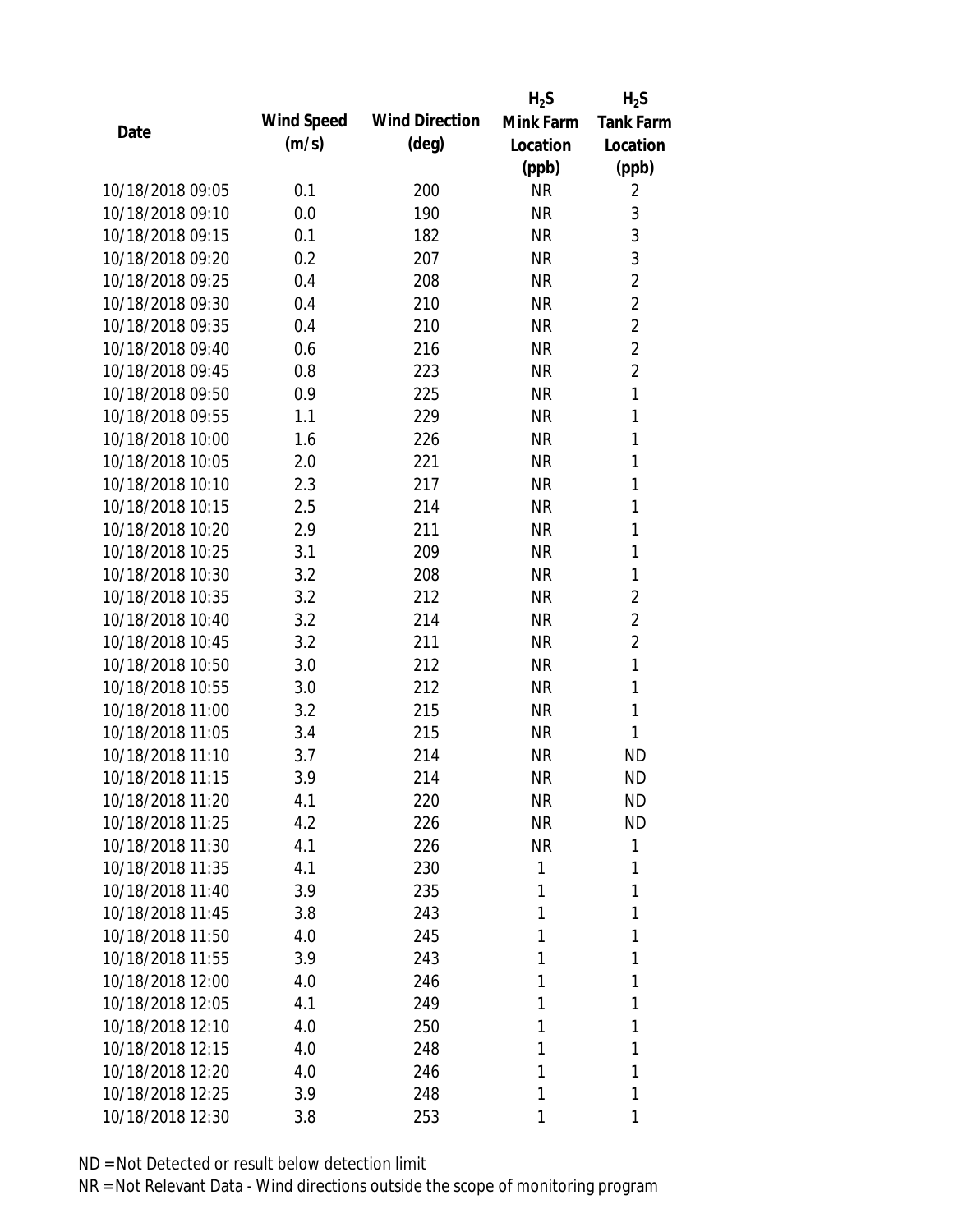|                  |            |                       | $H_2S$    | $H_2S$           |
|------------------|------------|-----------------------|-----------|------------------|
| Date             | Wind Speed | <b>Wind Direction</b> | Mink Farm | <b>Tank Farm</b> |
|                  | (m/s)      | $(\text{deg})$        | Location  | Location         |
|                  |            |                       | (ppb)     | (ppb)            |
| 10/18/2018 12:35 | 3.7        | 253                   | 1         | 1                |
| 10/18/2018 12:40 | 3.8        | 254                   | 1         | 1                |
| 10/18/2018 12:45 | 3.7        | 257                   | 1         | 1                |
| 10/18/2018 12:50 | 3.6        | 258                   | 1         | 1                |
| 10/18/2018 12:55 | 3.4        | 254                   | 1         | 1                |
| 10/18/2018 13:00 | 3.5        | 252                   | 1         | 1                |
| 10/18/2018 13:05 | 3.3        | 244                   | 1         | 1                |
| 10/18/2018 13:10 | 3.2        | 237                   | 1         | 1                |
| 10/18/2018 13:15 | 3.1        | 236                   | 1         | 1                |
| 10/18/2018 13:20 | 3.1        | 235                   | 1         | 1                |
| 10/18/2018 13:25 | 3.2        | 235                   | 1         | 1                |
| 10/18/2018 13:30 | 3.1        | 227                   | <b>NR</b> | 1                |
| 10/18/2018 13:35 | 3.1        | 233                   | 1         | 1                |
| 10/18/2018 13:40 | 3.1        | 235                   | 1         | 1                |
| 10/18/2018 13:45 | 3.2        | 229                   | <b>NR</b> | 1                |
| 10/18/2018 13:50 | 3.3        | 225                   | <b>NR</b> | 1                |
| 10/18/2018 13:55 | 3.4        | 221                   | <b>NR</b> | 1                |
| 10/18/2018 14:00 | 3.5        | 226                   | <b>NR</b> | 1                |
| 10/18/2018 14:05 | 3.6        | 229                   | <b>NR</b> | 1                |
| 10/18/2018 14:10 | 3.7        | 233                   | 1         | 1                |
| 10/18/2018 14:15 | 3.8        | 235                   | <b>ND</b> | <b>ND</b>        |
| 10/18/2018 14:20 | 3.9        | 236                   | <b>ND</b> | 1                |
| 10/18/2018 14:25 | 3.9        | 239                   | <b>ND</b> | 1                |
| 10/18/2018 14:30 | 3.8        | 236                   | <b>ND</b> | 1                |
| 10/18/2018 14:35 | 3.8        | 232                   | ND.       | 1                |
| 10/18/2018 14:40 | 3.9        | 228                   | <b>NR</b> | 1                |
| 10/18/2018 14:45 | 3.7        | 226                   | <b>NR</b> | 1                |
| 10/18/2018 14:50 | 3.6        | 232                   | <b>ND</b> | 1                |
| 10/18/2018 14:55 | 3.6        | 235                   | <b>ND</b> | 1                |
| 10/18/2018 15:00 | 3.6        | 239                   | 1         | 1                |
| 10/18/2018 15:05 | 3.5        | 241                   | 1         | 1                |
| 10/18/2018 15:10 | 3.4        | 237                   | 1         | 1                |
| 10/18/2018 15:15 | 3.5        | 236                   | 1         | 1                |
| 10/18/2018 15:20 | 3.5        | 228                   | <b>NR</b> | 1                |
| 10/18/2018 15:25 | 3.6        | 223                   | <b>NR</b> | 2                |
| 10/18/2018 15:30 | 3.4        | 219                   | <b>NR</b> | 2                |
| 10/18/2018 15:35 | 3.3        | 215                   | <b>NR</b> | 1                |
| 10/18/2018 15:40 | 3.3        | 216                   | <b>NR</b> | 1                |
| 10/18/2018 15:45 | 3.2        | 218                   | <b>NR</b> | 1                |
| 10/18/2018 15:50 | 3.2        | 220                   | <b>NR</b> | 1                |
| 10/18/2018 15:55 | 3.4        | 219                   | <b>NR</b> | 1                |
| 10/18/2018 16:00 | 3.5        | 217                   | <b>NR</b> | 1                |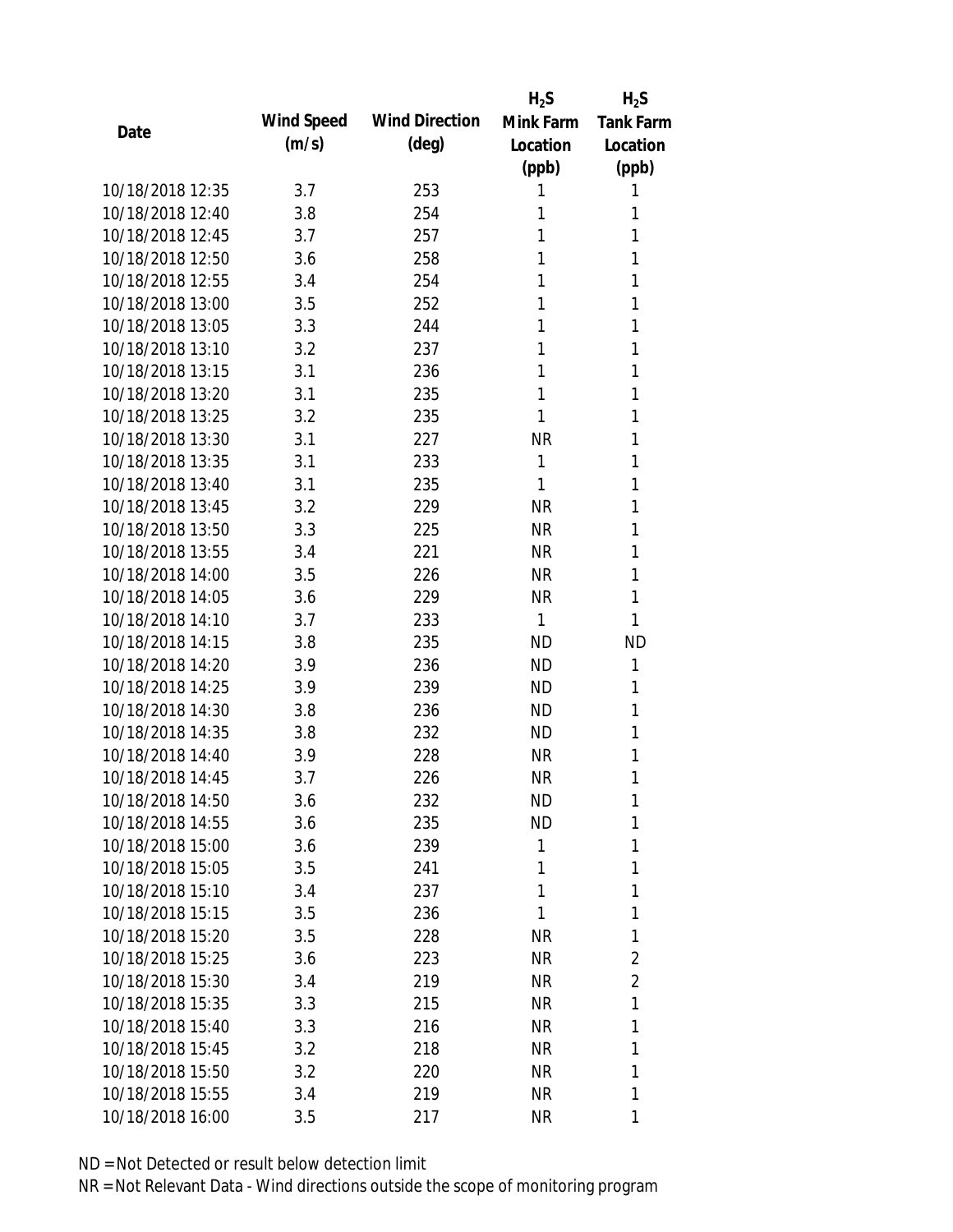|                  |            |                       | $H_2S$    | $H_2S$           |
|------------------|------------|-----------------------|-----------|------------------|
|                  | Wind Speed | <b>Wind Direction</b> | Mink Farm | <b>Tank Farm</b> |
| Date             | (m/s)      | $(\text{deg})$        | Location  | Location         |
|                  |            |                       | (ppb)     | (ppb)            |
| 10/18/2018 16:05 | 3.7        | 219                   | <b>NR</b> | 1                |
| 10/18/2018 16:10 | 3.8        | 216                   | <b>NR</b> | 1                |
| 10/18/2018 16:15 | 3.9        | 216                   | <b>NR</b> | 1                |
| 10/18/2018 16:20 | 3.8        | 213                   | <b>NR</b> | 1                |
| 10/18/2018 16:25 | 3.8        | 213                   | <b>NR</b> | 1                |
| 10/18/2018 16:30 | 3.8        | 208                   | <b>NR</b> | 1                |
| 10/18/2018 16:35 | 3.7        | 206                   | <b>NR</b> | 1                |
| 10/18/2018 16:40 | 3.6        | 202                   | <b>NR</b> | 1                |
| 10/18/2018 16:45 | 3.5        | 199                   | <b>NR</b> | 1                |
| 10/18/2018 16:50 | 3.6        | 199                   | <b>NR</b> | 1                |
| 10/18/2018 16:55 | 3.5        | 197                   | <b>NR</b> | 1                |
| 10/18/2018 17:00 | 3.5        | 197                   | <b>NR</b> | 1                |
| 10/18/2018 17:05 | 3.5        | 195                   | <b>NR</b> | 1                |
| 10/18/2018 17:10 | 3.7        | 197                   | <b>NR</b> | 1                |
| 10/18/2018 17:15 | 3.4        | 197                   | <b>NR</b> | 1                |
| 10/18/2018 17:20 | 3.4        | 196                   | <b>NR</b> | 1                |
| 10/18/2018 17:25 | 3.3        | 197                   | <b>NR</b> | 1                |
| 10/18/2018 17:30 | 3.2        | 198                   | <b>NR</b> | 1                |
| 10/18/2018 17:35 | 3.1        | 199                   | <b>NR</b> | 1                |
| 10/18/2018 17:40 | 3.1        | 200                   | <b>NR</b> | 1                |
| 10/18/2018 17:45 | 3.2        | 200                   | <b>NR</b> | 1                |
| 10/18/2018 17:50 | 3.2        | 199                   | <b>NR</b> | 1                |
| 10/18/2018 17:55 | 3.2        | 197                   | <b>NR</b> | 1                |
| 10/18/2018 18:00 | 3.3        | 195                   | <b>NR</b> | 1                |
| 10/18/2018 18:05 | 3.2        | 194                   | <b>NR</b> | 1                |
| 10/18/2018 18:10 | 3.2        | 192                   | <b>NR</b> | 1                |
| 10/18/2018 18:15 | 3.2        | 191                   | <b>NR</b> | 1                |
| 10/18/2018 18:20 | 3.2        | 190                   | <b>NR</b> | 1                |
| 10/18/2018 18:25 | 3.2        | 190                   | <b>NR</b> | 1                |
| 10/18/2018 18:30 | 3.1        | 191                   | <b>NR</b> | 1                |
| 10/18/2018 18:35 | 3.2        | 191                   | <b>NR</b> | 1                |
| 10/18/2018 18:40 | 3.1        | 192                   | <b>NR</b> | 1                |
| 10/18/2018 18:45 | 3.1        | 192                   | <b>NR</b> | 1                |
| 10/18/2018 18:50 | 3.1        | 192                   | <b>NR</b> | 1                |
| 10/18/2018 18:55 | 3.1        | 191                   | <b>NR</b> | 1                |
| 10/18/2018 19:00 | 3.1        | 191                   | <b>NR</b> | 1                |
| 10/18/2018 19:05 | 3.1        | 190                   | <b>NR</b> | 1                |
| 10/18/2018 19:10 | 3.1        | 189                   | <b>NR</b> | 1                |
| 10/18/2018 19:15 | 3.1        | 189                   | <b>NR</b> | 1                |
| 10/18/2018 19:20 | 3.1        | 190                   | <b>NR</b> | 1                |
| 10/18/2018 19:25 | 3.0        | 191                   | <b>NR</b> | 1                |
|                  |            |                       |           |                  |
| 10/18/2018 19:30 | 3.0        | 191                   | <b>NR</b> | 1                |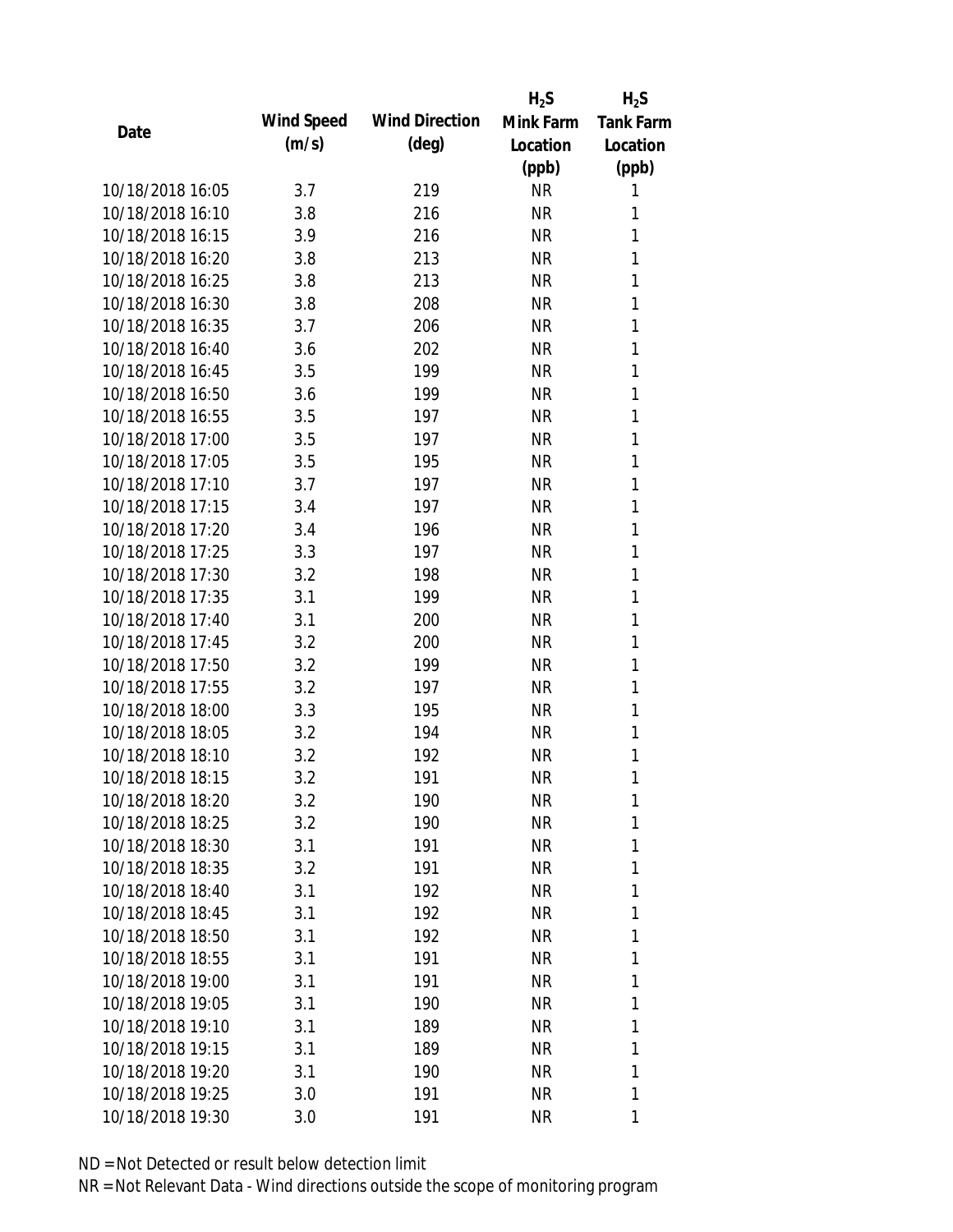|                  |            |                       | $H_2S$    | $H_2S$           |
|------------------|------------|-----------------------|-----------|------------------|
| Date             | Wind Speed | <b>Wind Direction</b> | Mink Farm | <b>Tank Farm</b> |
|                  | (m/s)      | $(\text{deg})$        | Location  | Location         |
|                  |            |                       | (ppb)     | (ppb)            |
| 10/18/2018 19:35 | 2.9        | 192                   | <b>NR</b> | 1                |
| 10/18/2018 19:40 | 2.9        | 194                   | <b>NR</b> | 1                |
| 10/18/2018 19:45 | 2.8        | 195                   | <b>NR</b> | 1                |
| 10/18/2018 19:50 | 2.8        | 196                   | <b>NR</b> | 1                |
| 10/18/2018 19:55 | 2.9        | 197                   | <b>NR</b> | 1                |
| 10/18/2018 20:00 | 3.1        | 198                   | <b>NR</b> | 1                |
| 10/18/2018 20:05 | 3.2        | 199                   | <b>NR</b> | 1                |
| 10/18/2018 20:10 | 3.4        | 200                   | <b>NR</b> | 1                |
| 10/18/2018 20:15 | 3.5        | 200                   | <b>NR</b> | 1                |
| 10/18/2018 20:20 | 3.7        | 199                   | <b>NR</b> | 1                |
| 10/18/2018 20:25 | 3.8        | 200                   | <b>NR</b> | $\overline{2}$   |
| 10/18/2018 20:30 | 3.8        | 200                   | <b>NR</b> | 1                |
| 10/18/2018 20:35 | 3.8        | 200                   | <b>NR</b> | 1                |
| 10/18/2018 20:40 | 3.8        | 201                   | <b>NR</b> | 1                |
| 10/18/2018 20:45 | 3.8        | 201                   | <b>NR</b> | 1                |
| 10/18/2018 20:50 | 3.8        | 202                   | <b>NR</b> | 1                |
| 10/18/2018 20:55 | 3.8        | 203                   | <b>NR</b> | 1                |
| 10/18/2018 21:00 | 3.8        | 203                   | <b>NR</b> | 1                |
| 10/18/2018 21:05 | 3.9        | 204                   | <b>NR</b> | $\overline{2}$   |
| 10/18/2018 21:10 | 3.9        | 204                   | <b>NR</b> | $\overline{2}$   |
| 10/18/2018 21:15 | 3.9        | 205                   | <b>NR</b> | $\overline{2}$   |
| 10/18/2018 21:20 | 4.0        | 205                   | <b>NR</b> | $\overline{2}$   |
| 10/18/2018 21:25 | 4.0        | 205                   | <b>NR</b> | $\overline{2}$   |
| 10/18/2018 21:30 | 4.1        | 206                   | <b>NR</b> | $\overline{2}$   |
| 10/18/2018 21:35 | 4.1        | 206                   | <b>NR</b> | $\overline{2}$   |
| 10/18/2018 21:40 | 4.2        | 208                   | <b>NR</b> | $\overline{2}$   |
| 10/18/2018 21:45 | 4.3        | 208                   | <b>NR</b> | 1                |
| 10/18/2018 21:50 | 4.3        | 208                   | <b>NR</b> | 1                |
| 10/18/2018 21:55 | 4.3        | 209                   | <b>NR</b> | 1                |
| 10/18/2018 22:00 | 4.4        | 209                   | <b>NR</b> | 1                |
| 10/18/2018 22:05 | 4.3        | 208                   | <b>NR</b> | 1                |
| 10/18/2018 22:10 | 4.4        | 208                   | <b>NR</b> | 1                |
| 10/18/2018 22:15 | 4.4        | 208                   | <b>NR</b> | 1                |
| 10/18/2018 22:20 | 4.5        | 208                   | <b>NR</b> | $\overline{2}$   |
| 10/18/2018 22:25 | 4.5        | 207                   | <b>NR</b> | $\overline{2}$   |
| 10/18/2018 22:30 | 4.4        | 207                   | <b>NR</b> | 2                |
| 10/18/2018 22:35 | 4.5        | 207                   | <b>NR</b> | 1                |
| 10/18/2018 22:40 | 4.4        | 207                   | <b>NR</b> | 1                |
| 10/18/2018 22:45 | 4.4        | 207                   | <b>NR</b> | $\overline{2}$   |
| 10/18/2018 22:50 | 4.4        | 206                   | <b>NR</b> | 1                |
| 10/18/2018 22:55 | 4.4        | 207                   | <b>NR</b> | 1                |
| 10/18/2018 23:00 | 4.4        | 206                   | <b>NR</b> | 1                |
|                  |            |                       |           |                  |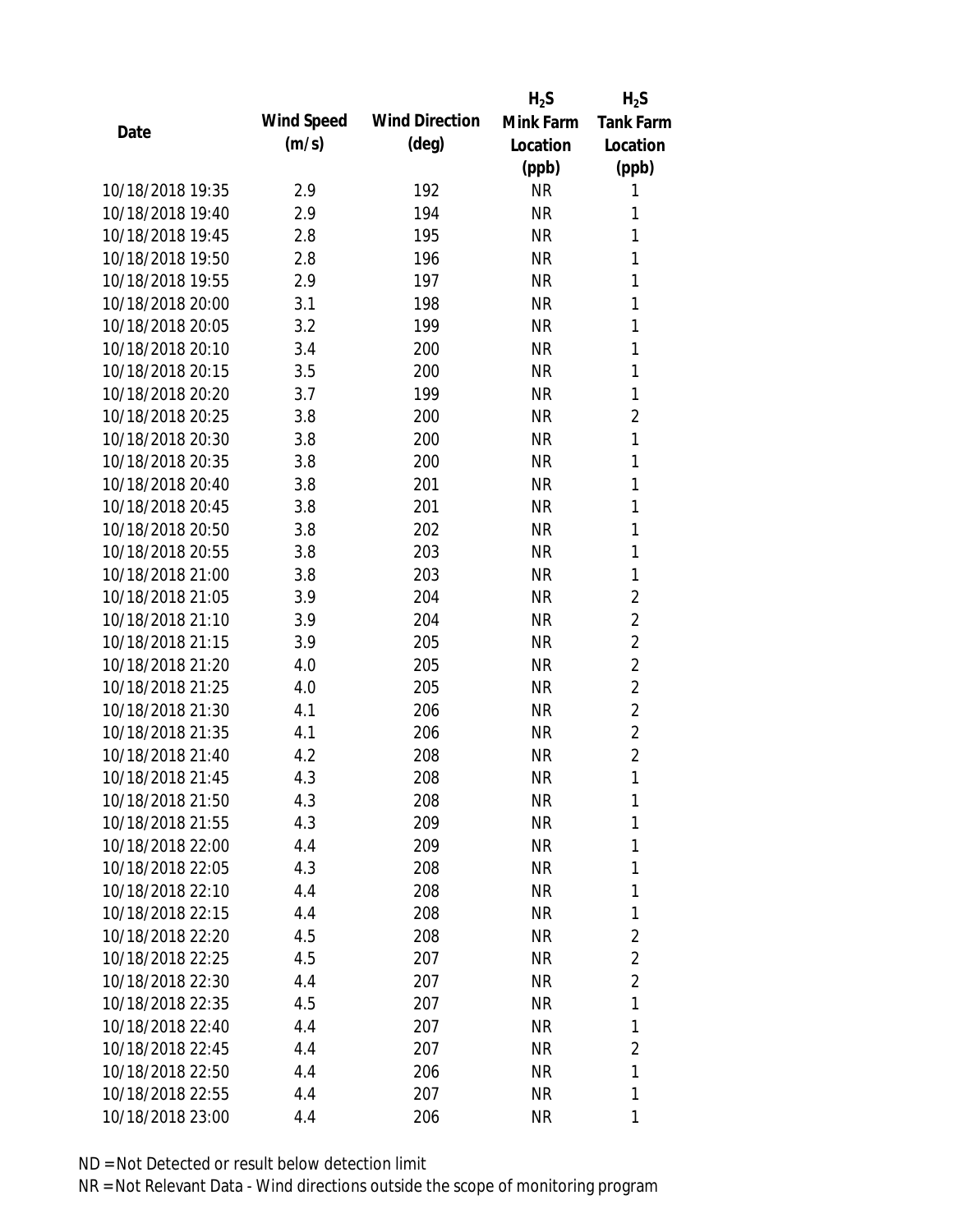|                  |            |                       | $H_2S$    | $H_2S$           |
|------------------|------------|-----------------------|-----------|------------------|
| Date             | Wind Speed | <b>Wind Direction</b> | Mink Farm | <b>Tank Farm</b> |
|                  | (m/s)      | $(\text{deg})$        | Location  | Location         |
|                  |            |                       | (ppb)     | (ppb)            |
| 10/18/2018 23:05 | 4.4        | 206                   | <b>NR</b> | 1                |
| 10/18/2018 23:10 | 4.4        | 206                   | <b>NR</b> | 1                |
| 10/18/2018 23:15 | 4.4        | 206                   | <b>NR</b> | 1                |
| 10/18/2018 23:20 | 4.4        | 206                   | <b>NR</b> | 1                |
| 10/18/2018 23:25 | 4.3        | 207                   | <b>NR</b> | 1                |
| 10/18/2018 23:30 | 4.3        | 210                   | <b>NR</b> | 1                |
| 10/18/2018 23:35 | 4.3        | 211                   | <b>NR</b> | 1                |
| 10/18/2018 23:40 | 4.2        | 212                   | <b>NR</b> | 1                |
| 10/18/2018 23:45 | 4.1        | 210                   | <b>NR</b> | 1                |
| 10/18/2018 23:50 | 4.1        | 208                   | <b>NR</b> | 1                |
| 10/18/2018 23:55 | 4.0        | 205                   | <b>NR</b> | 1                |
| 10/18/2018 24:00 | 4.0        | 201                   | <b>NR</b> | 1                |
| 10/19/2018 00:05 | 3.9        | 199                   | <b>NR</b> | 1                |
| 10/19/2018 00:10 | 3.9        | 197                   | <b>NR</b> | 1                |
| 10/19/2018 00:15 | 3.8        | 196                   | <b>NR</b> | 1                |
| 10/19/2018 00:20 | 3.8        | 196                   | <b>NR</b> | 1                |
| 10/19/2018 00:25 | 3.8        | 196                   | <b>NR</b> | 1                |
| 10/19/2018 00:30 | 3.8        | 196                   | <b>NR</b> | 1                |
| 10/19/2018 00:35 | 3.8        | 196                   | <b>NR</b> | 1                |
| 10/19/2018 00:40 | 3.9        | 196                   | <b>NR</b> | 1                |
| 10/19/2018 00:45 | 3.8        | 196                   | <b>NR</b> | 1                |
| 10/19/2018 00:50 | 3.8        | 196                   | <b>NR</b> | 1                |
| 10/19/2018 00:55 | 3.7        | 197                   | <b>NR</b> | 1                |
| 10/19/2018 01:00 | 3.6        | 196                   | <b>NR</b> | 1                |
| 10/19/2018 01:05 | 3.5        | 194                   | <b>NR</b> | 1                |
| 10/19/2018 01:10 | 3.4        | 193                   | <b>NR</b> | 1                |
| 10/19/2018 01:15 | 3.3        | 192                   | <b>NR</b> | 1                |
| 10/19/2018 01:20 | 3.2        | 192                   | <b>NR</b> | 1                |
| 10/19/2018 01:25 | 3.2        | 192                   | <b>NR</b> | $\overline{2}$   |
| 10/19/2018 01:30 | 3.3        | 192                   | <b>NR</b> | $\overline{2}$   |
| 10/19/2018 01:35 | 3.4        | 192                   | <b>NR</b> | $\overline{2}$   |
| 10/19/2018 01:40 | 3.4        | 193                   | <b>NR</b> | 1                |
| 10/19/2018 01:45 | 3.4        | 192                   | <b>NR</b> | $\overline{2}$   |
| 10/19/2018 01:50 | 3.5        | 192                   | <b>NR</b> | $\overline{2}$   |
| 10/19/2018 01:55 | 3.5        | 193                   | <b>NR</b> | 1                |
| 10/19/2018 02:00 | 3.5        | 194                   | <b>NR</b> | 1                |
| 10/19/2018 02:05 | 3.5        | 195                   | <b>NR</b> | $\overline{2}$   |
| 10/19/2018 02:10 | 3.6        | 196                   | <b>NR</b> | $\overline{2}$   |
| 10/19/2018 02:15 | 3.6        | 198                   | <b>NR</b> | 1                |
| 10/19/2018 02:20 | 3.6        | 197                   | <b>NR</b> | $\overline{2}$   |
| 10/19/2018 02:25 | 3.6        | 196                   | <b>NR</b> | $\overline{2}$   |
| 10/19/2018 02:30 | 3.6        | 195                   | <b>NR</b> | $\overline{2}$   |
|                  |            |                       |           |                  |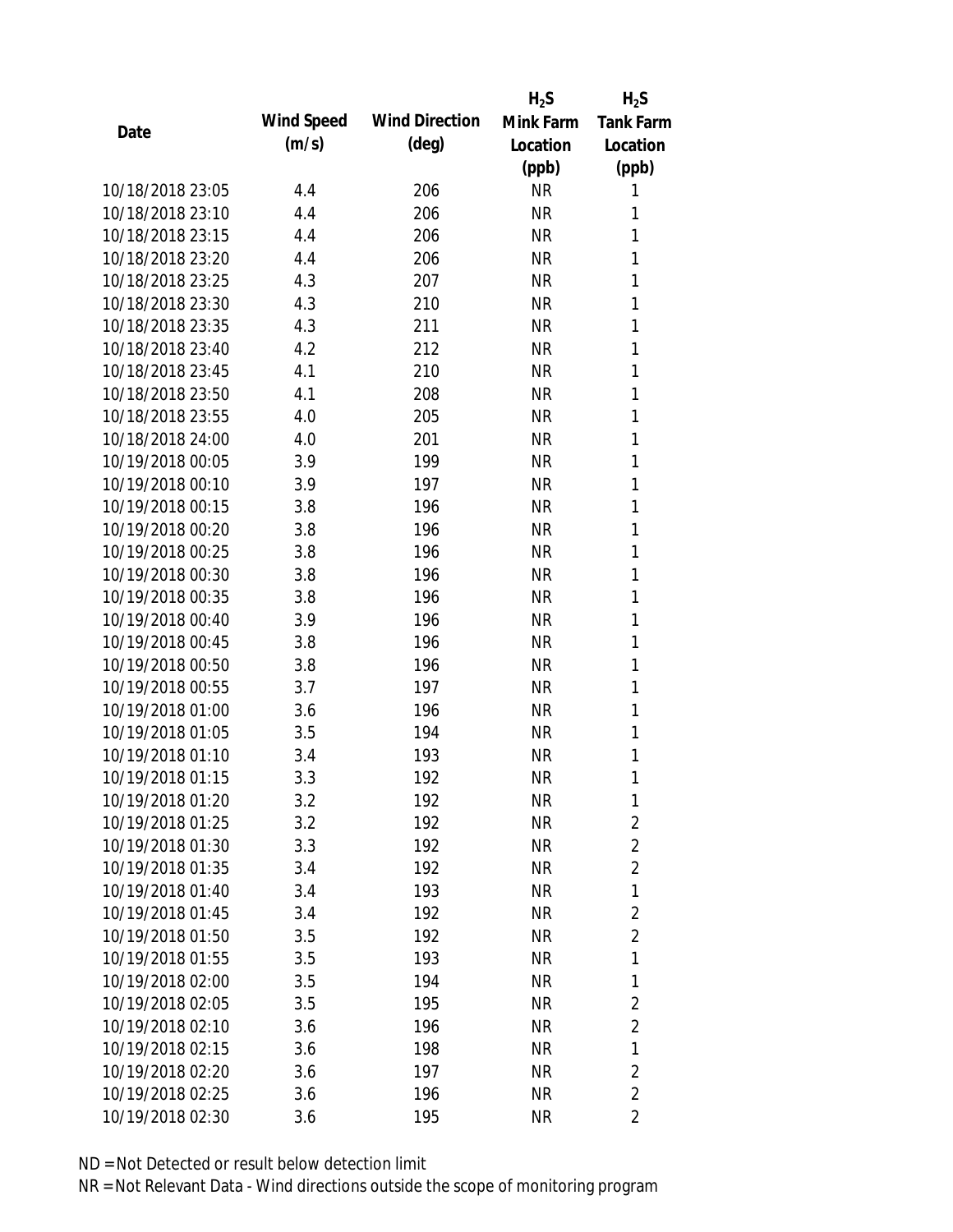|                  |            |                       | $H_2S$    | $H_2S$           |
|------------------|------------|-----------------------|-----------|------------------|
|                  | Wind Speed | <b>Wind Direction</b> | Mink Farm | <b>Tank Farm</b> |
| Date             | (m/s)      | $(\text{deg})$        | Location  | Location         |
|                  |            |                       | (ppb)     | (ppb)            |
| 10/19/2018 02:35 | 3.5        | 194                   | <b>NR</b> | $\overline{2}$   |
| 10/19/2018 02:40 | 3.4        | 193                   | <b>NR</b> | $\overline{2}$   |
| 10/19/2018 02:45 | 3.4        | 190                   | <b>NR</b> | $\overline{2}$   |
| 10/19/2018 02:50 | 3.3        | 188                   | <b>NR</b> | $\overline{2}$   |
| 10/19/2018 02:55 | 3.2        | 188                   | <b>NR</b> | $\overline{2}$   |
| 10/19/2018 03:00 | 3.2        | 188                   | <b>NR</b> | $\overline{2}$   |
| 10/19/2018 03:05 | 3.2        | 188                   | <b>NR</b> | $\overline{2}$   |
| 10/19/2018 03:10 | 3.1        | 188                   | <b>NR</b> | $\overline{2}$   |
| 10/19/2018 03:15 | 3.1        | 190                   | <b>NR</b> | 1                |
| 10/19/2018 03:20 | 3.1        | 191                   | <b>NR</b> | $\mathbf{1}$     |
| 10/19/2018 03:25 | 3.1        | 192                   | <b>NR</b> | 1                |
| 10/19/2018 03:30 | 3.1        | 192                   | <b>NR</b> | $\overline{2}$   |
| 10/19/2018 03:35 | 3.1        | 193                   | <b>NR</b> | $\overline{2}$   |
| 10/19/2018 03:40 | 3.2        | 192                   | <b>NR</b> | $\overline{2}$   |
| 10/19/2018 03:45 | 3.2        | 192                   | <b>NR</b> | $\mathbf{1}$     |
| 10/19/2018 03:50 | 3.3        | 191                   | <b>NR</b> | 1                |
| 10/19/2018 03:55 | 3.3        | 189                   | <b>NR</b> | 1                |
| 10/19/2018 04:00 | 3.4        | 187                   | <b>NR</b> | 1                |
| 10/19/2018 04:05 | 3.4        | 185                   | <b>NR</b> | 1                |
| 10/19/2018 04:10 | 3.4        | 184                   | <b>NR</b> | 1                |
| 10/19/2018 04:15 | 3.5        | 182                   | <b>NR</b> | 1                |
| 10/19/2018 04:20 | 3.6        | 182                   | <b>NR</b> | 1                |
| 10/19/2018 04:25 | 3.6        | 183                   | <b>NR</b> | 1                |
| 10/19/2018 04:30 | 3.7        | 184                   | <b>NR</b> | 1                |
| 10/19/2018 04:35 | 3.7        | 185                   | <b>NR</b> | $\overline{2}$   |
| 10/19/2018 04:40 | 3.8        | 186                   | <b>NR</b> | 1                |
| 10/19/2018 04:45 | 3.8        | 187                   | <b>NR</b> | 1                |
| 10/19/2018 04:50 | 3.7        | 188                   | <b>NR</b> | 1                |
| 10/19/2018 04:55 | 3.5        | 188                   | <b>NR</b> | 1                |
| 10/19/2018 05:00 | 3.4        | 189                   | <b>NR</b> | 1                |
| 10/19/2018 05:05 | 3.3        | 191                   | <b>NR</b> | 1                |
| 10/19/2018 05:10 | 3.2        | 193                   | <b>NR</b> | 1                |
| 10/19/2018 05:15 | 3.2        | 195                   | <b>NR</b> | 1                |
| 10/19/2018 05:20 | 3.2        | 196                   | <b>NR</b> | 1                |
| 10/19/2018 05:25 | 3.3        | 197                   | <b>NR</b> | 1                |
| 10/19/2018 05:30 | 3.3        | 197                   | <b>NR</b> | 1                |
| 10/19/2018 05:35 | 3.4        | 197                   | <b>NR</b> | 1                |
| 10/19/2018 05:40 | 3.4        | 196                   | <b>NR</b> | 1                |
| 10/19/2018 05:45 | 3.4        | 193                   | <b>NR</b> | 1                |
| 10/19/2018 05:50 | 3.4        | 189                   | <b>NR</b> | 1                |
| 10/19/2018 05:55 | 3.4        | 185                   | <b>NR</b> | 1                |
|                  |            |                       |           |                  |
| 10/19/2018 06:00 | 3.5        | 181                   | <b>NR</b> | 1                |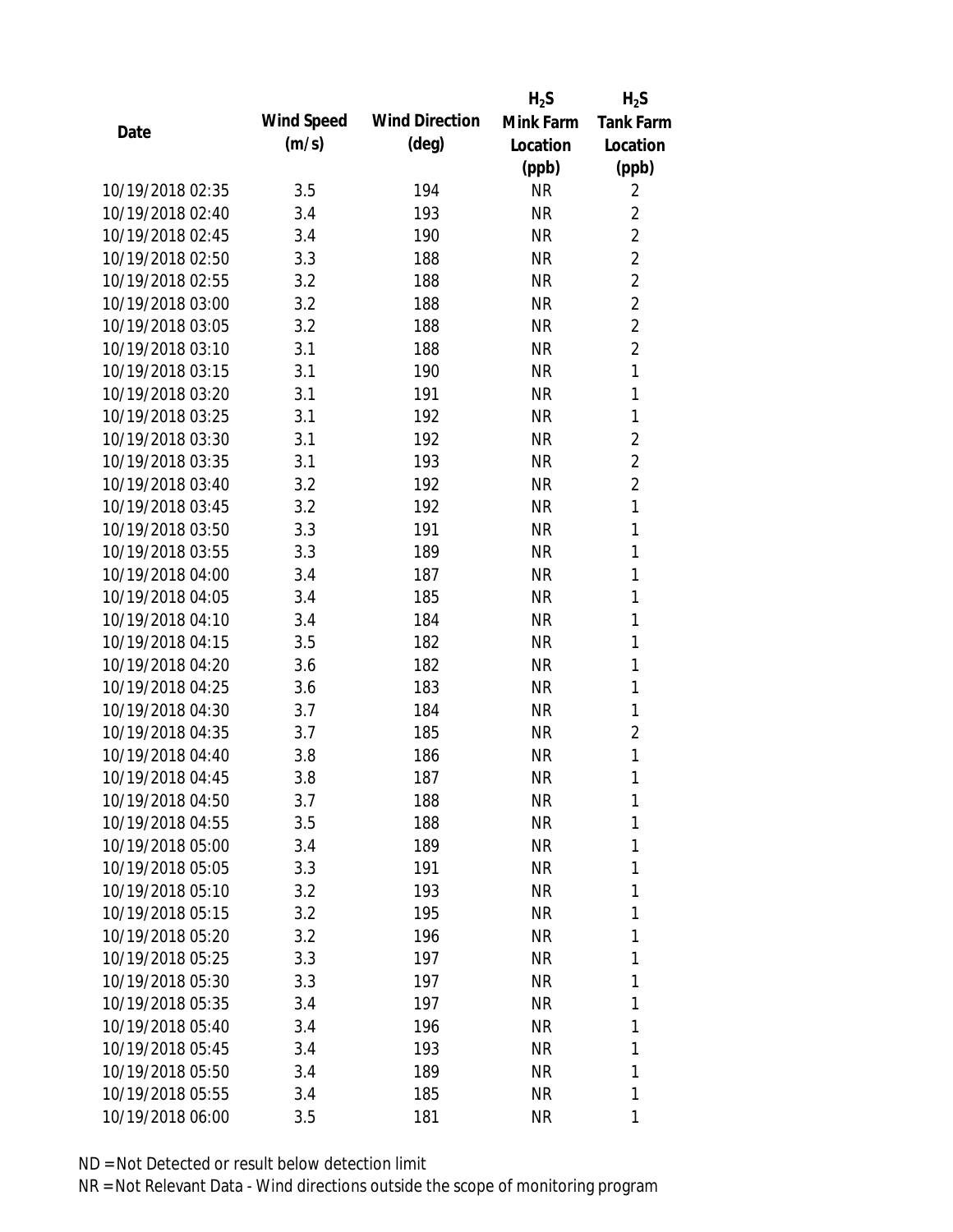|                  |            |                       | $H_2S$    | $H_2S$           |
|------------------|------------|-----------------------|-----------|------------------|
|                  | Wind Speed | <b>Wind Direction</b> | Mink Farm | <b>Tank Farm</b> |
| Date             | (m/s)      | $(\text{deg})$        | Location  | Location         |
|                  |            |                       | (ppb)     | (ppb)            |
| 10/19/2018 06:05 | 3.4        | 178                   | <b>NR</b> | 1                |
| 10/19/2018 06:10 | 3.5        | 174                   | <b>NR</b> | 1                |
| 10/19/2018 06:15 | 3.6        | 171                   | <b>NR</b> | 1                |
| 10/19/2018 06:20 | 3.6        | 172                   | <b>NR</b> | $\mathbf{1}$     |
| 10/19/2018 06:25 | 3.5        | 175                   | <b>NR</b> | 1                |
| 10/19/2018 06:30 | 3.5        | 176                   | <b>NR</b> | 1                |
| 10/19/2018 06:35 | 3.6        | 179                   | <b>NR</b> | 1                |
| 10/19/2018 06:40 | 3.6        | 183                   | <b>NR</b> | 1                |
| 10/19/2018 06:45 | 3.5        | 186                   | <b>NR</b> | 1                |
| 10/19/2018 06:50 | 3.5        | 188                   | <b>NR</b> | 1                |
| 10/19/2018 06:55 | 3.7        | 187                   | <b>NR</b> | 1                |
| 10/19/2018 07:00 | 3.9        | 188                   | <b>NR</b> | 1                |
| 10/19/2018 07:05 | 3.9        | 188                   | <b>NR</b> | 1                |
| 10/19/2018 07:10 | 3.9        | 188                   | <b>NR</b> | 1                |
| 10/19/2018 07:15 | 3.9        | 190                   | <b>NR</b> | 1                |
| 10/19/2018 07:20 | 4.0        | 192                   | <b>NR</b> | 1                |
| 10/19/2018 07:25 | 4.0        | 194                   | <b>NR</b> | 1                |
| 10/19/2018 07:30 | 4.0        | 196                   | <b>NR</b> | $\mathbf{1}$     |
| 10/19/2018 07:35 | 4.0        | 197                   | <b>NR</b> | 1                |
| 10/19/2018 07:40 | 4.0        | 197                   | <b>NR</b> | 1                |
| 10/19/2018 07:45 | 4.0        | 196                   | <b>NR</b> | 1                |
| 10/19/2018 07:50 | 4.1        | 196                   | <b>NR</b> | 1                |
| 10/19/2018 07:55 | 4.0        | 196                   | <b>NR</b> | $\mathbf{1}$     |
| 10/19/2018 08:00 | 4.0        | 197                   | <b>NR</b> | 1                |
| 10/19/2018 08:05 | 4.0        | 199                   | <b>NR</b> | 1                |
| 10/19/2018 08:10 | 4.0        | 198                   | <b>NR</b> | 1                |
| 10/19/2018 08:15 | 4.0        | 199                   | <b>NR</b> | 1                |
| 10/19/2018 08:20 | 4.0        | 199                   | <b>NR</b> | 1                |
| 10/19/2018 08:25 | 4.2        | 198                   | <b>NR</b> | 1                |
| 10/19/2018 08:30 | 4.2        | 196                   | <b>NR</b> | 1                |
| 10/19/2018 08:35 | 4.3        | 196                   | <b>NR</b> | 1                |
| 10/19/2018 08:40 | 4.5        | 196                   | <b>NR</b> | 1                |
| 10/19/2018 08:45 | 4.6        | 198                   | <b>NR</b> | 1                |
| 10/19/2018 08:50 | 4.5        | 199                   | <b>NR</b> | 1                |
| 10/19/2018 08:55 | 4.4        | 200                   | <b>NR</b> | 1                |
| 10/19/2018 09:00 | 4.4        | 202                   | <b>NR</b> | 1                |
| 10/19/2018 09:05 | 4.5        | 202                   | NR        | 1                |
| 10/19/2018 09:10 | 4.4        | 204                   | <b>NR</b> | 1                |
| 10/19/2018 09:15 | 4.4        | 206                   | <b>NR</b> | 1                |
| 10/19/2018 09:20 | 4.4        | 206                   | <b>NR</b> | 1                |
| 10/19/2018 09:25 | 4.7        | 209                   | <b>NR</b> | 1                |
| 10/19/2018 09:30 | 4.6        | 211                   | <b>NR</b> | 1                |
|                  |            |                       |           |                  |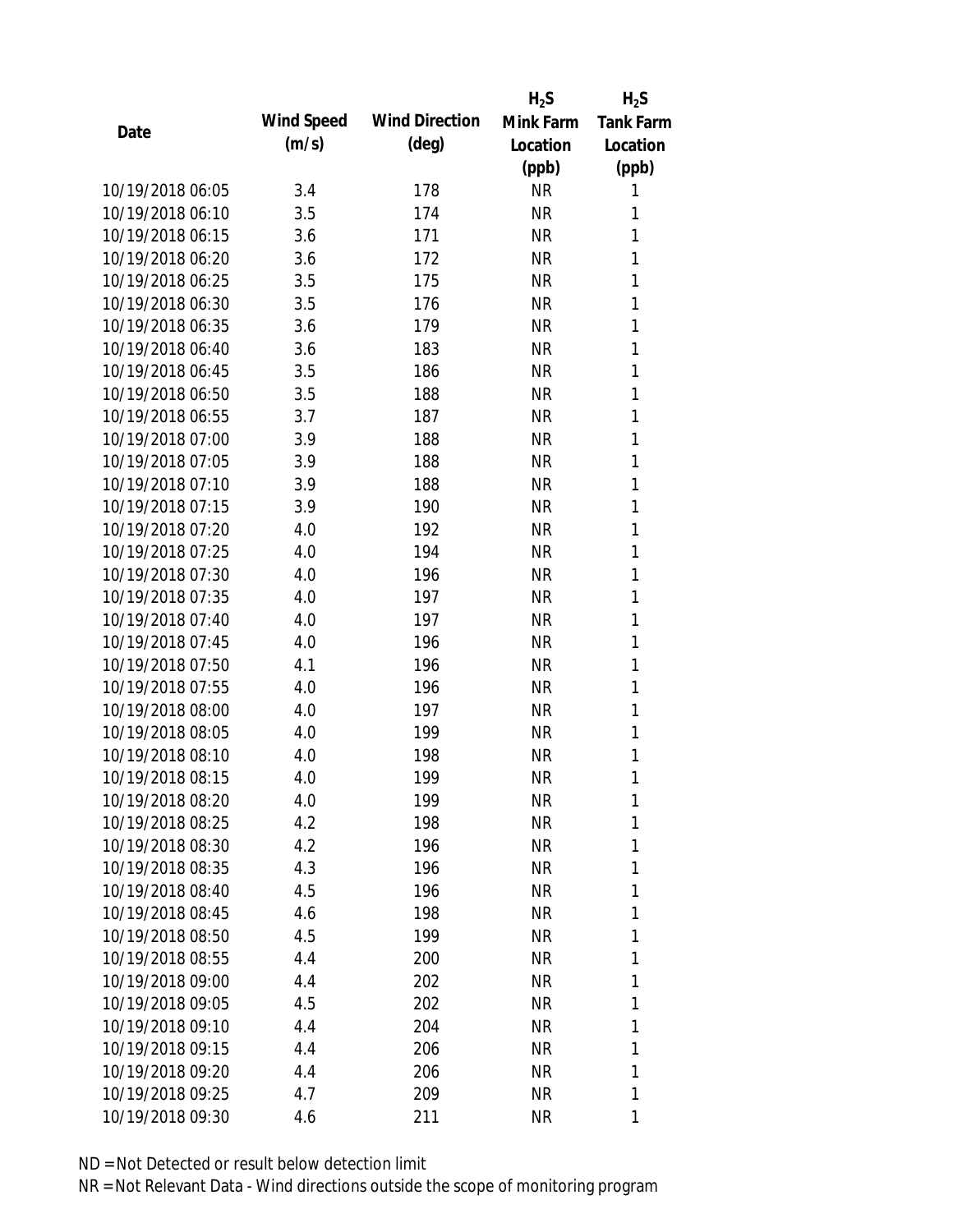|                  |            |                       | $H_2S$    | $H_2S$           |
|------------------|------------|-----------------------|-----------|------------------|
|                  | Wind Speed | <b>Wind Direction</b> | Mink Farm | <b>Tank Farm</b> |
| Date             | (m/s)      | $(\text{deg})$        | Location  | Location         |
|                  |            |                       | (ppb)     | (ppb)            |
| 10/19/2018 09:35 | 4.6        | 212                   | <b>NR</b> | 2                |
| 10/19/2018 09:40 | 4.6        | 211                   | <b>NR</b> | 1                |
| 10/19/2018 09:45 | 4.7        | 208                   | <b>NR</b> | 1                |
| 10/19/2018 09:50 | 4.7        | 207                   | <b>NR</b> | 1                |
| 10/19/2018 09:55 | 4.6        | 207                   | <b>NR</b> | 1                |
| 10/19/2018 10:00 | 4.8        | 208                   | <b>NR</b> | 1                |
| 10/19/2018 10:05 | 4.9        | 208                   | <b>NR</b> | 1                |
| 10/19/2018 10:10 | 5.0        | 210                   | <b>NR</b> | 1                |
| 10/19/2018 10:15 | 5.1        | 213                   | <b>NR</b> | 1                |
| 10/19/2018 10:20 | 5.2        | 215                   | <b>NR</b> | 1                |
| 10/19/2018 10:25 | 5.5        | 215                   | <b>NR</b> | 1                |
| 10/19/2018 10:30 | 5.7        | 216                   | <b>NR</b> | 1                |
| 10/19/2018 10:35 | 5.9        | 216                   | <b>NR</b> | 1                |
| 10/19/2018 10:40 | 6.2        | 215                   | <b>NR</b> | 1                |
| 10/19/2018 10:45 | 6.5        | 215                   | <b>NR</b> | <b>ND</b>        |
| 10/19/2018 10:50 | 6.7        | 215                   | <b>NR</b> | 1                |
| 10/19/2018 10:55 | 6.6        | 213                   | <b>NR</b> | 1                |
| 10/19/2018 11:00 | 6.5        | 212                   | <b>NR</b> | 1                |
| 10/19/2018 11:05 | 6.2        | 213                   | <b>NR</b> | 1                |
| 10/19/2018 11:10 | 5.7        | 219                   | <b>NR</b> | $\overline{2}$   |
| 10/19/2018 11:15 | 5.4        | 218                   | <b>NR</b> | $\overline{2}$   |
| 10/19/2018 11:20 | 5.2        | 219                   | <b>NR</b> | $\overline{2}$   |
| 10/19/2018 11:25 | 5.2        | 221                   | <b>NR</b> | $\overline{2}$   |
| 10/19/2018 11:30 | 5.2        | 222                   | <b>NR</b> | $\overline{2}$   |
| 10/19/2018 11:35 | 5.2        | 220                   | <b>NR</b> | 1                |
| 10/19/2018 11:40 | 5.3        | 214                   | <b>NR</b> | 1                |
| 10/19/2018 11:45 | 5.3        | 214                   | <b>NR</b> | 1                |
| 10/19/2018 11:50 | 5.0        | 214                   | <b>NR</b> | 1                |
| 10/19/2018 11:55 | 5.0        | 213                   | <b>NR</b> | 1                |
| 10/19/2018 12:00 | 4.8        | 212                   | <b>NR</b> | 1                |
| 10/19/2018 12:05 | 4.7        | 211                   | <b>NR</b> | 1                |
| 10/19/2018 12:10 | 4.7        | 211                   | <b>NR</b> | 1                |
| 10/19/2018 12:15 | 4.6        | 211                   | <b>NR</b> | 1                |
| 10/19/2018 12:20 | 4.6        | 209                   | <b>NR</b> | 1                |
| 10/19/2018 12:25 | 4.4        | 209                   | <b>NR</b> | 1                |
| 10/19/2018 12:30 | 4.4        | 210                   | <b>NR</b> | 1                |
| 10/19/2018 12:35 | 4.4        | 210                   | NR        | 1                |
| 10/19/2018 12:40 | 4.5        | 210                   | <b>NR</b> | 1                |
| 10/19/2018 12:45 | 4.4        | 212                   | <b>NR</b> | 1                |
| 10/19/2018 12:50 | 4.5        | 213                   | <b>NR</b> | 1                |
| 10/19/2018 12:55 | 4.6        | 213                   | <b>NR</b> | 1                |
| 10/19/2018 13:00 | 4.8        | 213                   | <b>NR</b> | 1                |
|                  |            |                       |           |                  |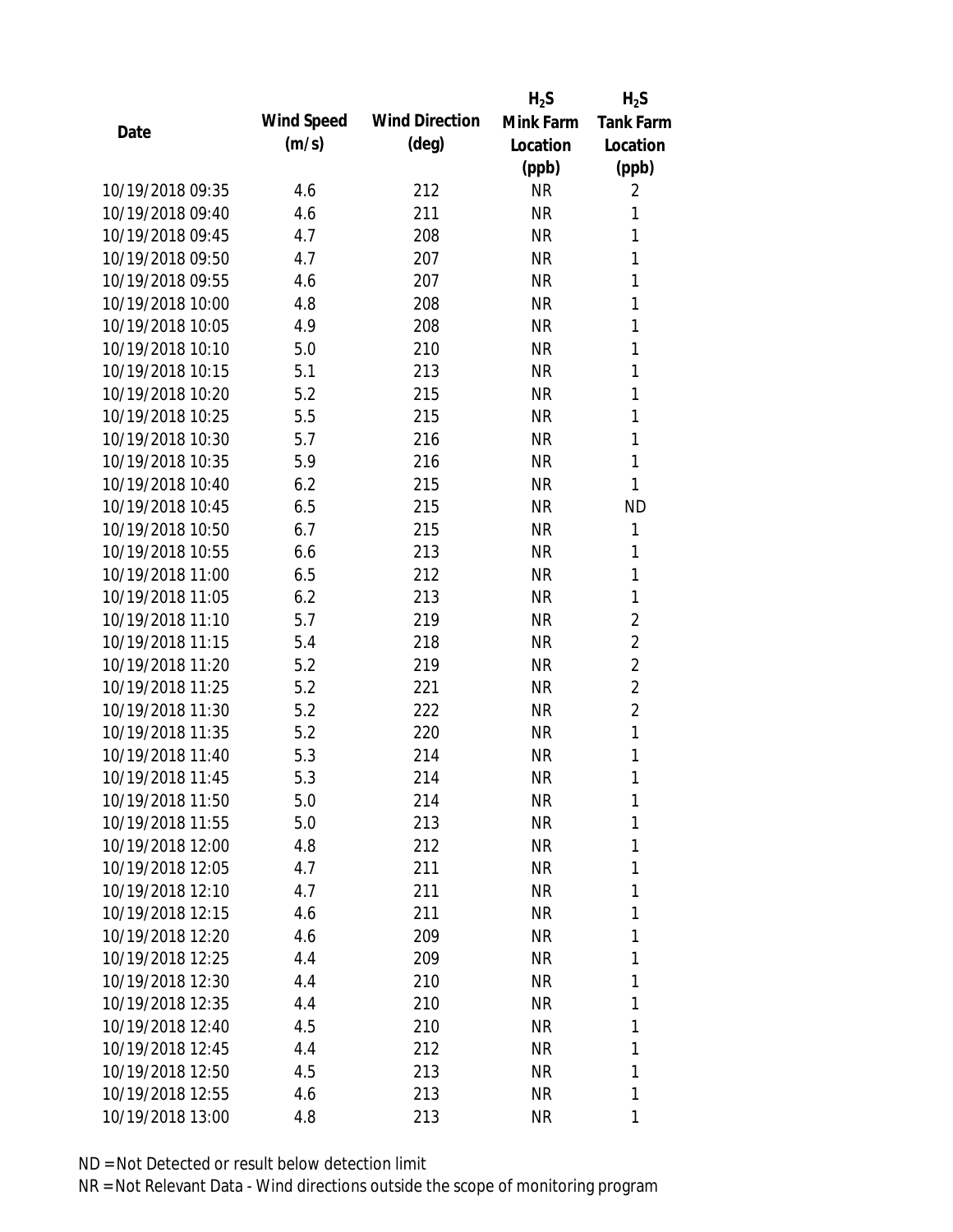|                  |            |                       | $H_2S$    | $H_2S$           |
|------------------|------------|-----------------------|-----------|------------------|
|                  | Wind Speed | <b>Wind Direction</b> | Mink Farm | <b>Tank Farm</b> |
| Date             | (m/s)      | $(\text{deg})$        | Location  | Location         |
|                  |            |                       | (ppb)     | (ppb)            |
| 10/19/2018 13:05 | 4.9        | 213                   | <b>NR</b> | 1                |
| 10/19/2018 13:10 | 4.9        | 213                   | <b>NR</b> | 1                |
| 10/19/2018 13:15 | 5.1        | 213                   | <b>NR</b> | 1                |
| 10/19/2018 13:20 | 5.2        | 213                   | <b>NR</b> | $\mathbf{1}$     |
| 10/19/2018 13:25 | 5.1        | 212                   | <b>NR</b> | 1                |
| 10/19/2018 13:30 | 5.0        | 210                   | <b>NR</b> | 1                |
| 10/19/2018 13:35 | 5.0        | 211                   | <b>NR</b> | $\overline{2}$   |
| 10/19/2018 13:40 | 5.1        | 211                   | <b>NR</b> | $\overline{2}$   |
| 10/19/2018 13:45 | 5.4        | 211                   | <b>NR</b> | $\overline{2}$   |
| 10/19/2018 13:50 | 5.4        | 212                   | <b>NR</b> | $\overline{2}$   |
| 10/19/2018 13:55 | 5.4        | 213                   | <b>NR</b> | $\overline{2}$   |
| 10/19/2018 14:00 | 5.4        | 214                   | <b>NR</b> | 1                |
| 10/19/2018 14:05 | 5.1        | 215                   | <b>NR</b> | $\mathbf{1}$     |
| 10/19/2018 14:10 | 4.9        | 214                   | <b>NR</b> | 1                |
| 10/19/2018 14:15 | 4.6        | 212                   | <b>NR</b> | 1                |
| 10/19/2018 14:20 | 4.5        | 212                   | <b>NR</b> | 1                |
| 10/19/2018 14:25 | 4.5        | 210                   | <b>NR</b> | 1                |
| 10/19/2018 14:30 | 4.7        | 211                   | <b>NR</b> | $\mathbf{1}$     |
| 10/19/2018 14:35 | 5.0        | 211                   | <b>NR</b> | 1                |
| 10/19/2018 14:40 | 5.3        | 212                   | <b>NR</b> | 1                |
| 10/19/2018 14:45 | 5.4        | 212                   | <b>NR</b> | 1                |
| 10/19/2018 14:50 | 5.7        | 213                   | <b>NR</b> | 1                |
| 10/19/2018 14:55 | 6.0        | 214                   | <b>NR</b> | $\mathbf{1}$     |
| 10/19/2018 15:00 | 6.0        | 215                   | <b>NR</b> | $\mathbf{1}$     |
| 10/19/2018 15:05 | 6.1        | 216                   | <b>NR</b> | 1                |
| 10/19/2018 15:10 | 6.0        | 216                   | <b>NR</b> | <b>ND</b>        |
| 10/19/2018 15:15 | 5.8        | 214                   | <b>NR</b> | <b>ND</b>        |
| 10/19/2018 15:20 | 5.5        | 213                   | <b>NR</b> | <b>ND</b>        |
| 10/19/2018 15:25 | 5.4        | 210                   | <b>NR</b> | <b>ND</b>        |
| 10/19/2018 15:30 | 5.5        | 209                   | NR        | <b>ND</b>        |
| 10/19/2018 15:35 | 5.3        | 208                   | NR        | 1                |
| 10/19/2018 15:40 | 5.3        | 208                   | <b>NR</b> | 1                |
| 10/19/2018 15:45 | 5.4        | 210                   | <b>NR</b> | 1                |
| 10/19/2018 15:50 | 5.4        | 212                   | <b>NR</b> | 1                |
| 10/19/2018 15:55 | 5.3        | 214                   | <b>NR</b> | 1                |
| 10/19/2018 16:00 | 5.1        | 214                   | <b>NR</b> | 1                |
| 10/19/2018 16:05 | 4.9        | 212                   | <b>NR</b> | 1                |
| 10/19/2018 16:10 | 4.9        | 212                   | NR        | 1                |
| 10/19/2018 16:15 | 5.0        | 212                   | <b>NR</b> | 1                |
| 10/19/2018 16:20 | 5.1        | 211                   | <b>NR</b> | 1                |
| 10/19/2018 16:25 | 5.1        | 212                   | <b>NR</b> | 1                |
|                  |            |                       |           |                  |
| 10/19/2018 16:30 | 5.3        | 213                   | <b>NR</b> | 1                |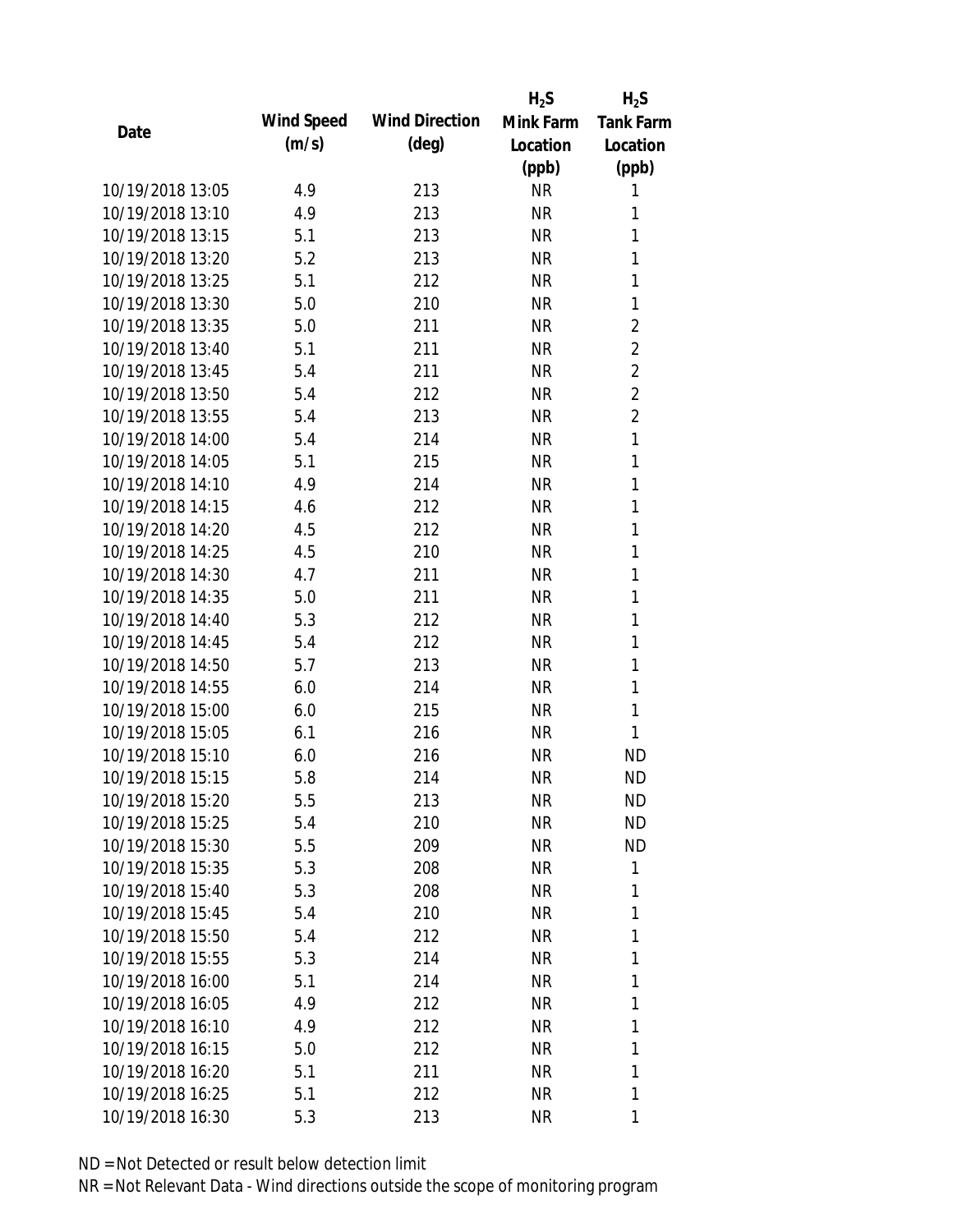|                  |            |                       | $H_2S$    | $H_2S$           |
|------------------|------------|-----------------------|-----------|------------------|
| Date             | Wind Speed | <b>Wind Direction</b> | Mink Farm | <b>Tank Farm</b> |
|                  | (m/s)      | $(\text{deg})$        | Location  | Location         |
|                  |            |                       | (ppb)     | (ppb)            |
| 10/19/2018 16:35 | 5.5        | 215                   | <b>NR</b> | 1                |
| 10/19/2018 16:40 | 5.6        | 217                   | <b>NR</b> | 1                |
| 10/19/2018 16:45 | 5.7        | 217                   | <b>NR</b> | 1                |
| 10/19/2018 16:50 | 5.9        | 218                   | <b>NR</b> | 1                |
| 10/19/2018 16:55 | 6.1        | 218                   | <b>NR</b> | 1                |
| 10/19/2018 17:00 | 6.1        | 218                   | <b>NR</b> | 1                |
| 10/19/2018 17:05 | 6.3        | 218                   | <b>NR</b> | 1                |
| 10/19/2018 17:10 | 6.5        | 219                   | <b>NR</b> | $\mathbf{1}$     |
| 10/19/2018 17:15 | 6.6        | 219                   | <b>NR</b> | 1                |
| 10/19/2018 17:20 | 6.7        | 220                   | <b>NR</b> | 1                |
| 10/19/2018 17:25 | 6.7        | 219                   | <b>NR</b> | 1                |
| 10/19/2018 17:30 | 6.9        | 220                   | <b>NR</b> | 1                |
| 10/19/2018 17:35 | 6.7        | 218                   | <b>NR</b> | 1                |
| 10/19/2018 17:40 | 6.6        | 218                   | <b>NR</b> | 1                |
| 10/19/2018 17:45 | 6.7        | 218                   | <b>NR</b> | 1                |
| 10/19/2018 17:50 | 6.7        | 218                   | <b>NR</b> | 1                |
| 10/19/2018 17:55 | 6.7        | 218                   | <b>NR</b> | 1                |
| 10/19/2018 18:00 | 6.7        | 217                   | <b>NR</b> | $\mathbf{1}$     |
| 10/19/2018 18:05 | 6.8        | 218                   | <b>NR</b> | 1                |
| 10/19/2018 18:10 | 6.8        | 218                   | <b>NR</b> | 1                |
| 10/19/2018 18:15 | 6.6        | 217                   | <b>NR</b> | 1                |
| 10/19/2018 18:20 | 6.4        | 217                   | <b>NR</b> | 1                |
| 10/19/2018 18:25 | 6.3        | 217                   | <b>NR</b> | 1                |
| 10/19/2018 18:30 | 6.2        | 217                   | <b>NR</b> | $\overline{2}$   |
| 10/19/2018 18:35 | 6.1        | 216                   | <b>NR</b> | $\overline{2}$   |
| 10/19/2018 18:40 | 6.1        | 217                   | <b>NR</b> | $\overline{2}$   |
| 10/19/2018 18:45 | 6.1        | 217                   | <b>NR</b> | 1                |
| 10/19/2018 18:50 | 6.1        | 217                   | <b>NR</b> | 1                |
| 10/19/2018 18:55 | 6.0        | 217                   | <b>NR</b> | 2                |
| 10/19/2018 19:00 | 6.0        | 218                   | <b>NR</b> | 1                |
| 10/19/2018 19:05 | 6.0        | 218                   | <b>NR</b> | 1                |
| 10/19/2018 19:10 | 6.1        | 217                   | <b>NR</b> | $\overline{2}$   |
| 10/19/2018 19:15 | 6.2        | 218                   | <b>NR</b> | 2                |
| 10/19/2018 19:20 | 6.2        | 220                   | <b>NR</b> | $\overline{2}$   |
| 10/19/2018 19:25 | 6.1        | 221                   | <b>NR</b> | 1                |
| 10/19/2018 19:30 | 5.8        | 222                   | <b>NR</b> | 1                |
| 10/19/2018 19:35 | 5.7        | 223                   | <b>NR</b> | 1                |
| 10/19/2018 19:40 | 5.3        | 225                   | NR        | 1                |
| 10/19/2018 19:45 | 5.0        | 226                   | <b>NR</b> | 1                |
| 10/19/2018 19:50 | 5.0        | 226                   | <b>NR</b> | 1                |
| 10/19/2018 19:55 | 5.0        | 226                   | <b>NR</b> | 1                |
| 10/19/2018 20:00 | 4.8        | 226                   | <b>NR</b> | 1                |
|                  |            |                       |           |                  |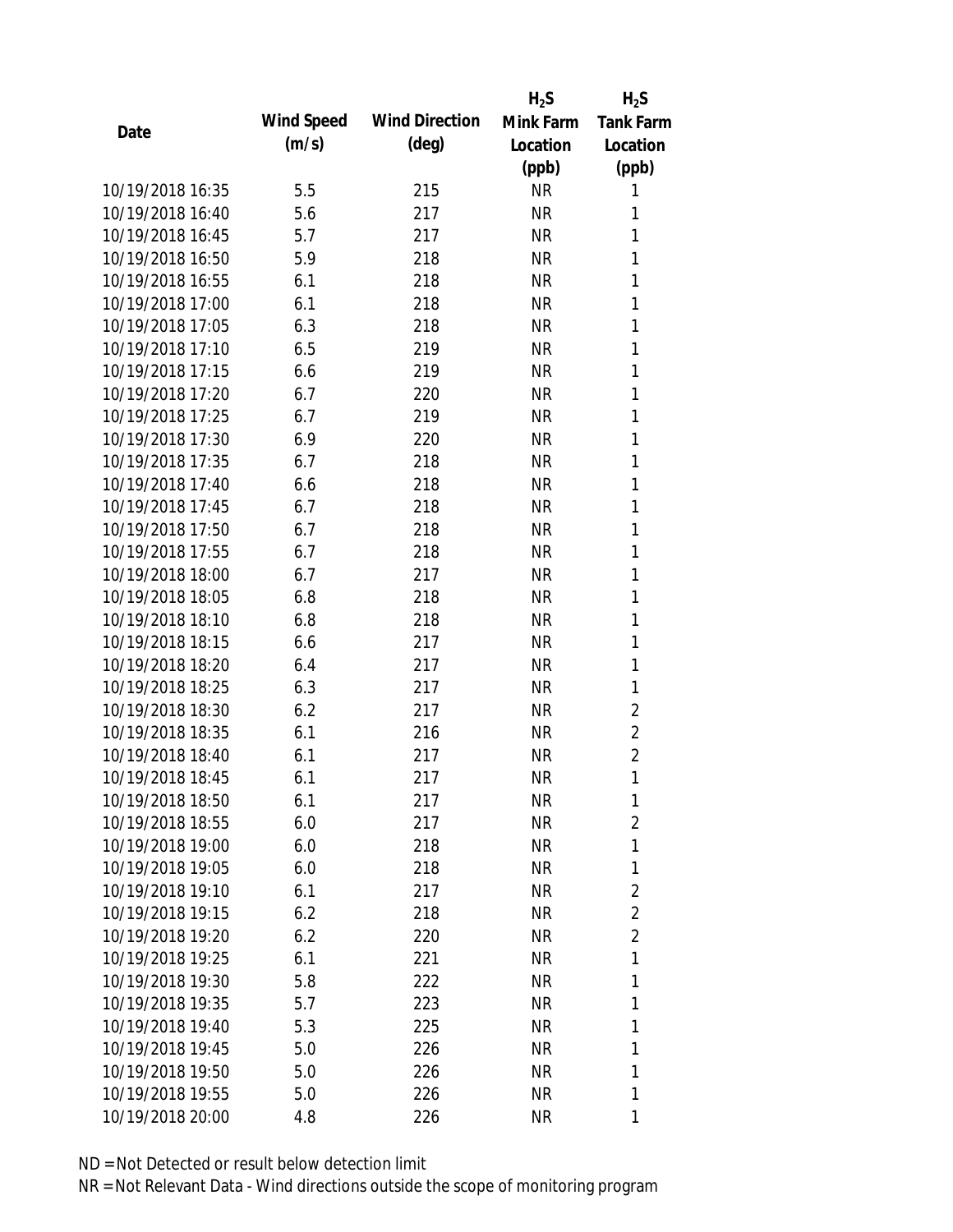|                  |            |                       | $H_2S$    | $H_2S$           |
|------------------|------------|-----------------------|-----------|------------------|
|                  | Wind Speed | <b>Wind Direction</b> | Mink Farm | <b>Tank Farm</b> |
| Date             | (m/s)      | $(\text{deg})$        | Location  | Location         |
|                  |            |                       | (ppb)     | (ppb)            |
| 10/19/2018 20:05 | 4.6        | 226                   | <b>NR</b> | 1                |
| 10/19/2018 20:10 | 4.6        | 226                   | <b>NR</b> | 1                |
| 10/19/2018 20:15 | 4.5        | 227                   | <b>NR</b> | 1                |
| 10/19/2018 20:20 | 4.2        | 228                   | <b>NR</b> | 1                |
| 10/19/2018 20:25 | 4.1        | 229                   | <b>NR</b> | 1                |
| 10/19/2018 20:30 | 4.1        | 231                   | <b>ND</b> | 1                |
| 10/19/2018 20:35 | 4.5        | 235                   | <b>ND</b> | 1                |
| 10/19/2018 20:40 | 4.8        | 239                   | 1         | 1                |
| 10/19/2018 20:45 | 5.1        | 240                   | 1         | 1                |
| 10/19/2018 20:50 | 5.1        | 241                   | 1         | 1                |
| 10/19/2018 20:55 | 5.1        | 242                   | 1         | 1                |
| 10/19/2018 21:00 | 5.1        | 241                   | 1         | 1                |
| 10/19/2018 21:05 | 4.8        | 240                   | 1         | 1                |
| 10/19/2018 21:10 | 4.7        | 240                   | 1         | $\overline{2}$   |
| 10/19/2018 21:15 | 4.7        | 241                   | 1         | $\overline{2}$   |
| 10/19/2018 21:20 | 4.9        | 243                   | 1         | 1                |
| 10/19/2018 21:25 | 5.1        | 247                   | 1         | $\overline{2}$   |
| 10/19/2018 21:30 | 5.4        | 249                   | 1         | 2                |
| 10/19/2018 21:35 | 5.7        | 250                   | 1         | 1                |
| 10/19/2018 21:40 | 5.7        | 250                   | 1         | 1                |
| 10/19/2018 21:45 | 5.7        | 250                   | 1         | 1                |
| 10/19/2018 21:50 | 5.6        | 250                   | 1         | 1                |
| 10/19/2018 21:55 | 5.6        | 249                   | 1         | 1                |
| 10/19/2018 22:00 | 5.4        | 249                   | 1         | 1                |
| 10/19/2018 22:05 | 5.4        | 249                   | 1         | 1                |
| 10/19/2018 22:10 | 5.3        | 249                   | 1         | 1                |
| 10/19/2018 22:15 | 5.2        | 249                   | 1         | 1                |
| 10/19/2018 22:20 | 5.2        | 250                   | 1         | 1                |
| 10/19/2018 22:25 | 5.0        | 251                   | 1         | 1                |
| 10/19/2018 22:30 | 4.7        | 252                   | 1         | 1                |
| 10/19/2018 22:35 | 4.4        | 252                   | 1         | $\overline{2}$   |
| 10/19/2018 22:40 | 4.3        | 254                   | 1         | $\overline{2}$   |
| 10/19/2018 22:45 | 4.4        | 254                   | 1         | $\overline{2}$   |
| 10/19/2018 22:50 | 4.1        | 254                   | 1         | $\overline{2}$   |
| 10/19/2018 22:55 | 4.1        | 253                   | 1         | $\overline{2}$   |
| 10/19/2018 23:00 | 4.0        | 254                   | 1         | $\overline{2}$   |
| 10/19/2018 23:05 | 3.8        | 255                   | 1         | $\overline{2}$   |
| 10/19/2018 23:10 | 3.6        | 257                   | 1         | 1                |
| 10/19/2018 23:15 | 3.4        | 259                   | 1         | 1                |
| 10/19/2018 23:20 | 3.4        | 260                   | 1         | 1                |
| 10/19/2018 23:25 | 3.3        | 262                   | 1         | 1                |
| 10/19/2018 23:30 | 3.1        | 264                   | 1         | 1                |
|                  |            |                       |           |                  |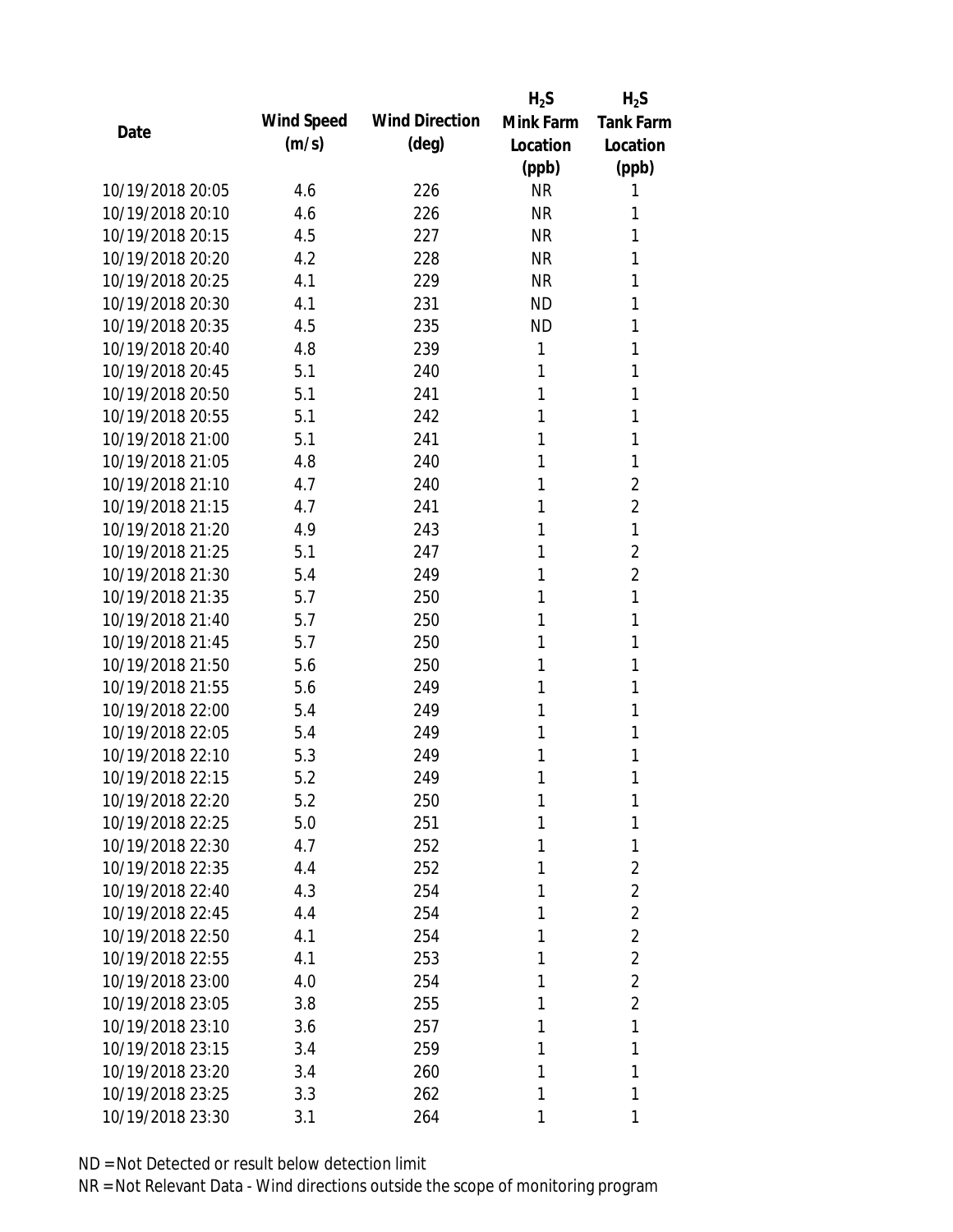|                  |            |                       | $H_2S$         | $H_2S$           |
|------------------|------------|-----------------------|----------------|------------------|
| Date             | Wind Speed | <b>Wind Direction</b> | Mink Farm      | <b>Tank Farm</b> |
|                  | (m/s)      | $(\text{deg})$        | Location       | Location         |
|                  |            |                       | (ppb)          | (ppb)            |
| 10/19/2018 23:35 | 3.1        | 264                   | 1              | 1                |
| 10/19/2018 23:40 | 3.0        | 264                   | 1              | 1                |
| 10/19/2018 23:45 | 2.9        | 264                   | 1              | 1                |
| 10/19/2018 23:50 | 2.8        | 265                   | 1              | 1                |
| 10/19/2018 23:55 | 2.7        | 266                   | 1              | 1                |
| 10/19/2018 24:00 | 2.7        | 266                   | 1              | 1                |
| 10/20/2018 00:05 | 2.7        | 265                   | $\overline{2}$ | 1                |
| 10/20/2018 00:10 | 2.7        | 265                   | 1              | 1                |
| 10/20/2018 00:15 | 2.8        | 266                   | $\overline{2}$ | 1                |
| 10/20/2018 00:20 | 2.8        | 266                   | 3              | 1                |
| 10/20/2018 00:25 | 2.8        | 267                   | $\overline{4}$ | 1                |
| 10/20/2018 00:30 | 2.7        | 268                   | 5              | 1                |
| 10/20/2018 00:35 | 2.7        | 270                   | 5              | 1                |
| 10/20/2018 00:40 | 2.7        | 271                   | 6              | 2                |
| 10/20/2018 00:45 | 2.7        | 271                   | 6              | $\overline{2}$   |
| 10/20/2018 00:50 | 2.6        | 273                   | 6              | $\overline{2}$   |
| 10/20/2018 00:55 | 2.6        | 273                   | 6              | $\overline{2}$   |
| 10/20/2018 01:00 | 2.6        | 273                   | 6              | $\overline{2}$   |
| 10/20/2018 01:05 | 2.6        | 274                   | 6              | $\overline{2}$   |
| 10/20/2018 01:10 | 2.6        | 274                   | 5              | 1                |
| 10/20/2018 01:15 | 2.6        | 276                   | 5              | <b>NR</b>        |
| 10/20/2018 01:20 | 2.7        | 276                   | 5              | <b>NR</b>        |
| 10/20/2018 01:25 | 2.8        | 277                   | $\overline{4}$ | <b>NR</b>        |
| 10/20/2018 01:30 | 2.8        | 277                   | 4              | <b>NR</b>        |
| 10/20/2018 01:35 | 2.8        | 276                   | 4              | <b>NR</b>        |
| 10/20/2018 01:40 | 2.8        | 276                   | 4              | <b>NR</b>        |
| 10/20/2018 01:45 | 2.8        | 275                   | 3              | 1                |
| 10/20/2018 01:50 | 2.7        | 275                   | 3              | 1                |
| 10/20/2018 01:55 | 2.8        | 275                   | 4              | 1                |
| 10/20/2018 02:00 | 2.8        | 277                   | 5              | <b>NR</b>        |
| 10/20/2018 02:05 | 2.9        | 279                   | 5              | <b>NR</b>        |
| 10/20/2018 02:10 | 3.0        | 280                   | 5              | <b>NR</b>        |
| 10/20/2018 02:15 | 3.2        | 282                   | 5              | <b>NR</b>        |
| 10/20/2018 02:20 | 3.3        | 284                   | 5              | <b>NR</b>        |
| 10/20/2018 02:25 | 3.4        | 286                   | 3              | <b>NR</b>        |
| 10/20/2018 02:30 | 3.4        | 286                   | 3              | <b>NR</b>        |
| 10/20/2018 02:35 | 3.4        | 287                   | $\overline{2}$ | <b>NR</b>        |
| 10/20/2018 02:40 | 3.4        | 289                   | $\overline{2}$ | <b>NR</b>        |
| 10/20/2018 02:45 | 3.4        | 290                   | 2              | <b>NR</b>        |
| 10/20/2018 02:50 | 3.3        | 292                   | 1              | <b>NR</b>        |
| 10/20/2018 02:55 | 3.4        | 294                   | 1              | <b>NR</b>        |
| 10/20/2018 03:00 | 3.4        | 296                   | 1              | <b>NR</b>        |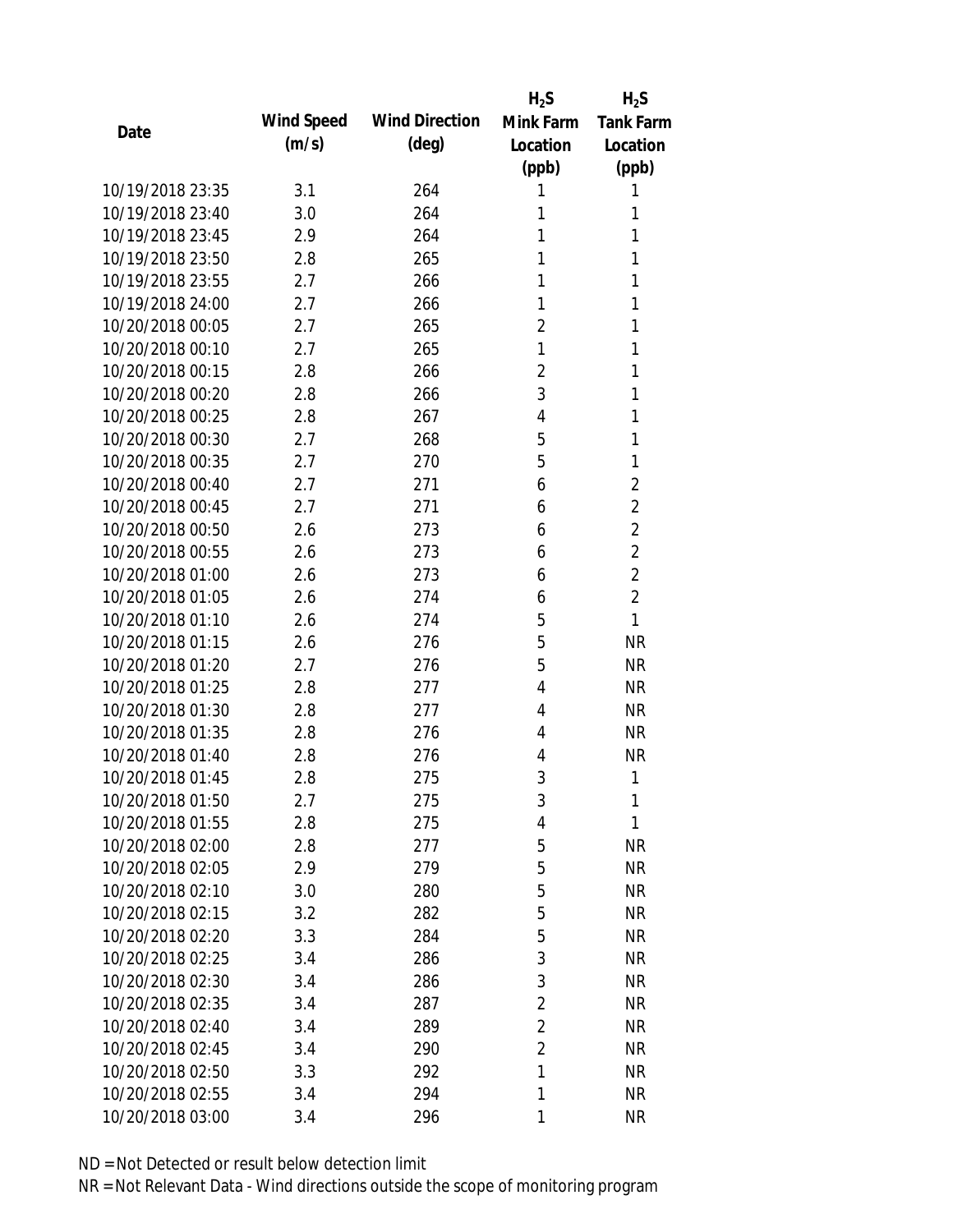|                  |            |                       | $H_2S$         | $H_2S$           |
|------------------|------------|-----------------------|----------------|------------------|
| Date             | Wind Speed | <b>Wind Direction</b> | Mink Farm      | <b>Tank Farm</b> |
|                  | (m/s)      | $(\text{deg})$        | Location       | Location         |
|                  |            |                       | (ppb)          | (ppb)            |
| 10/20/2018 03:05 | 3.5        | 297                   | 1              | <b>NR</b>        |
| 10/20/2018 03:10 | 3.5        | 297                   | 1              | <b>NR</b>        |
| 10/20/2018 03:15 | 3.5        | 297                   | 1              | <b>NR</b>        |
| 10/20/2018 03:20 | 3.5        | 297                   | 1              | <b>NR</b>        |
| 10/20/2018 03:25 | 3.6        | 297                   | 1              | <b>NR</b>        |
| 10/20/2018 03:30 | 3.6        | 297                   | 1              | <b>NR</b>        |
| 10/20/2018 03:35 | 3.7        | 295                   | 1              | <b>NR</b>        |
| 10/20/2018 03:40 | 3.8        | 294                   | 1              | <b>NR</b>        |
| 10/20/2018 03:45 | 3.8        | 294                   | 1              | <b>NR</b>        |
| 10/20/2018 03:50 | 3.9        | 295                   | 1              | <b>NR</b>        |
| 10/20/2018 03:55 | 3.9        | 296                   | 1              | <b>NR</b>        |
| 10/20/2018 04:00 | 3.9        | 296                   | 1              | <b>NR</b>        |
| 10/20/2018 04:05 | 3.8        | 295                   | 1              | <b>NR</b>        |
| 10/20/2018 04:10 | 3.9        | 295                   | 1              | <b>NR</b>        |
| 10/20/2018 04:15 | 3.9        | 293                   | $\overline{2}$ | <b>NR</b>        |
| 10/20/2018 04:20 | 3.7        | 290                   | $\overline{2}$ | <b>NR</b>        |
| 10/20/2018 04:25 | 3.7        | 287                   | 3              | <b>NR</b>        |
| 10/20/2018 04:30 | 3.6        | 285                   | $\overline{4}$ | <b>NR</b>        |
| 10/20/2018 04:35 | 3.5        | 283                   | 4              | <b>NR</b>        |
| 10/20/2018 04:40 | 3.4        | 282                   | 5              | <b>NR</b>        |
| 10/20/2018 04:45 | 3.3        | 282                   | 5              | <b>NR</b>        |
| 10/20/2018 04:50 | 3.3        | 281                   | 5              | <b>NR</b>        |
| 10/20/2018 04:55 | 3.3        | 281                   | 5              | <b>NR</b>        |
| 10/20/2018 05:00 | 3.3        | 280                   | 5              | <b>NR</b>        |
| 10/20/2018 05:05 | 3.3        | 280                   | 5              | <b>NR</b>        |
| 10/20/2018 05:10 | 3.3        | 281                   | 6              | <b>NR</b>        |
| 10/20/2018 05:15 | 3.2        | 281                   | 6              | <b>NR</b>        |
| 10/20/2018 05:20 | 3.2        | 282                   | 6              | <b>NR</b>        |
| 10/20/2018 05:25 | 3.2        | 282                   | 7              | <b>NR</b>        |
| 10/20/2018 05:30 | 3.2        | 283                   | 7              | <b>NR</b>        |
| 10/20/2018 05:35 | 3.2        | 283                   | 6              | <b>NR</b>        |
| 10/20/2018 05:40 | 3.2        | 283                   | 5              | <b>NR</b>        |
| 10/20/2018 05:45 | 3.2        | 283                   | 4              | <b>NR</b>        |
| 10/20/2018 05:50 | 3.3        | 283                   | 4              | <b>NR</b>        |
| 10/20/2018 05:55 | 3.3        | 283                   | 3              | <b>NR</b>        |
| 10/20/2018 06:00 | 3.4        | 283                   | $\overline{2}$ | <b>NR</b>        |
| 10/20/2018 06:05 | 3.4        | 281                   | $\overline{2}$ | <b>NR</b>        |
| 10/20/2018 06:10 | 3.3        | 278                   | $\overline{2}$ | <b>NR</b>        |
| 10/20/2018 06:15 | 3.3        | 275                   | $\overline{2}$ | 1                |
| 10/20/2018 06:20 | 3.1        | 271                   | 2              | $\overline{2}$   |
| 10/20/2018 06:25 | 3.1        | 269                   | $\overline{2}$ | $\overline{2}$   |
| 10/20/2018 06:30 | 3.1        | 267                   | $\overline{2}$ | $\overline{2}$   |
|                  |            |                       |                |                  |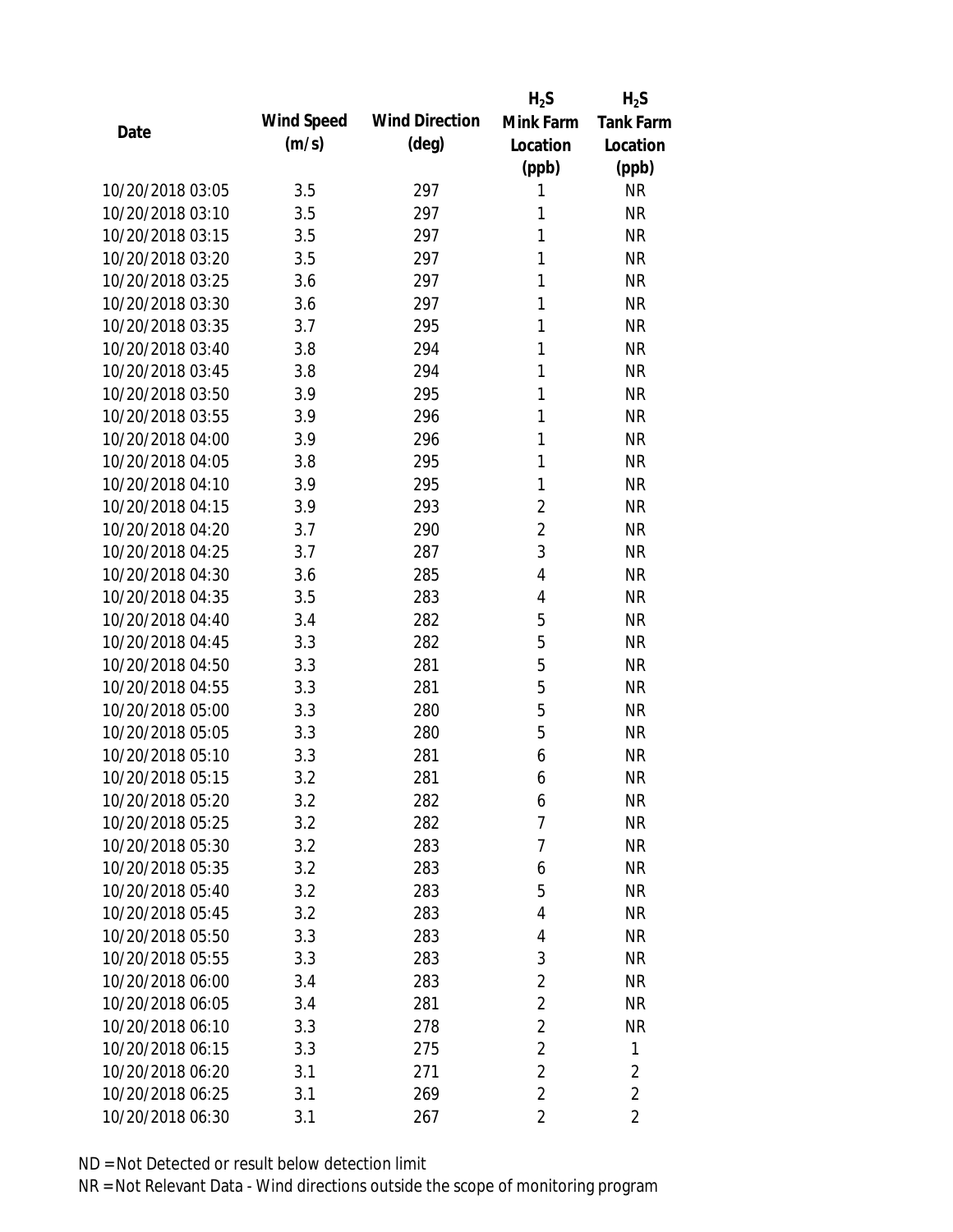|                  |            |                       | $H_2S$         | $H_2S$           |
|------------------|------------|-----------------------|----------------|------------------|
| Date             | Wind Speed | <b>Wind Direction</b> | Mink Farm      | <b>Tank Farm</b> |
|                  | (m/s)      | $(\text{deg})$        | Location       | Location         |
|                  |            |                       | (ppb)          | (ppb)            |
| 10/20/2018 06:35 | 3.1        | 267                   | 2              | 2                |
| 10/20/2018 06:40 | 3.2        | 268                   | $\overline{2}$ | $\overline{2}$   |
| 10/20/2018 06:45 | 3.2        | 268                   | 1              | $\overline{2}$   |
| 10/20/2018 06:50 | 3.2        | 270                   | 1              | $\overline{2}$   |
| 10/20/2018 06:55 | 3.2        | 271                   | 1              | 1                |
| 10/20/2018 07:00 | 3.1        | 271                   | 1              | $\overline{2}$   |
| 10/20/2018 07:05 | 3.1        | 270                   | 1              | 1                |
| 10/20/2018 07:10 | 3.1        | 269                   | 1              | $\overline{2}$   |
| 10/20/2018 07:15 | 3.1        | 269                   | 1              | $\overline{2}$   |
| 10/20/2018 07:20 | 3.1        | 268                   | 1              | 1                |
| 10/20/2018 07:25 | 3.1        | 267                   | 1              | 1                |
| 10/20/2018 07:30 | 3.1        | 266                   | 1              | 1                |
| 10/20/2018 07:35 | 3.2        | 265                   | 1              | 1                |
| 10/20/2018 07:40 | 3.3        | 264                   | 1              | 1                |
| 10/20/2018 07:45 | 3.3        | 262                   | 1              | 1                |
| 10/20/2018 07:50 | 3.3        | 261                   | 1              | 1                |
| 10/20/2018 07:55 | 3.4        | 259                   | 1              | 1                |
| 10/20/2018 08:00 | 3.5        | 257                   | 1              | $\overline{2}$   |
| 10/20/2018 08:05 | 3.5        | 257                   | 1              | $\overline{2}$   |
| 10/20/2018 08:10 | 3.6        | 256                   | 1              | 2                |
| 10/20/2018 08:15 | 3.7        | 256                   | 1              | 1                |
| 10/20/2018 08:20 | 3.7        | 257                   | 1              | 1                |
| 10/20/2018 08:25 | 3.7        | 259                   | 1              | 1                |
| 10/20/2018 08:30 | 3.6        | 263                   | 1              | 1                |
| 10/20/2018 08:35 | 3.7        | 264                   | 1              | 1                |
| 10/20/2018 08:40 | 3.6        | 267                   | 1              | 1                |
| 10/20/2018 08:45 | 3.7        | 269                   | 1              | 1                |
| 10/20/2018 08:50 | 3.8        | 271                   | 1              | <b>ND</b>        |
| 10/20/2018 08:55 | 3.8        | 271                   | 1              | <b>ND</b>        |
| 10/20/2018 09:00 | 3.9        | 270                   | 1              | <b>ND</b>        |
| 10/20/2018 09:05 | 3.8        | 269                   | 1              | 1                |
| 10/20/2018 09:10 | 3.9        | 267                   | 1              | 1                |
| 10/20/2018 09:15 | 3.9        | 264                   | 1              | 1                |
| 10/20/2018 09:20 | 3.9        | 262                   | 1              | 1                |
| 10/20/2018 09:25 | 4.1        | 261                   | 1              | 1                |
| 10/20/2018 09:30 | 4.1        | 261                   | 1              | 1                |
| 10/20/2018 09:35 | 4.5        | 263                   | 1              | 1                |
| 10/20/2018 09:40 | 4.8        | 266                   | 1              | 1                |
| 10/20/2018 09:45 | 5.0        | 269                   | 1              | 1                |
| 10/20/2018 09:50 | 5.2        | 271                   | 1              | 1                |
| 10/20/2018 09:55 | 5.2        | 274                   | 1              | 1                |
| 10/20/2018 10:00 |            |                       |                | <b>NR</b>        |
|                  | 5.3        | 277                   | 1              |                  |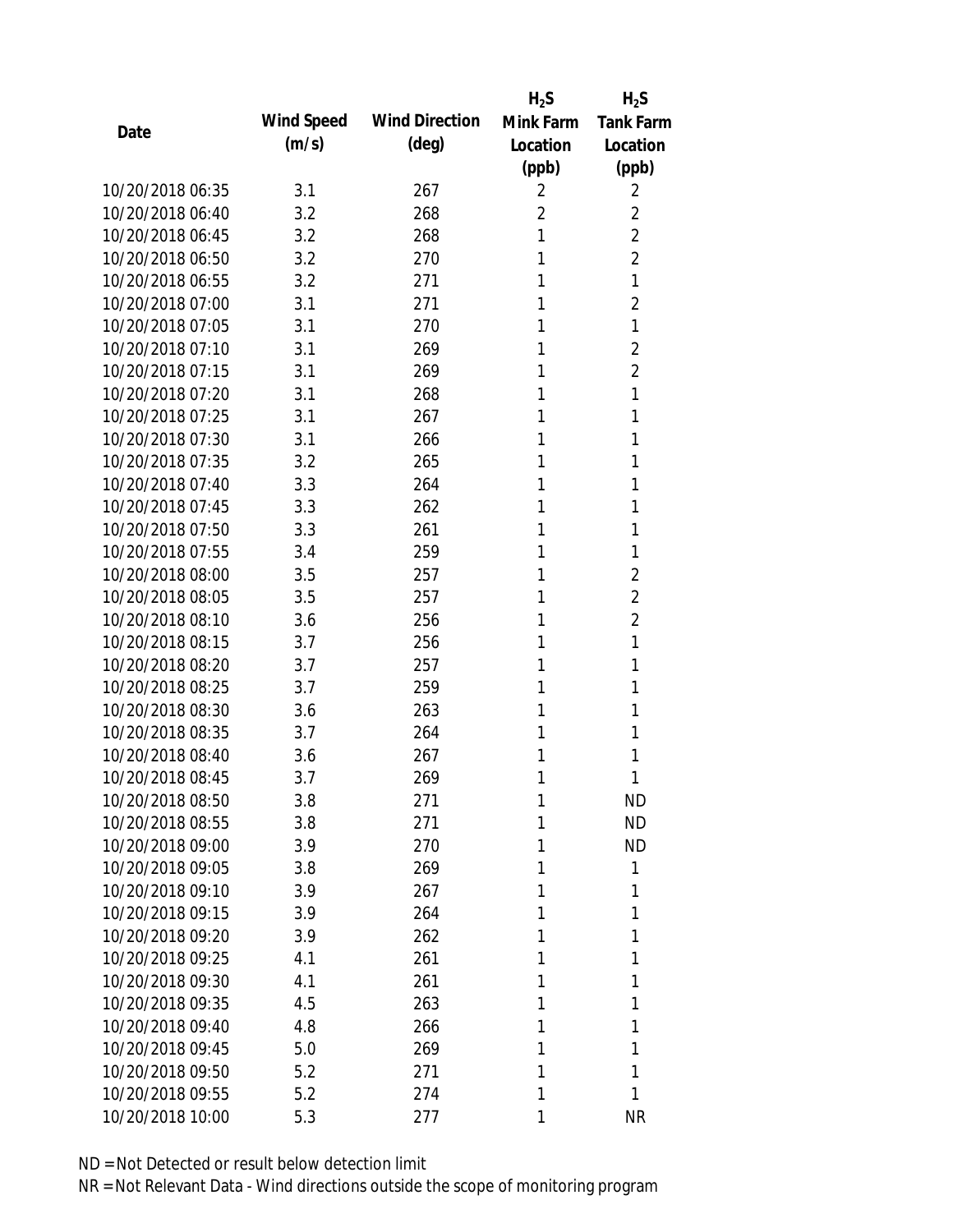|                  |            |                       | $H_2S$         | $H_2S$           |
|------------------|------------|-----------------------|----------------|------------------|
| Date             | Wind Speed | <b>Wind Direction</b> | Mink Farm      | <b>Tank Farm</b> |
|                  | (m/s)      | $(\text{deg})$        | Location       | Location         |
|                  |            |                       | (ppb)          | (ppb)            |
| 10/20/2018 10:05 | 5.3        | 278                   | 1              | <b>NR</b>        |
| 10/20/2018 10:10 | 5.2        | 279                   | 1              | <b>NR</b>        |
| 10/20/2018 10:15 | 5.3        | 281                   | 1              | <b>NR</b>        |
| 10/20/2018 10:20 | 5.5        | 282                   | $\overline{2}$ | <b>NR</b>        |
| 10/20/2018 10:25 | 5.6        | 283                   | 1              | <b>NR</b>        |
| 10/20/2018 10:30 | 5.9        | 284                   | 1              | <b>NR</b>        |
| 10/20/2018 10:35 | 6.0        | 285                   | $\overline{2}$ | <b>NR</b>        |
| 10/20/2018 10:40 | 6.2        | 285                   | $\overline{2}$ | <b>NR</b>        |
| 10/20/2018 10:45 | 6.3        | 287                   | $\overline{2}$ | <b>NR</b>        |
| 10/20/2018 10:50 | 6.9        | 290                   | $\overline{2}$ | <b>NR</b>        |
| 10/20/2018 10:55 | 7.4        | 293                   | $\overline{2}$ | <b>NR</b>        |
| 10/20/2018 11:00 | 7.9        | 293                   | $\overline{2}$ | <b>NR</b>        |
| 10/20/2018 11:05 | 8.3        | 294                   | $\overline{2}$ | <b>NR</b>        |
| 10/20/2018 11:10 | 8.8        | 297                   | $\overline{2}$ | <b>NR</b>        |
| 10/20/2018 11:15 | 8.7        | 298                   | $\mathbf{1}$   | <b>NR</b>        |
| 10/20/2018 11:20 | 8.5        | 300                   | $\overline{2}$ | <b>NR</b>        |
| 10/20/2018 11:25 | 8.5        | 301                   | $\overline{2}$ | <b>NR</b>        |
| 10/20/2018 11:30 | 8.4        | 305                   | $\overline{2}$ | <b>NR</b>        |
| 10/20/2018 11:35 | 8.5        | 307                   | $\mathbf{1}$   | <b>NR</b>        |
| 10/20/2018 11:40 | 8.2        | 306                   | 1              | <b>NR</b>        |
| 10/20/2018 11:45 | 8.6        | 308                   | 1              | <b>NR</b>        |
| 10/20/2018 11:50 | 8.6        | 308                   | 1              | <b>NR</b>        |
| 10/20/2018 11:55 | 8.9        | 308                   | 1              | <b>NR</b>        |
| 10/20/2018 12:00 | 9.0        | 307                   | 1              | <b>NR</b>        |
| 10/20/2018 12:05 | 8.8        | 308                   | 1              | <b>NR</b>        |
| 10/20/2018 12:10 | 9.0        | 308                   | 1              | <b>NR</b>        |
| 10/20/2018 12:15 | 8.8        | 306                   | $\overline{2}$ | <b>NR</b>        |
| 10/20/2018 12:20 | 8.8        | 305                   | $\overline{2}$ | <b>NR</b>        |
| 10/20/2018 12:25 | 8.3        | 301                   | $\overline{2}$ | <b>NR</b>        |
| 10/20/2018 12:30 | 8.2        | 301                   | $\overline{2}$ | <b>NR</b>        |
| 10/20/2018 12:35 | 8.3        | 299                   | 1              | <b>NR</b>        |
| 10/20/2018 12:40 | 8.2        | 298                   | 1              | <b>NR</b>        |
| 10/20/2018 12:45 | 8.2        | 298                   | 1              | <b>NR</b>        |
| 10/20/2018 12:50 | 8.1        | 296                   | 1              | <b>NR</b>        |
| 10/20/2018 12:55 | 8.1        | 302                   | 1              | <b>NR</b>        |
| 10/20/2018 13:00 | 7.9        | 310                   | 1              | <b>NR</b>        |
| 10/20/2018 13:05 | 7.7        | 318                   | 1              | <b>NR</b>        |
| 10/20/2018 13:10 | 7.4        | 328                   | 1              | <b>NR</b>        |
| 10/20/2018 13:15 | 6.9        | 335                   | 1              | <b>NR</b>        |
| 10/20/2018 13:20 | 6.5        | 343                   | 1              | <b>NR</b>        |
| 10/20/2018 13:25 | 6.4        | 344                   | 1              | <b>NR</b>        |
| 10/20/2018 13:30 | 6.5        | 340                   | 1              | <b>NR</b>        |
|                  |            |                       |                |                  |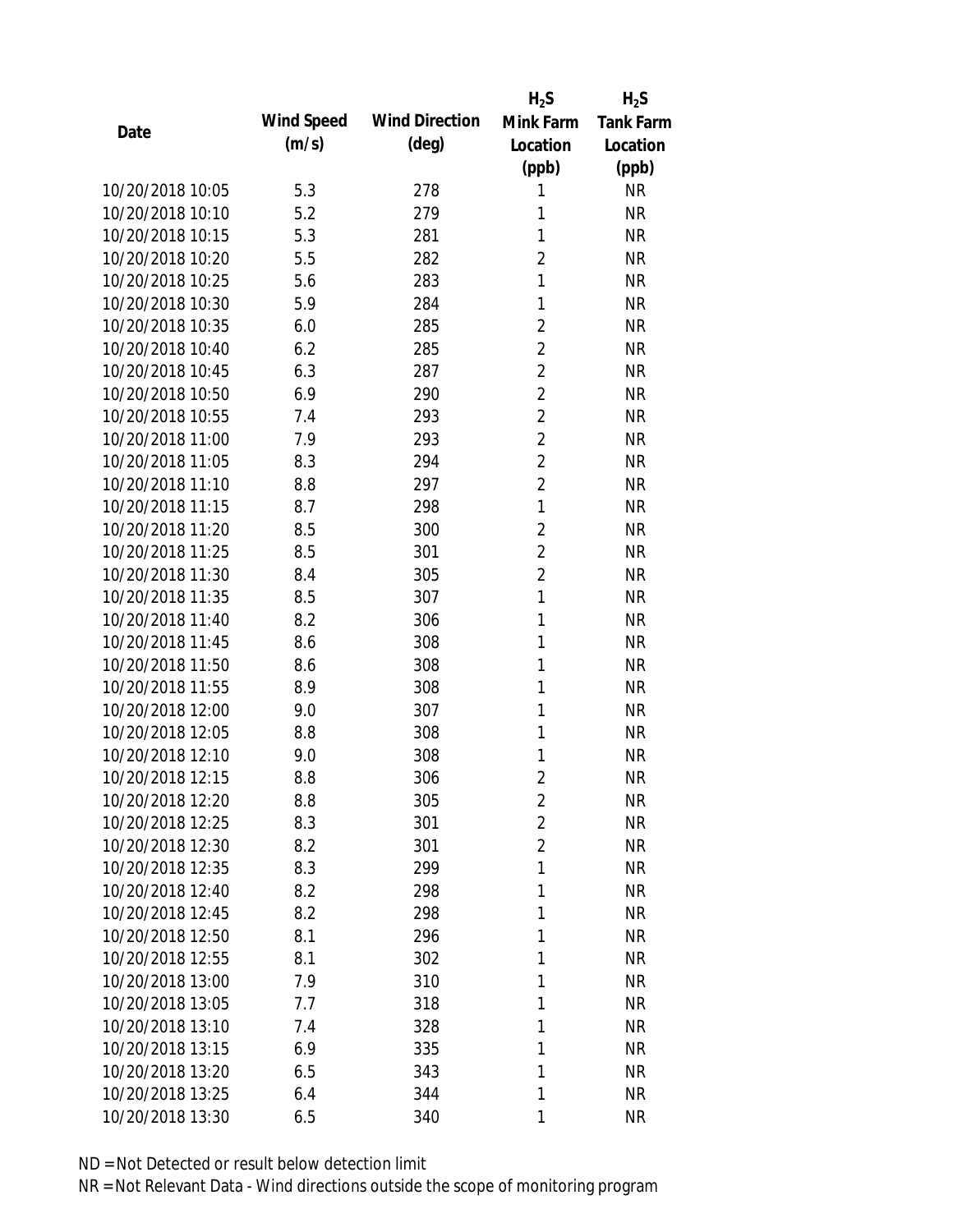|                  |            |                       | $H_2S$       | $H_2S$           |
|------------------|------------|-----------------------|--------------|------------------|
| Date             | Wind Speed | <b>Wind Direction</b> | Mink Farm    | <b>Tank Farm</b> |
|                  | (m/s)      | $(\text{deg})$        | Location     | Location         |
|                  |            |                       | (ppb)        | (ppb)            |
| 10/20/2018 13:35 | 6.6        | 338                   | 1            | <b>NR</b>        |
| 10/20/2018 13:40 | 6.8        | 337                   | 1            | <b>NR</b>        |
| 10/20/2018 13:45 | 7.1        | 334                   | 1            | <b>NR</b>        |
| 10/20/2018 13:50 | 7.9        | 332                   | 1            | <b>NR</b>        |
| 10/20/2018 13:55 | 9.0        | 331                   | 1            | <b>NR</b>        |
| 10/20/2018 14:00 | 9.5        | 331                   | 1            | <b>NR</b>        |
| 10/20/2018 14:05 | 10.0       | 330                   | 1            | <b>NR</b>        |
| 10/20/2018 14:10 | 10.5       | 330                   | 1            | <b>NR</b>        |
| 10/20/2018 14:15 | 10.9       | 330                   | 1            | <b>NR</b>        |
| 10/20/2018 14:20 | 10.3       | 330                   | 1            | <b>NR</b>        |
| 10/20/2018 14:25 | 9.4        | 329                   | 1            | <b>NR</b>        |
| 10/20/2018 14:30 | 8.7        | 328                   | 1            | <b>NR</b>        |
| 10/20/2018 14:35 | 8.2        | 326                   | 1            | <b>NR</b>        |
| 10/20/2018 14:40 | 7.8        | 324                   | 1            | <b>NR</b>        |
| 10/20/2018 14:45 | 7.6        | 323                   | 1            | <b>NR</b>        |
| 10/20/2018 14:50 | 7.5        | 323                   | 1            | <b>NR</b>        |
| 10/20/2018 14:55 | 7.3        | 322                   | 1            | <b>NR</b>        |
| 10/20/2018 15:00 | 7.4        | 321                   | 1            | <b>NR</b>        |
| 10/20/2018 15:05 | 7.4        | 322                   | 1            | <b>NR</b>        |
| 10/20/2018 15:10 | 8.0        | 323                   | <b>ND</b>    | <b>NR</b>        |
| 10/20/2018 15:15 | 8.5        | 324                   | <b>ND</b>    | <b>NR</b>        |
| 10/20/2018 15:20 | 8.7        | 326                   | 1            | <b>NR</b>        |
| 10/20/2018 15:25 | 8.9        | 327                   | $\mathbf{1}$ | <b>NR</b>        |
| 10/20/2018 15:30 | 8.7        | 327                   | 1            | <b>NR</b>        |
| 10/20/2018 15:35 | 9.0        | 326                   | 1            | <b>NR</b>        |
| 10/20/2018 15:40 | 8.4        | 327                   | 1            | <b>NR</b>        |
| 10/20/2018 15:45 | 7.8        | 325                   | 1            | <b>NR</b>        |
| 10/20/2018 15:50 | 7.4        | 323                   | 1            | <b>NR</b>        |
| 10/20/2018 15:55 | 7.8        | 322                   | 1            | <b>NR</b>        |
| 10/20/2018 16:00 | 8.0        | 324                   | 1            | <b>NR</b>        |
| 10/20/2018 16:05 | 7.8        | 326                   | 1            | <b>NR</b>        |
| 10/20/2018 16:10 | 7.8        | 327                   | 1            | <b>NR</b>        |
| 10/20/2018 16:15 | 8.1        | 329                   | 1            | <b>NR</b>        |
| 10/20/2018 16:20 | 8.7        | 330                   | 1            | <b>NR</b>        |
| 10/20/2018 16:25 | 8.6        | 331                   | 1            | <b>NR</b>        |
| 10/20/2018 16:30 | 8.6        | 332                   | 1            | <b>NR</b>        |
| 10/20/2018 16:35 | 8.8        | 332                   | 1            | <b>NR</b>        |
| 10/20/2018 16:40 | 8.7        | 334                   | 1            | <b>NR</b>        |
| 10/20/2018 16:45 | 8.2        | 337                   | 1            | <b>NR</b>        |
| 10/20/2018 16:50 | 7.5        | 339                   | 1            | <b>NR</b>        |
| 10/20/2018 16:55 | 6.8        | 343                   | 1            | <b>NR</b>        |
| 10/20/2018 17:00 | 6.3        | 345                   | 1            | <b>NR</b>        |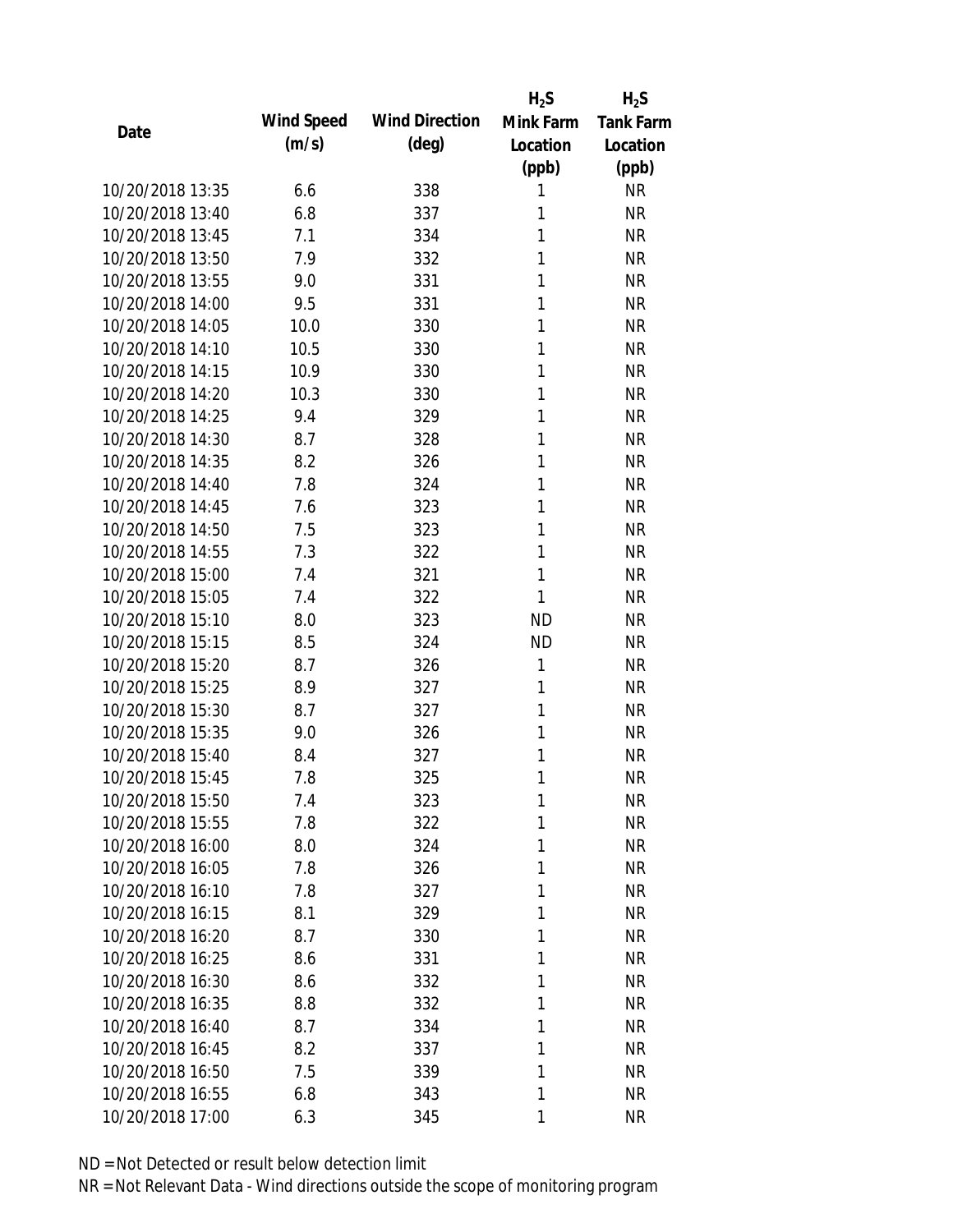|                  |            |                       | $H_2S$       | $H_2S$           |
|------------------|------------|-----------------------|--------------|------------------|
| Date             | Wind Speed | <b>Wind Direction</b> | Mink Farm    | <b>Tank Farm</b> |
|                  | (m/s)      | $(\text{deg})$        | Location     | Location         |
|                  |            |                       | (ppb)        | (ppb)            |
| 10/20/2018 17:05 | 5.9        | 345                   | 1            | <b>NR</b>        |
| 10/20/2018 17:10 | 5.7        | 344                   | 1            | <b>NR</b>        |
| 10/20/2018 17:15 | 5.5        | 343                   | 1            | <b>NR</b>        |
| 10/20/2018 17:20 | 5.4        | 342                   | 1            | <b>NR</b>        |
| 10/20/2018 17:25 | 5.4        | 340                   | 1            | <b>NR</b>        |
| 10/20/2018 17:30 | 5.4        | 339                   | 1            | <b>NR</b>        |
| 10/20/2018 17:35 | 5.1        | 340                   | 1            | <b>NR</b>        |
| 10/20/2018 17:40 | 5.1        | 339                   | 1            | <b>NR</b>        |
| 10/20/2018 17:45 | 5.5        | 339                   | 1            | <b>NR</b>        |
| 10/20/2018 17:50 | 5.5        | 338                   | 1            | <b>NR</b>        |
| 10/20/2018 17:55 | 5.6        | 337                   | 1            | <b>NR</b>        |
| 10/20/2018 18:00 | 5.6        | 336                   | 1            | <b>NR</b>        |
| 10/20/2018 18:05 | 5.7        | 335                   | 1            | <b>NR</b>        |
| 10/20/2018 18:10 | 5.6        | 334                   | 1            | <b>NR</b>        |
| 10/20/2018 18:15 | 5.6        | 334                   | 1            | <b>NR</b>        |
| 10/20/2018 18:20 | 5.5        | 335                   | 1            | <b>NR</b>        |
| 10/20/2018 18:25 | 5.5        | 335                   | 1            | <b>NR</b>        |
| 10/20/2018 18:30 | 5.7        | 335                   | 1            | <b>NR</b>        |
| 10/20/2018 18:35 | 6.0        | 334                   | $\mathbf{1}$ | <b>NR</b>        |
| 10/20/2018 18:40 | 6.1        | 334                   | 1            | <b>NR</b>        |
| 10/20/2018 18:45 | 5.9        | 334                   | 1            | <b>NR</b>        |
| 10/20/2018 18:50 | 5.9        | 335                   | 1            | <b>NR</b>        |
| 10/20/2018 18:55 | 5.9        | 335                   | 1            | <b>NR</b>        |
| 10/20/2018 19:00 | 5.5        | 336                   | 1            | <b>NR</b>        |
| 10/20/2018 19:05 | 5.0        | 336                   | 1            | <b>NR</b>        |
| 10/20/2018 19:10 | 4.6        | 336                   | 1            | <b>NR</b>        |
| 10/20/2018 19:15 | 4.3        | 337                   | 1            | <b>NR</b>        |
| 10/20/2018 19:20 | 4.1        | 337                   | 1            | <b>NR</b>        |
| 10/20/2018 19:25 | 3.9        | 337                   | 1            | <b>NR</b>        |
| 10/20/2018 19:30 | 3.9        | 336                   | 1            | <b>NR</b>        |
| 10/20/2018 19:35 | 3.9        | 336                   | 1            | <b>NR</b>        |
| 10/20/2018 19:40 | 4.1        | 337                   | 1            | <b>NR</b>        |
| 10/20/2018 19:45 | 4.0        | 335                   | 1            | <b>NR</b>        |
| 10/20/2018 19:50 | 4.1        | 335                   | 1            | <b>NR</b>        |
| 10/20/2018 19:55 | 4.1        | 335                   | 1            | <b>NR</b>        |
| 10/20/2018 20:00 | 4.2        | 335                   | 1            | <b>NR</b>        |
| 10/20/2018 20:05 | 4.1        |                       | 1            | <b>NR</b>        |
| 10/20/2018 20:10 | 4.0        | 334<br>334            | 1            | <b>NR</b>        |
| 10/20/2018 20:15 |            |                       | 1            | <b>NR</b>        |
| 10/20/2018 20:20 | 4.0        | 335                   | 1            | <b>NR</b>        |
|                  | 3.8        | 335                   |              |                  |
| 10/20/2018 20:25 | 3.5        | 337                   | 1            | <b>NR</b>        |
| 10/20/2018 20:30 | 3.2        | 340                   | 1            | <b>NR</b>        |